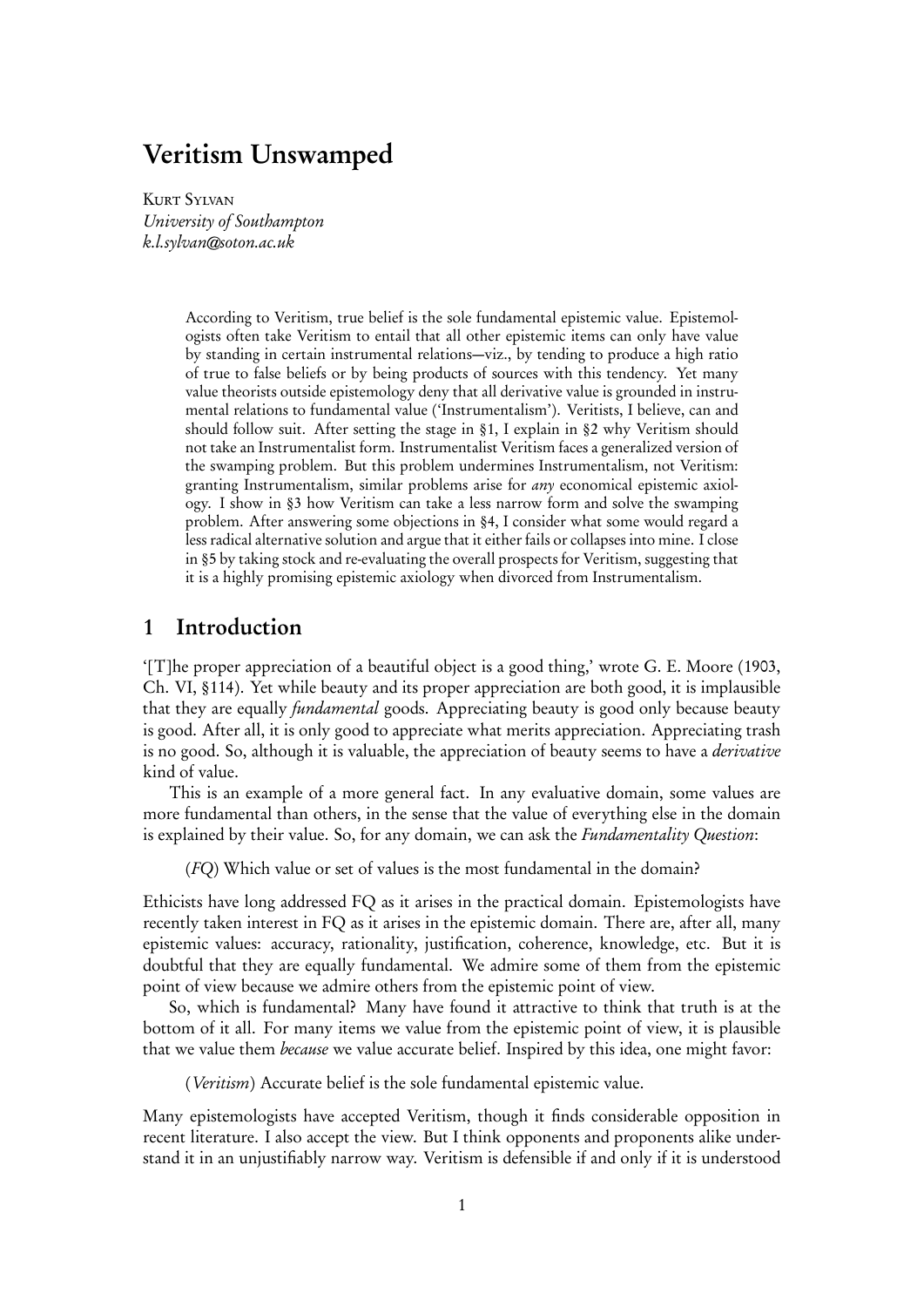less narrowly. The aim of this paper is to explain and defend this claim.

The Narrow Assumption: Instrumentalism about Derivative Value. Many epistemologists assume that there is only one kind of way in which we can explain one epistemic value in terms of a more fundamental epistemic value. The explanation, they assume, must proceed by invoking *instrumental relations*, so that for any X, X is derivatively epistemically good only by (i) tending to produce fundamental epistemic goods or (ii) being the product of something with feature  $(i)$ .<sup>1</sup> Call the kind of value something has just in virtue of  $(i)$ production value, and the kind something has just in virtue of (ii) mere product value. More officially, then, many assume:

(Instrumentalism about Derivative Epistemic Value) All derivative epistemic value is either production value or mere product value.

As a result, many assume that Veritism is trivially equivalent to:

(Instrumentalist Veritism) Accurate belief is the sole non-instrumental epistemic value.

None of this is trivial, however. Many value theorists have rejected Instrumentalism, including some who are consequentialists about rightness. Accordingly, it is only natural to wonder whether Veritism can take a less narrow form.

What could derivative value be, if not instrumentally grounded value? The example with which I opened provides one illustration. Appreciating beauty is good *because* beauty is good. But this 'because' signals no instrumental relation. Appreciating beauty does not reliably cause more beauty to exist, and needn't be the product of anything beauty-conducive. Luckily, we are not forced to appeal to instrumental relations. On a more natural model, the instance of appreciation derives value because (a) its intentional object is good and (b) it is a proper way to value that good object. The result is appealing: appreciating beauty seems parasitically but also non-instrumentally good.

Here is another way to understand what is going on. For X's value to be explained by Y's, X must stand in some relation to Y. Call such relations *value derivation relations*. Instrumental relations comprise one species of value derivation relations. But not the only species. In the case of beauty and its appreciation, the relation that mediates the derivation is not any instrumental relation but rather the relation of being a way to value.

Hurka's Principle. Ethicists have constructed axiologies that honor this idea. Thomas Hurka, for example, defends a recursive account on which there are *basic* non-instrumental values such as beauty and pleasure, and a principle for grounding derivative non-instrumental values in the basic ones:

(Hurka's Principle) When V is a non-instrumental value, proper ways of valuing V have some derivative non-instrumental value.<sup>2</sup>

<sup>&</sup>lt;sup>1</sup>One might reserve 'instrumental epistemic value' for (i). But I use it to capture the kind of derivative value that something has just by standing in some instrumental relation. The product of relation is just as much an instrumental relation as the *caused by* relation is a causal relation. Since many epistemologists allow that (ii) can ground derivative epistemic value, it is only fair to define Instrumentalism this way.

<sup>&</sup>lt;sup>2</sup>See Hurka (2001). Hurka uses a less general version of this principle which mentions love rather than ways of valuing. But that principle is, I take it, plausible because love is a proper way of valuing the good.

Is the principle trivial because 'proper' and 'valuable' are synonyms? No: propriety and value are distinct normative categories. The principle also says proper ways of valuing are *derivatively* valuable, not just valuable.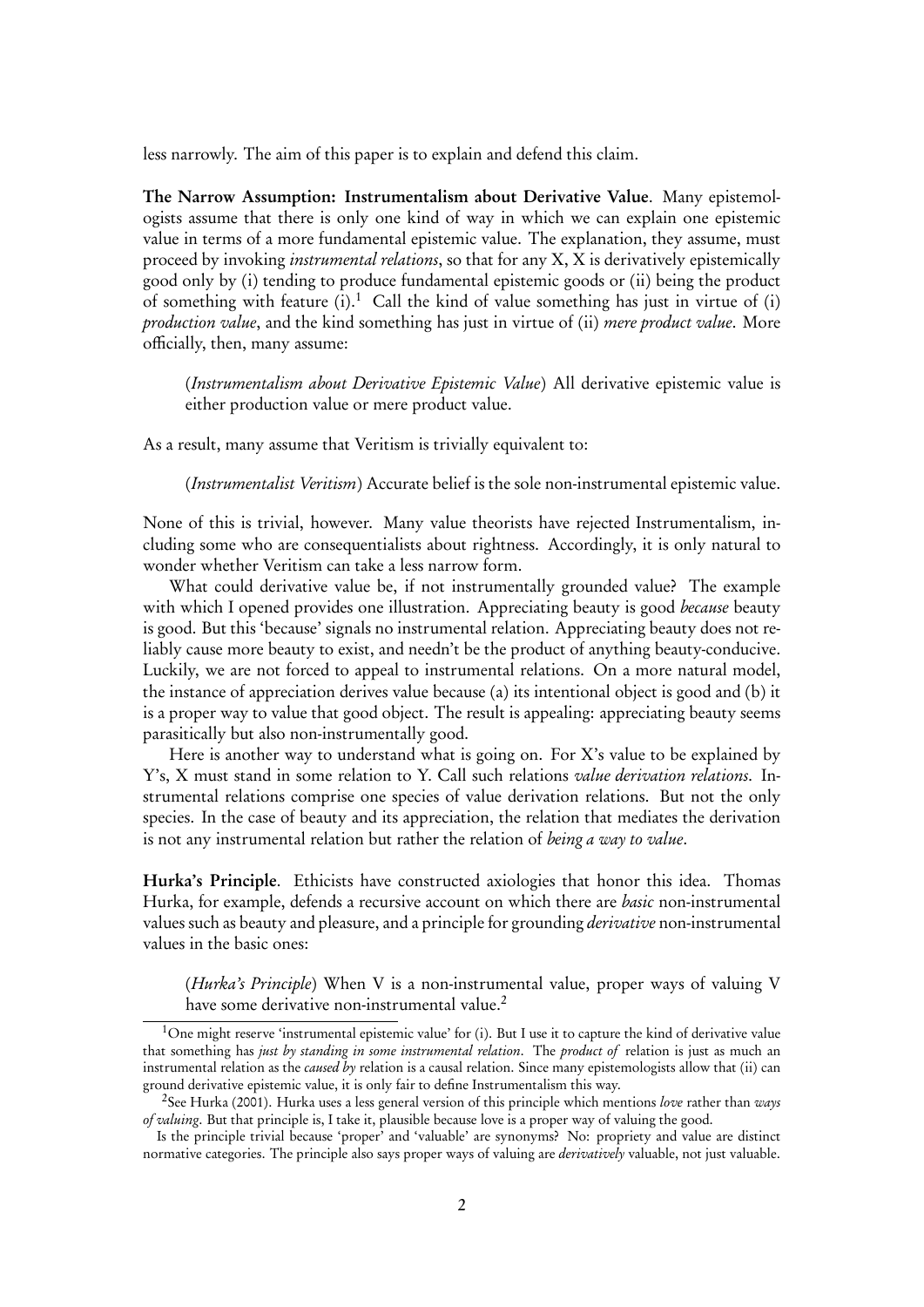Given this principle, Hurka suggests that consequentialists about rightness can embrace the non-instrumental value of virtue while also respecting the thought that virtue has only a parasitic kind of value. They can do so by identifying virtues with ways of valuing more fundamental values and by making use of Hurka's Principle. Hurka's model is not the only one in value theory that rejects Instrumentalism. Other axiologists reject it.<sup>3</sup> I highlight Hurka's view because it inspires my own.

Before proceeding, I want to make some clarifications about how I understand Hurka's Principle. Firstly, I construe 'valuing' broadly, to include any way of being positively oriented toward something in attitude, act, or disposition. I do not have in mind the narrow sense that contrasts with first-order desiring.<sup>4</sup> As examples of valuing in this broad sense, I would include everything picked out by Nozick's 'V verbs' and more, which include:

maintaining, saving from destruction, prizing, contemplating, [...] car[ing] about, accept[ing], support[ing], affirm[ing], encourag[ing], protect[ing], guard[ing], prais[ing], seek[ing], embrac[ing], serv[ing], be[ing] drawn toward, be[ing] attracted by, aspir[ing] toward, striv[ing] to realize, foster[ing], express[ing], nurtur[ing], delight[ing] in, respect [ing], be[ing] inspired by, tak[ing] joy in, resonat [ing] with, be[ing] loyal to, be[ing] dedicated to, and celebrat[ing]. (Nozick 1984, p. 429)

This broad understanding fits both with the way proponents of Hurka's Principle intend it and with the core intuitions that support it. While Hurka uses the narrow-sounding 'love' to express his principle, he is clear that he intends this word to be understood unusually broadly, so that mere desiring counts as loving.<sup>5</sup> Similarly, Adams talks about 'being for' the good, and counts as ways of being for the good many of the phenomena on Nozick's list (Adams 2006, pp. 15–16). It is sensible, I believe, to understand the principle this broadly. While it might be *better* to value the good in a strong sense that implies higher-order endorsement, even mere first-order aiming at the good is somewhat non-instrumentally good. Consider Huck Finn, who is motivated by a desire to help Jim that he rejects as wrong at the higher order.<sup>6</sup>

Hurka's Principle is hence very general. I think it is natural to generalize it in further ways that will matter in what follows. To see another plausible generalization, note that it is not only ways of valuing (e.g., love) but also actions and attitudes that *manifest* them (e.g., loving treatment) that have derivative non-instrumental value.

By way of illustration, suppose Alice peforms a beneficent act that manifests her valuing of beneficence, while Beatrice performs the same kind of act as a PR stunt. Alice's act has greater worth than Beatrice's, and this extra worth is not merely instrumental. But the fact that Alice's act has greater worth is not just a brute fact. It has a two-stage explanation: (i) Alice's act has greater worth by manifesting real valuing of beneficence, and (ii) this valuing, in turn, is good because it is fittingly directed at something good. So, we should extend the principle to say:

When V is a non-instrumental value, fitting ways of valuing V and their manifestations have some derivative non-instrumental value.

<sup>&</sup>lt;sup>3</sup>See Anderson (1993), Herman (1993), Kagan (1999), Korsgaard (1983), Moore (1903), Parfit (2011), Rabinowicz and Ronnow-Rasmussen (1999), Rashdall (1907), Scanlon (1998), and Zimmerman (2001).

<sup>&</sup>lt;sup>4</sup>The restricted sense of 'valuing', which is admittedly often salient when we use the term in ordinary language, came into prominence in action theory after Watson (1975), and played an important role in discussions of subjectivism about value by Lewis (1989), Harman (1993), and Smith (1994).

<sup>&</sup>lt;sup>5</sup>Note Hurka's gloss: 'To 'love' x is to be positively oriented toward x in one's desires, actions, or feelings, or, more generally, in one's attitudes' (2003, p. 14).

<sup>6</sup>Cf. Arpaly (2003).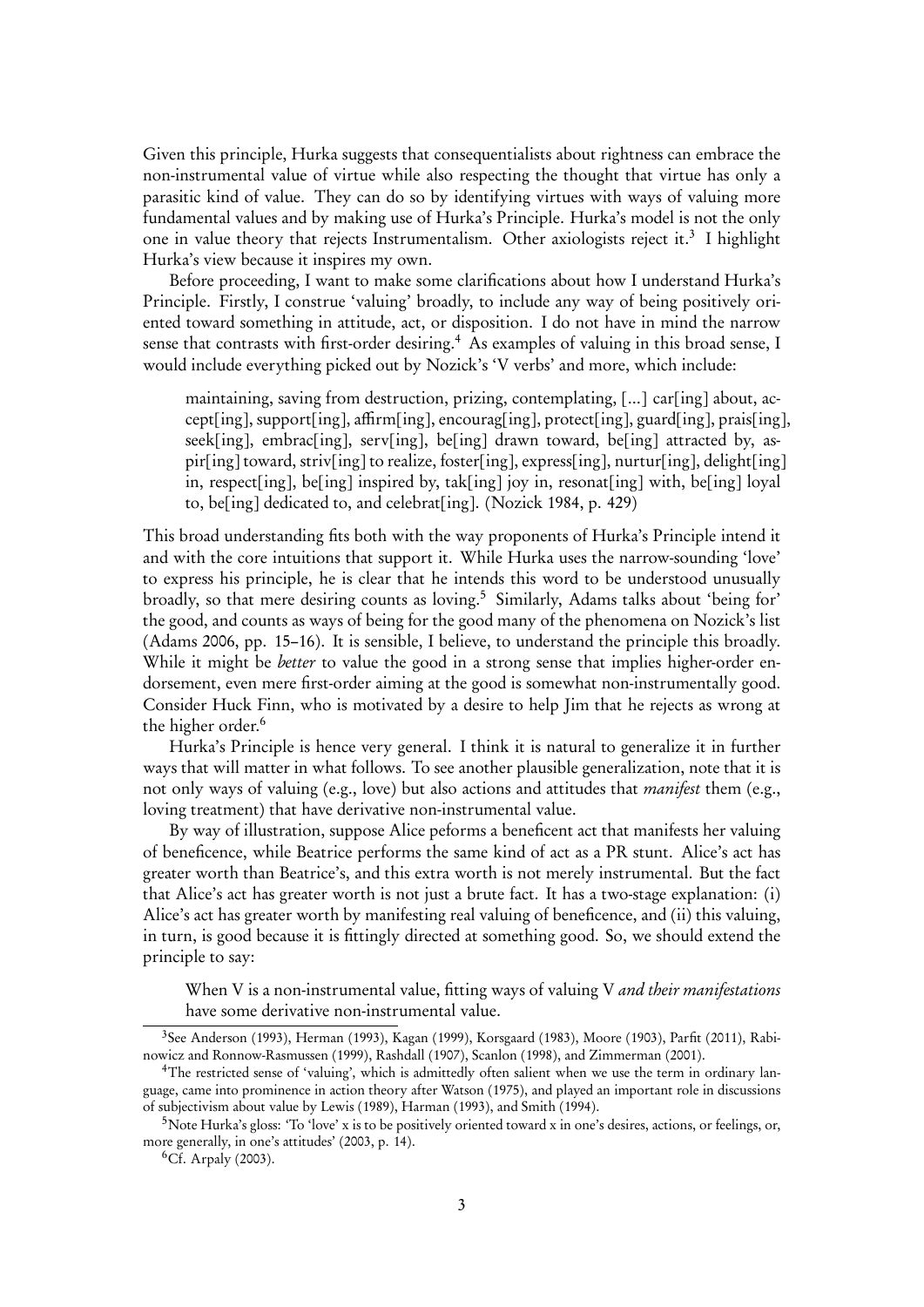One further extension will prove important. Like Sosa (2007), I will only be assuming that accuracy, knowledge, rationality, etc., have value from the epistemic point of view. So, I am only interested in defending a version of Veritism on which accuracy is the sole fundamental value from the epistemic point of view. It is compatible with this view that accuracy might have no non-instrumental value from any *non-epistemic* point of view. Thus, I need the principle that if V-ing is a fitting way of valuing a non-instrumental value from the point of view of a domain D, V-ing has derivative non-instrumental value in D.

This extended principle is no less plausible than the original. Even if beauty isn't noninstrumentally valuable *simpliciter*, it is non-instrumentally valuable *from the aesthetic point* of view. So is the appreciation of beauty: this is also a good thing from the aesthetic point of view, since it is an aesthetically fitting response.<sup>7</sup> But the latter has a derivative status relative to the former. So, we should revise the principle in one further way:

(The Extended Hurka Principle) When V is a non-instrumental value from the point of view of domain D, fitting ways of valuing V in D and their manifestations have some derivative non-instrumental value in D.

A Caption of the View and the Plan. My view appeals to the Extended Hurka Principle to explain why rational belief, justified belief, and knowledge have an accuracy-oriented kind of epistemic worth. Such beliefs are epistemically valuable because they manifest certain ways to value accuracy in thought. The view is compatible with many substantive pictures of the nature of rationality, justification, knowledge, and other epistemic desiderata. I see the best pictures as simply disagreeing about what it takes to value accuracy in thought. My view is that any way of valuing accuracy in believing P involves a disposition to hold a belief in P only if it is likely accurate relative to the epistemic reasons. There are several ways to value accuracy in thought because there are several kinds of likelihood and epistemic reasons, corresponding to different epistemic desiderata. These ways and the corresponding desiderata qualify as derivatively epistemically good thanks to the Extended Hurka Principle.

With this capsule statement in mind, here is the plan. In §2, I explain why Veritism should not be identified with Instrumentalist Veritism. Instrumentalist Veritism faces a generalized version of the swamping problem. But this problem undermines Instrumentalism, not Veritism. Granting Instrumentalism, similar problems arise for any economical epistemic axiology. I show in §3 how Veritism can take a less narrow form and solve the swamping problem. After answering some objections in §4, I consider what some would regard as a successful and less radical alternative solution—the solution offered by virtue epistemologists—and argue that it either fails or collapses into mine. I close in §5 by taking stock and re-evaluating the overall prospects for Veritism. While it is beyond the scope of this paper to establish that Veritism is hands-down superior to every alternative epistemic axiology, I suggest that Veritism renews its promise when divorced from Instrumentalism.

Disclaimers. Before moving on, let me make some remarks about what I'm not doing. Denying Instrumentalism is compatible with affirming that some derivative epistemic values are purely instrumental. Reliable types of processes have significant instrumental epistemic value, and reliabilists are right to place value on them. I don't deny these claims.

Denying Instrumentalism is also compatible with the idea that some items might have both instrumental epistemic value and a different kind of derivative epistemic value. Being

 $7$ Of course, it sounds weird to say that the appreciation of beauty is aesthetically good. But the problem is terminological: since appreciation is an aesthetically fitting response to beauty, it is certainly a good thing from the aesthetic point of view. This is why I use the 'point of view' talk, which is more general.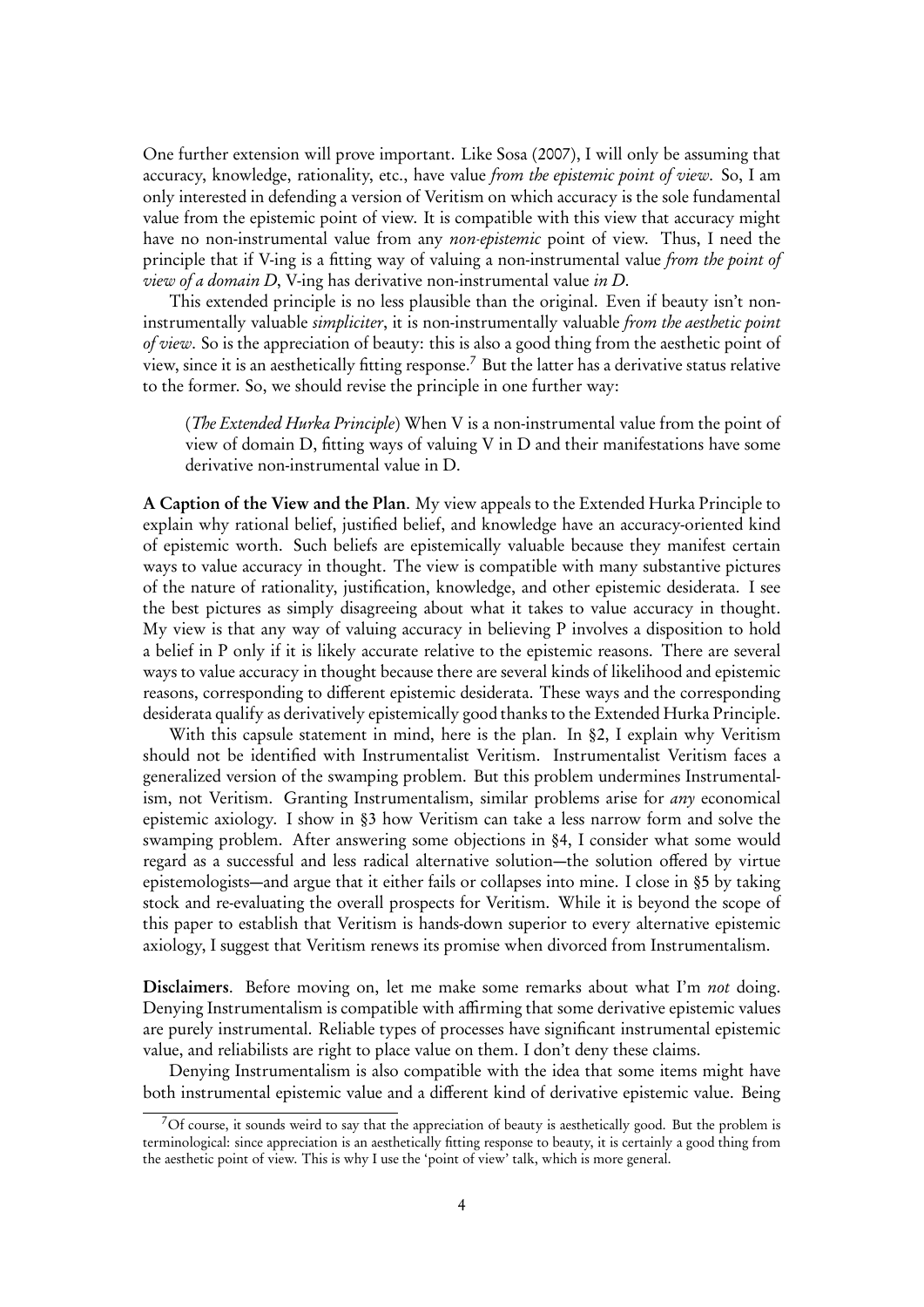instrumental to accuracy, I agree, is a *necessary* condition for some epistemic virtues. I only deny that Instrumentalism can explain all the facts about derivative epistemic value.

Furthermore, I am not arguing in this paper against reliabilism. Reliabilism is a thesis about the nature of justified belief or—in some permutations—knowledge. Instrumentalism is a thesis about how derivative epistemic value is grounded in fundamental epistemic value. Reliabilism does not entail this thesis. Indeed, reliabilism does not by itself entail any claims about the worth that any beliefs possess from the epistemic point of view. One would need to appeal to auxiliary assumptions about epistemic worth and the relationship between derivative and fundamental epistemic worth to draw any such conclusions.

Many have worried that reliabilists can *only* appeal to an Instrumentalist model of derivative epistemic value. But I think this is wrong: there are sophisticated forms of reliabilism that are not forced to accept a purely Instrumentalist model. Admittedly, I will discuss a simple form of reliabilism when I introduce the generalized swamping problem for Instrumentalism in the next section. But this is only as a nod to the literature.

Finally, my focus is on epistemic *value*. Here I will not defend a non-consequentialist view about epistemic rightness. Indeed, Hurka's view was intended to provide a way for consequentialists about ethical rightness to consistently uphold the non-instrumental value of virtue. By accepting a richer axiology, consequentialists can uphold a less revisionary account of our duties. This idea is old, found in ideal consequentialists of the early 20th century like Hastings Rashdall and G. E. Moore. While I do reject consequentialism about epistemic rightness, this paper is not an argument against it. $8$ 

## 2 Instrumentalism and the Swamping Problem

Why should Veritists reject Instrumentalism? A large reason is that this is the best way to solve a generalized version of the swamping problem. To bring this out, I will rehearse the original swamping problem and explain why we should still take it seriously. I will then explain why it undermines Instrumentalist Veritism. But I'll argue that the Instrumentalist half is the culprit: *any* modest epistemic axiology that embraces Instrumentalism faces a relative of the swamping problem, and Veritists can easily avoid it by rejecting Instrumentalism.

#### 2.1 The Old Problem (and Why It Remains Important)

Originally, the swamping problem was presented as a problem for a simple kind of reliabilism. The following thoughts prompted the problem. The epistemic value of a reliable belief-forming process per se is just instrumental epistemic value relative to the goal of producing true beliefs. While reliable belief-forming processes have great epistemic value, one also wants to evaluate their products. And unfortunately, the following claim is plausible:

(A) A belief's having been produced by a reliable belief-forming process does not as such make that belief epistemically better if that belief is already true.

(A) is made plausible by an analogy from Zagzebski (1999). The mere fact that some good coffee was produced by a reliable coffeemaker does not make that coffee better. But a reliably produced true belief as such is analogous to a reliably produced cup of good coffee. Thus:

(B) If knowledge = true belief produced by a reliable belief-forming process, then knowledge is not as such epistemically better than true belief.

<sup>&</sup>lt;sup>8</sup>See Berker (2013) for an argument against consequentialism about epistemic rightness.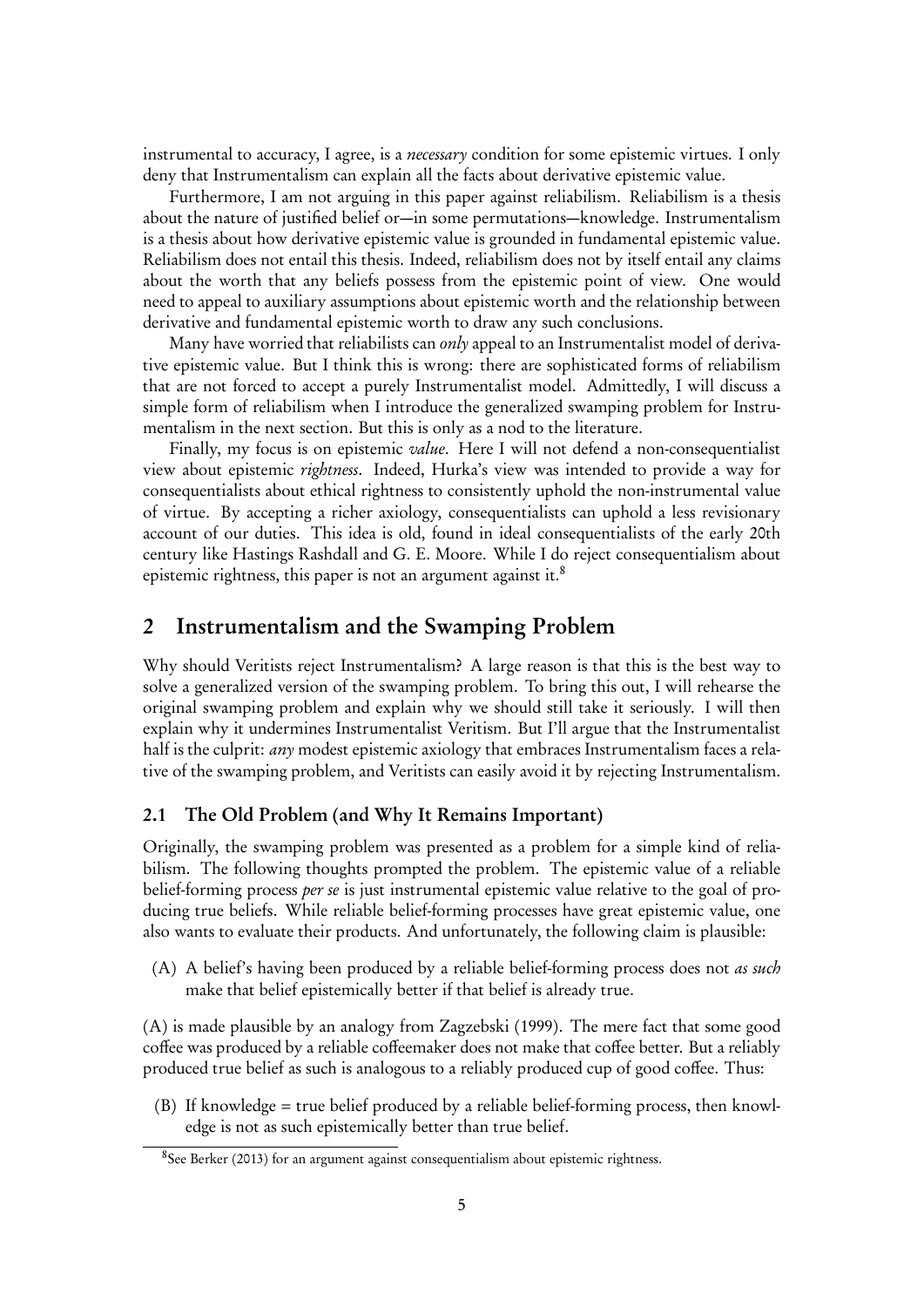But knowledge is as such epistemically better than true belief. Hence the problem.

Some might try to resist this argument by observing that we do sometimes place greater value on products of reliable sources.<sup>9</sup> For example, the market value of a good watch produced by Rolex would be far higher than that of a qualitatively identical watch produced by Casio. Doesn't this undermine the swamping argument?

No. Intuition pumps like this do support the conclusion that some products of reliable sources are better than intrinsically similar products of unreliable sources. But this conclusion does not undermine the reasoning behind the swamping problem. Here is why. The key thought behind the swamping argument is this:

(\*) Being produced by a reliable producer of good Fs cannot as such make a good F better.

The 'as such' matters. It is consistent with  $(*)$  that other properties can *contingently ac*company a good F's reliable ancestry and add value to that F. The Rolex/Casio example is an illustration: Rolexes are status symbols and have a higher resale value. That is why the Rolex is preferable. If it lacked these properties, preferring it would be irrational.

Proponents of the swamping argument will agree that reliably produced good Fs are sometimes better than unreliably produced good Fs. Zagzebski (1996) agrees that reliability is a necessary condition for complete epistemic virtue.<sup>10</sup> Thus, she agrees that some reliably produced true beliefs are better than mere true beliefs: some reliably produced true beliefs will satisfy the *other* necessary conditions for manifesting complete epistemic virtue, after all! What Zagzebski and others deny is that reliable ancestry as such is sufficient to explain why knowledge *as such* is epistemically better.

That was the problem all along. So, the conclusion (i.e., (B)) from the original literature stands. It is insufficient to observe that a reliably produced F is sometimes better than an unreliably produced but intrinsically similar F. Zagzebski and others will agree but deny that the explanation proceeds *via* the bare fact of reliable production. That was the point of the coffee analogy. The analogy forces us to ask what else could make the difference, since reliable ancestry as such seems insufficient.

This isn't to deny that reliable processes have great epistemic value. The problem has always concerned their products. As Ward Jones put it:

When we ask about the value of knowledge over mere true belief, we are asking not about belief-forming methods but about their products. We have clear reason to care about reliable methods of belief-formation, and the reliabilist is right to emphasize them. But it is unclear, on reliabilism, why we should divide the desired products of belief-formation, true beliefs, into those which were brought about by reliable methods and those that were not. The epistemic instrumentalist gives us no way of evaluatively dividing true beliefs into those which have been brought about by justifying methods versus those which have not (Jones 1997, p. 425).<sup>11</sup>

This challenge remains a serious one.

<sup>&</sup>lt;sup>9</sup>Cf. Goldman and Olsson (2009) and Goldman (2012).

<sup>10</sup>See Zagzebski (1996, pp. 165–194).

 $11$ Interestingly, Jones traces the swamping problem to truth-instrumentalism and notes that it is a problem for internalists as well as reliabilists. But he didn't consider how one might reject instrumentalism while preserving Veritism, or emphasize other forms of value derivation. Zagzebski similarly emphasizes the generality of the problem and traces it (in effect) to truth-instrumentalism, but again doesn't think Veritism can be preserved (Zagzebski 2003, p.16); indeed, she opposes Veritism there and monism generally in Zagzebski (2004). Zagzebski and Jones deserve credit for their early appreciation of the problem's generality. But they didn't observe the core axiological point that one can remain monistic on fundamental value if one is pluralist about value derivation. It is surprising, since Zagzebski acknowledges that given that 'if something is valuable it is also valuable to appreciate or love it, then love of true belief has value because true belief has value' (Zagzebski 2003, p.18).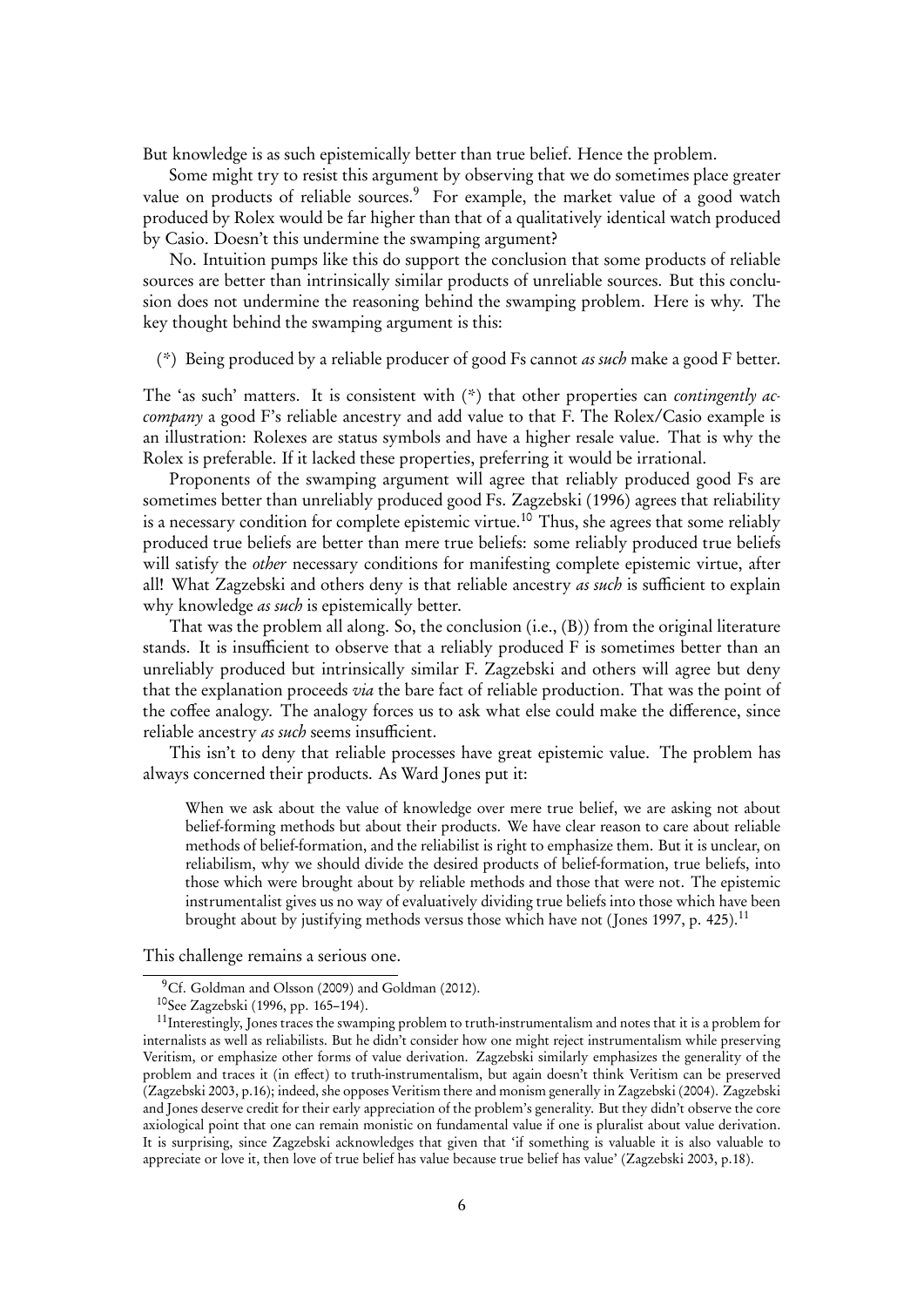#### 2.2 The Deeper Problem

The swamping problem runs deeper, as others have recognized.<sup>12</sup> It is easy to see that the problem is not just a problem about knowledge or just a problem for reliabilists.

To see the first point, note that reliabilists identify a belief's being justified with its being produced by a reliable type of belief-forming process. Assume they are right for the sake of argument. We can use the same coffee analogy to argue that *justification* cannot as such add epistemic value to true belief. That is bad: justification as such does add epistemic value to true belief! This is not a restatement of the problem about knowledge: due to the Gettier problem, no reliabilist will equate knowledge with justified true belief.

There is an even more general structure that makes the problem not just of limited interest to reliabilists. On any view on which

being justified : true belief :: being produced by a good coffeemaker : good coffee

there is a worry that justification cannot as such add epistemic value to true belief. So, there is a worry for any view on which the epistemic value of justified belief consists in its being the *mere product* of some type of source that is only instrumentally good relative to true belief. Reliabilists are hardly the only epistemologists who accept this assumption.

These observations lead to a general argument against Instrumentalist Veritism.<sup>13</sup> Instrumentalist Veritism entails that:

( I) Items other than true belief are epistemically good iff they (i) tend to produce true (and not false) beliefs or (ii) are products of a source with property (i).

And the following is a natural generalization of the points about the coffeemaker case:

( II: Swamping Premise) If X has its source in something that is only instrumentally good relative to property  $F$  and  $X$  already exemplifies  $F$ , the mere fact that  $X$  has that source cannot as such make X better.

But according to Instrumentalist Veritism, justifying sources only have instrumental epistemic value relative to true belief. So  $(I)$  and  $(II)$  will entail:

(Bad) A true belief's being justified cannot as such make it epistemically better.

Some would take this to undermine Veritism.<sup>14</sup> But this is only because they assume Instrumentalism. Veritists can reject Instrumentalism and view the generalized swamping problem as an argument against it. To support this tactic, I will show that the Swamping Premise does not extend to other species of derivative value. This will show that the problem is a local one for Instrumentalists. To drive the point home, I will show that there are similar problems for all modest alternatives to Veritism that cling to Instrumentalism.

#### 2.3 Why Other Forms of Derivative Value Help

Let us first understand why rejecting Instrumentalism can help Veritists. Doing so can help them, I suggest, because other forms of derivative value are not subject to swamping by the values on which they are parasitic. To see this, consider:

<sup>12</sup>Cf. Pritchard (2010, 2011).

<sup>13</sup>As Duncan Pritchard (2010, 2011) in effect observed.

 ${}^{14}$ Cf. Pritchard (2011).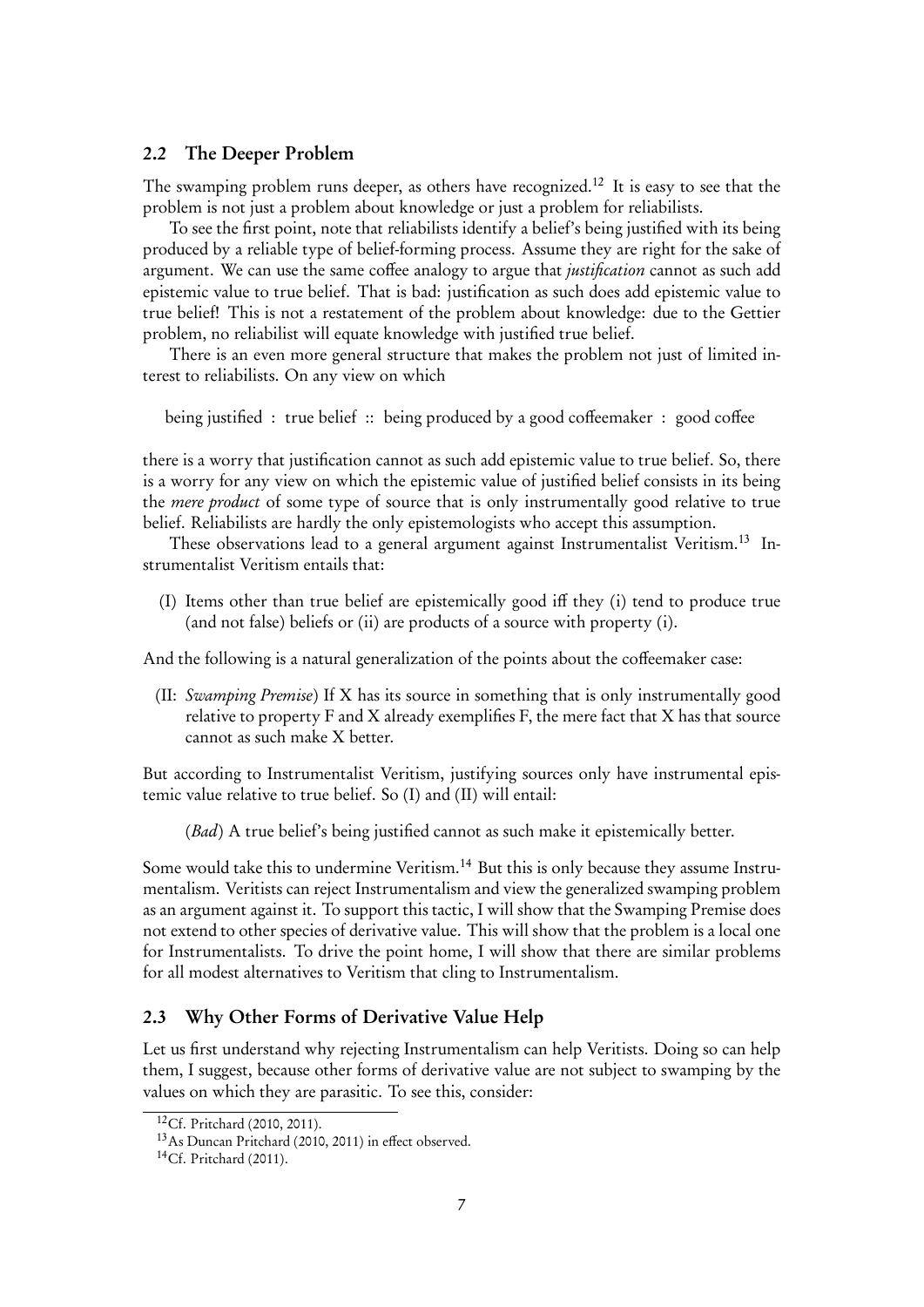(Stronger Swamping Premise) For no type of derivative value and no sense of 'has its source in' is it true that:

if X has its source in something that only has derivative value relative to property F but X already has F, X's having that source *as such* makes X better.

This is false. Suppose Alice performs an act of beneficence because she values beneficence, while Beatrice performs the same kind of action as a PR stunt. Plausibly, Alice's action is better than Beatrice's because it manifests (and in this sense has its source in) real concern for beneficence. Yet just as appreciating beauty is good *because* beauty is good, so valuing beneficence is good because beneficence is good.

Here an act derives value by manifesting something only derivatively good relative to another property that the act exemplifies. The source manifested is (1) Alice's valuing of beneficence, and the property exemplified is (2) beneficence. Yet it is plausible that the sheer fact that Alice's act has its source in (1) makes that act worthier per se. In a picture:



This would be impossible if the Stronger Swamping Premise were true. So it is false.

If the foregoing points are right, Veritism generates no problem: only its conjunction with Instrumentalism does. If Veritists adopt a different model of value derivation, they can avoid swamping just as it was avoided in the case of Alice's beneficent action.

On the view I develop in §3, rational belief and knowledge gain epistemic worth by manifesting different ways of valuing accuracy in thought. On this view, the case of knowing parallels the case of Alice's beneficent action. Knowledge requires a belief whose accuracy manifests a disposition to hold beliefs only if there is sufficient objective and subjective evidence that they are true. This disposition *just is* a way to value accuracy in thought. Ways of valuing accuracy are epistemically good because accuracy is epistemically good. But this 'because' is not (purely) instrumental. Paralleling Alice's case:

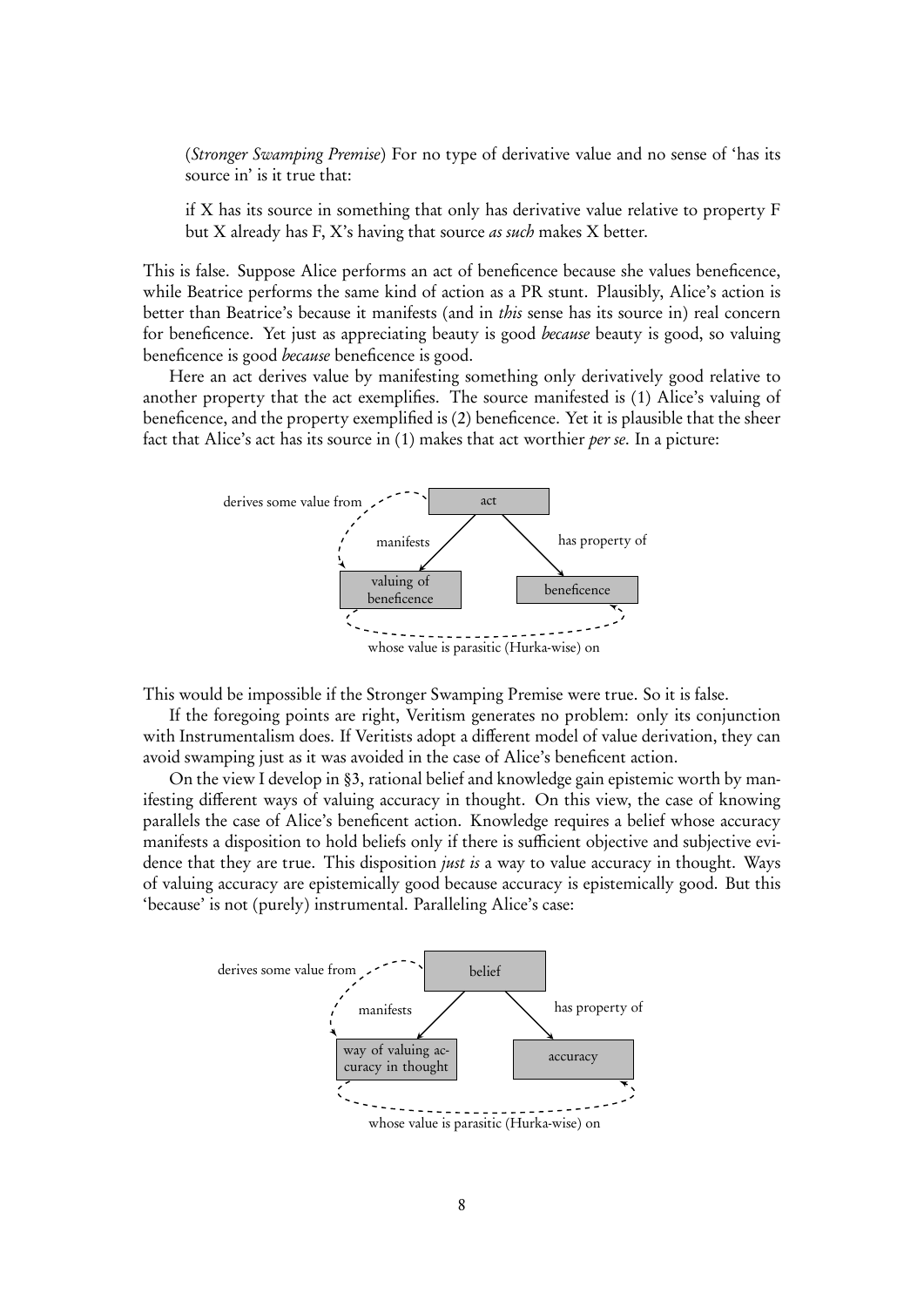I will explain the ways of valuing accuracy in thought in §3. The tactic is what matters now. Veritists can claim that true beliefs can gain epistemic worth by manifesting ways of valuing accuracy, just as beneficent actions can gain moral worth by manifesting an agent's valuing of beneficence. Both cases undermine the Stronger Swamping Premise.

So Veritists can avoid the swamping problem if they appeal to forms of derivative value beyond the instrumental. But they must avoid the problem in this way. For the restricted Swamping Premise is true. Instrumentalist Veritism is false.

#### 2.4 A General Problem for Instrumentalists

We can strengthen this advice by seeing that if Instrumentalism were true, other economical epistemic axiologies would face relatives of the swamping problem.

Observe that there is another side to Zagzebski's analogy. We do not only think that being produced by a reliable coffeemaker *per se* cannot improve good cups of coffee. We also think that such ancestry cannot improve bad cups of coffee. If you drink vile coffee and cringe, it is not comforting to be told: 'Hey, at least it was produced by a reliable coffeemaker.' These facts support a more striking sibling of the restricted Swamping Premise:

(Dud Principle) If X was produced by a source that is only good because it produces good Fs, that fact as such can't make X better if X is otherwise a bad F.

Carter and Jarvis (2012) took this to undermine the intuitions behind the swamping problem. For they thought that the Dud Principle would imply, crazily, that "non-factive epistemic properties—most saliently justification—are never epistemically valuable" (Carter and Jarvis 2012, p.690). But this is too fast: that conclusion follows only if we grant Instrumentalism. Like the original Swamping Premise, the Dud Principle concerns mere product value. The crazy conclusion would not follow from the Dud Principle if non-factive epistemic properties had a different kind of derivative epistemic value. Only if the Dud Principle extends to other kinds of derivative value is Carter and Jarvis's conclusion fair.

But the Dud Principle does not generalize, for the same reasons why the Swamping Premise did not generalize. Consider someone trying to perform a beneficent act as a manifestation of her valuing of beneficence, failing only due to bad luck. Her efforts remain better than the failed efforts of someone merely looking for a PR boost.

What the Dud Principle really suggests is that Instrumentalism is an incomplete model of derivative epistemic value. After all, it is not as if Carter and Jarvis can convince us that vile coffee is better if it comes from an otherwise reliable coffee machine. Like the original Swamping Premise, the Dud Principle captures a fact about mere products of instrumentally good sources. But it is then easy to see that any modest axiology that embraces Instrumentalism will face a relative of the swamping problem.

Suppose knowledge is one's fundamental epistemic good. Given Instrumentalism, how can one explain the epistemic value of justified beliefs? One must claim that such beliefs are good by being products of knowledge-conducive processes. But the Dud Principle then makes it mysterious why justified false beliefs are epistemically good. From an Instrumentalist point of view, they are duds just like bad cups from otherwise reliable coffeemakers.

Expanding the stock of fundamental epistemic values doesn't really help. Even if one adds rational belief, justified belief, knowledge, understanding, and true belief to the list, there remain epistemic values that (a) no one can reasonably take to be fundamental, but (b) admit of no Instrumentalist explanation. Consider the epistemic value of trying one's best to form beliefs accurately. This is a paradigmatically derivative value: trying to do something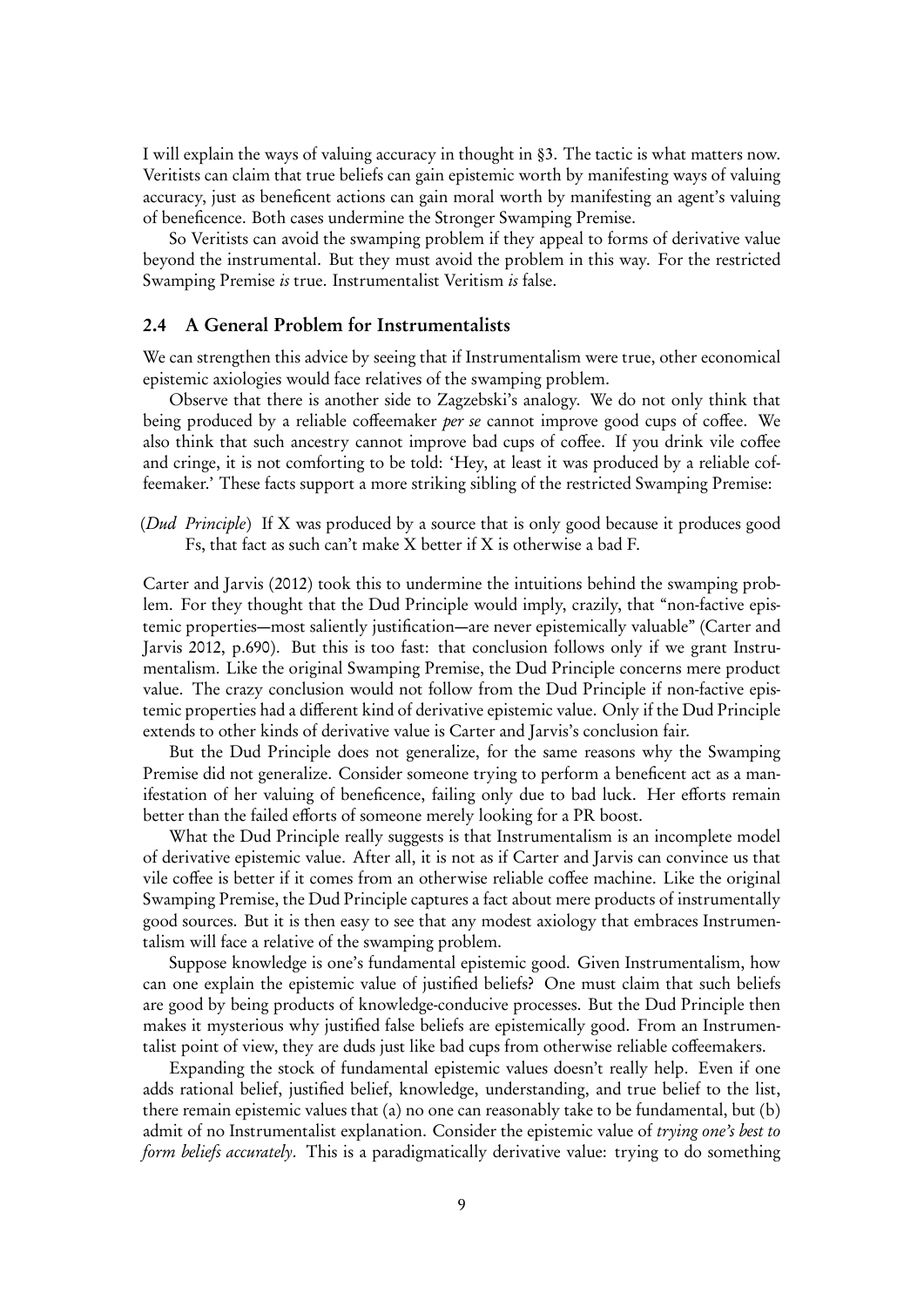good is admirable because it is intentionally directed at something good. But if we accept Instrumentalism, it is hard to explain why it is derivatively epistemically good. Merely trying to form one's beliefs accurately is not reliably instrumental to accuracy, knowledge, justification, etc. Yet there remains something admirable in one's best efforts.

Any modest epistemic axiology that endorses Instrumentalism will face a relative of the swamping problem. Some paradigmatically derivative epistemic values admit of no general Instrumentalist explanation. So, everyone, not just Veritists, should reject Instrumentalism.

## 3 Non-Instrumentalist Veritism

Of course, work remains for Veritists. They must provide a more specific view that takes advantage of our observations about forms of value derivation beyond the instrumental, and explain how this view can capture central intuitions about epistemic value.

My view will secure these desiderata. After noting that there are more ways to value something than by promoting it, I will suggest that central epistemic values can be viewed as manifesting different ways of valuing accuracy, and as deriving accuracy-oriented epistemic value thanks to the Extended Hurka Principle.

#### 3.1 Other Ways of Valuing in General

Let's start with a more general fact. It is a truism that values are items that it is proper to value. Given the truism, one should ask for any fundamental value V in any domain:

Which ways of valuing V are the proper ways in the domain?

Instrumentalists might accept a narrow answer:

(*The Teleological Answer*) For any fundamental value V, the only basically proper way to value V is to instrumentally promote V.<sup>15</sup>

But the Teleological Answer is implausible. There are many ways to value: dedication, loyalty, respect, veneration, love, support, and the many other items on Nozick's list. This answer regards only one as basically fitting to fundamental value. This is hardly a default view. For some values, promotion is not the basically proper response. If friendship were fundamentally 'to be promoted', we could properly spend less time caring about the friends we have and more time amassing friends or causing others to have more friends. But we can properly value friendship without taking ourselves to have reasons to produce more instances of friendship.<sup>16</sup> Fans of the Teleological Answer could multiply fundamental values in reply, and claim that loyalty, commitment, respect, dedication, etc., are all fundamental values. But this pluralism is implausible. Besides violating canons of parsimony, it fails to explain asymmetries. Dedication to one's friends matters because friendship matters.

These points highlight an insight needed for a version of Veritism that rejects Instrumentalism. The Veritist should capitalize on this insight and suggest that there are more ways to value accuracy in thought than by producing a high ratio of true to false beliefs by any means, including means that disrespect accuracy.

<sup>&</sup>lt;sup>15</sup>I say 'basically proper' because the instrumentalist can obviously allow that other ways of valuing V are non-basically proper in virtue of helping to instrumentally promote V.

<sup>16</sup>Cf. Scanlon (1998: 89).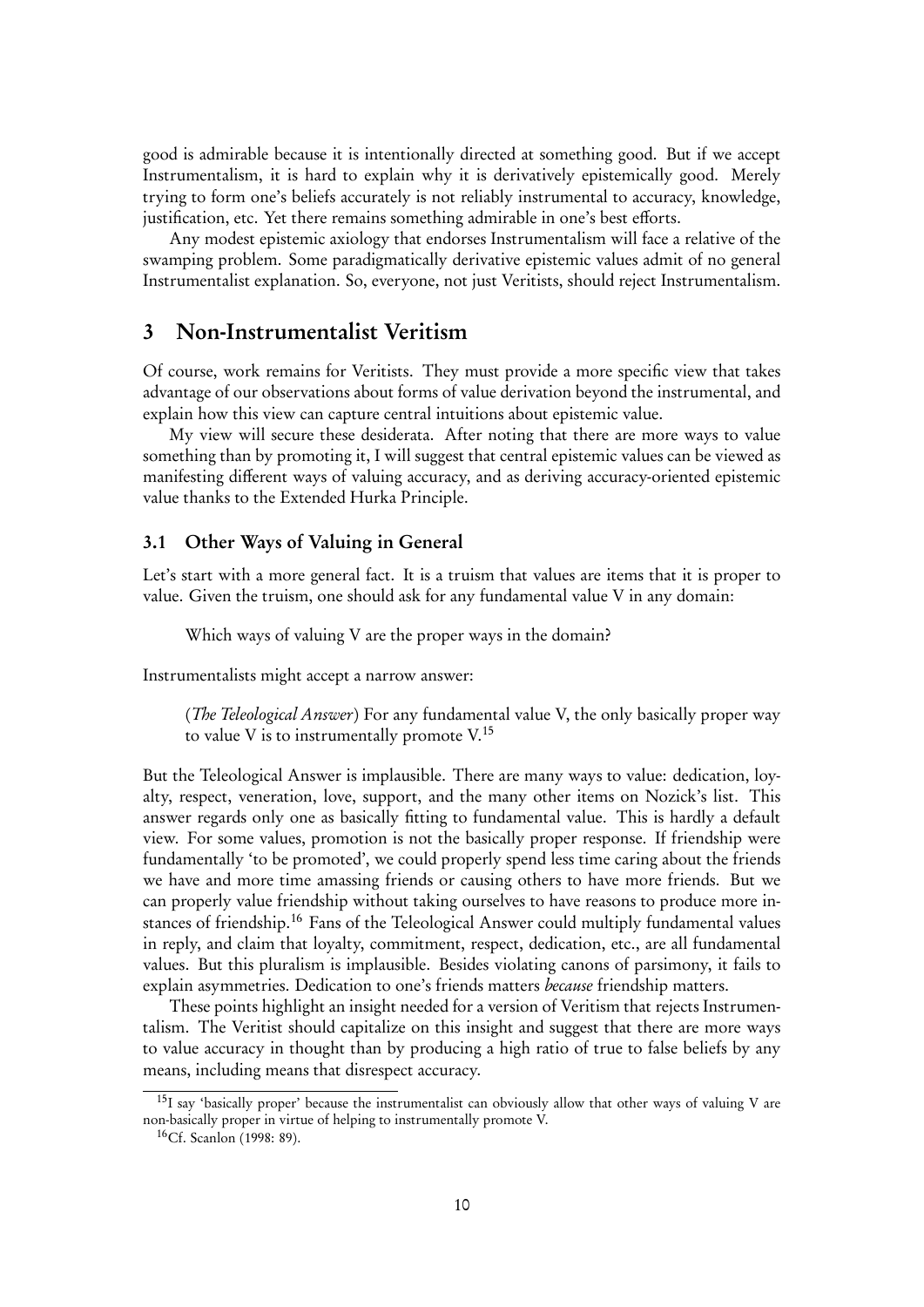#### 3.2 Ways to Place Value on Accuracy in Thought

How can we implement the insight? What are the ways to value accuracy in thought? I understand the ways that are suited to play a role in traditional epistemological projects as different positive relations to the following norm of accuracy:<sup>17</sup>

#### (AN) It is correct to believe P iff P is true.

AN is not a directly belief-guiding norm. But this norm can guide us indirectly.<sup>18</sup> In being so guided, we value accuracy in our thinking. Coherent beliefs, rational beliefs, justified beliefs, and knowledge can be viewed as epistemically good from a truth-oriented point of view by manifesting different ways to value accuracy in thought.

I will identify four positive relations to the norm of accuracy we can use to explain the epistemic value of coherent, rational, justified, and knowledgeable belief from an accuracyoriented perspective. Before doing so, I will draw attention to a larger spectrum of ways of being properly oriented toward values within which these fall. Since our ordinary talk about ways of valuing is rather fuzzy, I will have to regiment the language a bit and stipulate narrower, technical uses for some ordinary terms. But it will be clear, I hope, that there are real joints on a pre-theoretically recognizable spectrum that these uses carve out. To further forestall the worry that the discussion is merely stipulative, I will stress the connections that my notions bear to ordinary evaluations of blameworthiness and praiseworthiness.

#### 3.2.1 Proper Valuing in Disposition and Action: A Spectrum

I begin with the obvious: our dispositions and acts can manifest a more or less proper valuing of some value or norm, and they will be correspondingly more or less admirable. Taking the value of equality as an example, let's start at the low end of the spectrum.

Consider Alice, who is disposed to treat people in the ways that she *believes* are equal. There is something pro tanto admirable about Alice's disposition. Its pro tanto admirableness plausibly owes to the fact that it constitutes a minimal way of valuing equality. Consistently with this fact, Alice might fail to value equality in a fully proper way, and fail to be fully admirable. Suppose her beliefs about what would constitute equal treatment are ones that she would see to be mistaken—and would modify and heed—if she reflected longer on facts she is in a position to know. Her valuing seems less than fully proper. Nevertheless, provided that her ignorance is not deliberate, she manifests some consideration for equality, and there is some good in this consideration.<sup>19</sup> While it would be better if she took more care to fit her beliefs about equality to her evidence, it would also be worse in one way if she didn't manifested no consideration for equality at all. She is at least well-intentioned, and while this might not count for much, it is pro tanto better to be well-intentioned than not to be.

 $17$ I make no claims about ways of valuing accuracy that are not suited to play a role in these projects. Here I distance myself from responsibilists less conservative than Zagzebski. I also distance myself from any standard kind of responsibilism, since responsibilists typically stress intellectual character traits. My ways of valuing are not character traits. Here again I follow Hurka, who divorces virtue from character in his (2006).

<sup>18</sup>Cf. Wedgwood (2002, 2013).

 $19I$  wouldn't make claims of the same strength as the one that follows about cases of motivated ignorance, such as the cases Moody-Adams (1994) discusses. These cases involve people who manifest more disregard for value than regard for value. Exactly how spinoffs of Alice's case involving motivated ignorance bear on Hurka's Principle is a delicate question. Consistently with Hurka's Principle, we could say that these spinoffs would involve merely a low level of pro tanto intrinsic value that is outweighed by a greater level of pro tanto intrinsic disvalue generated by the disregard manifested.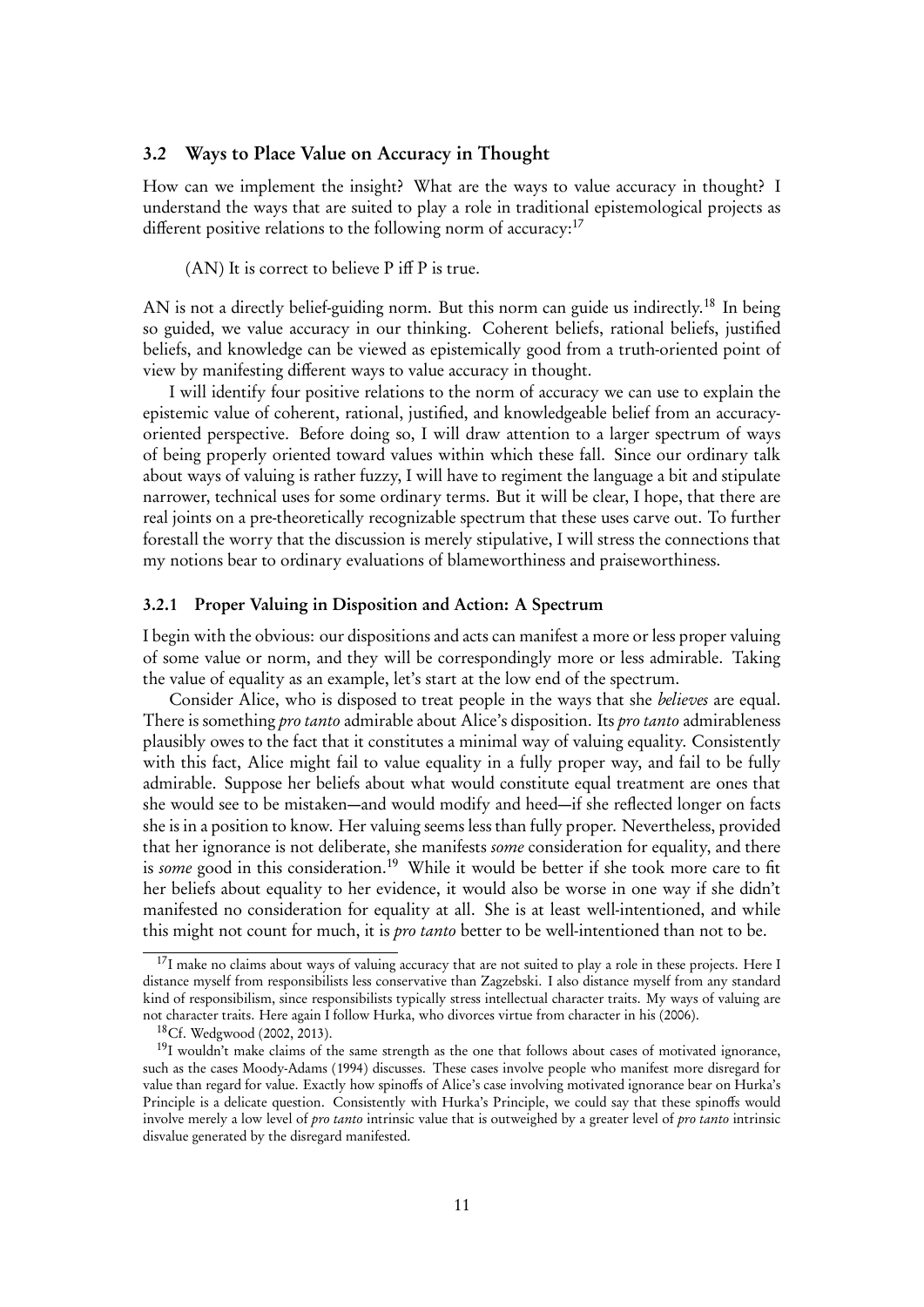Now compare another agent, Beatrice, who has a disposition not merely to treat people in the ways that she believes are equal, but also to treat people in the ways her evidence suggests comply with the reasons of equality. Beatrice's valuing of equality is more admirable than Alice's. Yet even her disposition may fall short of fully proper valuing. The point is familiar from recent literature on moral worth.<sup>20</sup> Beatrice's evidence might be problematically limited, and not necessarily in a way that reflects a procedural mistake in evidence gathering. Suppose, for example, she lives in a benighted age and community in which it is widely believed, often claimed by her epistemic superiors, and supposedly substantiated by scientific evidence that human beings in a certain group lack some essential feature of personhood. No matter how hard Beatrice reflects on the information available to her, she will come to believe these individuals are not persons. As a result, Beatrice is not disposed to treat members in this group with the same level of consideration that she treats other human beings, though she is disposed to treat all individuals that her evidence suggests are persons equally. While Beatrice is perhaps less flawed than Alice, she is hardly flawless. While she is more than merely well-meaning, she still does not value equality in a fully proper way.

Now consider a third agent, Candace, who has a yet stronger disposition. Candace is disposed to treat individuals in the ways that are actually supported by reasons of equality, and for these reasons. She is sensitive not merely to apparent reasons of equality, but to the objective reasons that underwrite the value of equality.<sup>21</sup> Candace manifests excellence in being for the value of equality, as Adams (2006) would say. Admittedly, her disposition could be more or less steadfast. Even if she is largely sensitive to objective reasons of equality, Candace might sometimes fail to conform to them. Indeed, dispositions are relative, as Sosa (2015) says, to suitable situations and shape, and even in appropriate conditions a subject might exhibit more or less excellence in responding to the equality-relevant reasons. So Candace might fail to do what these reasons support in a particular case. In this respect we might contrast Candace with Doris, who infallibly conforms to these reasons.

In fact, even if a person manifests her sensitivity to a value and successfully does what that value favors doing, her action might still fall short as a manifestation of her valuing because its success is not explained by her sensitivity. To take a different kind of example, suppose the reasons of friendship favor Doris's getting her friend Jim a gift that he will enjoy on his birthday. And suppose Doris learns from a reliable source that Jim likes the films of Nicholas Roeg, and so gets him a copy of The Man Who Fell to Earth. As it turns out, the reliable source is wrong: her friend has only seen one Roeg film and didn't particularly like it. But in the last couple of months while Doris was travelling and out of contact with Jim, he has become obsessed with the mid-1970s David Bowie. Accordingly, there is a good reason to get John this gift. Here Doris manifests her general sensitivity to reasons of friendship, and does what is favored by these reasons, but her success in doing so is nonetheless lucky.

Obviously, Doris is not blameworthy here. Nonetheless, her act could have been better oriented in one way: its success in conforming to the reasons of friendship could have been a manifestation of her sensitivity to reasons of friendship. While there may be nothing wrong with Doris's orientation to value, we can call her act less than fully proper in its orientation to the reasons of friendship. Compared with the act of Elise—who gets Jim the film because it features Bowie, whom she knows he loves—it is in one way less than ideal. This is not to say that the action is open to strong criticism. But it is increasingly recognized in the

<sup>20</sup>See especially Harman (2011).

<sup>&</sup>lt;sup>21</sup>See Parfit (2011), Schroeder (2007, 2008, 2009), Lord (2010), Vogelstein (2012), and Whiting (2014) for discussion of the distinction between apparent and objective normative reasons. Note also that I am using 'sensitive' in its ordinary, dispositional sense, not in Nozick's counterfactual sense.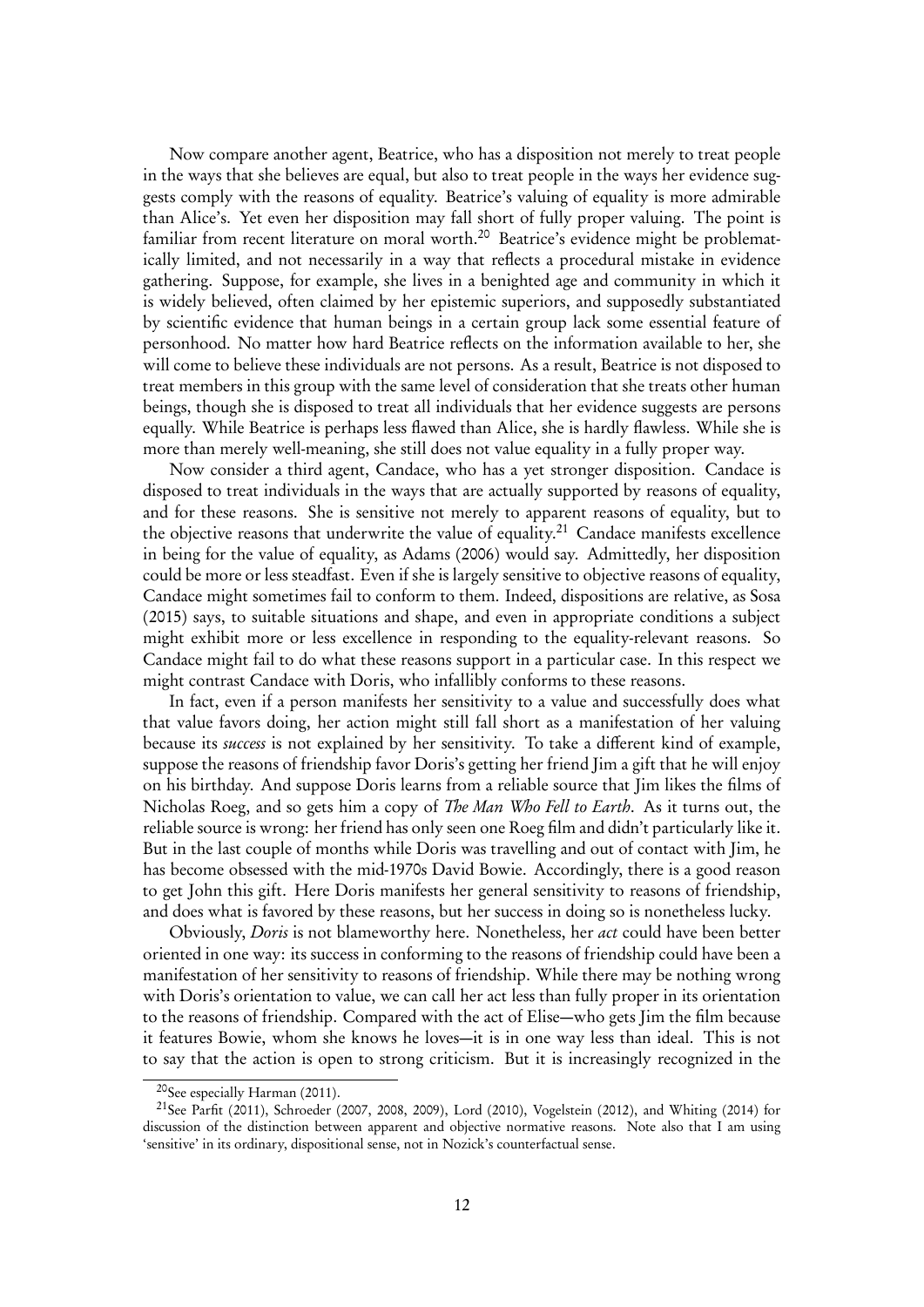literature on moral worth that if an agent successfully does what the reasons in fact support accidentally, then even if the agent manifests sensitivity to reasons, there is a respect in which her act could be worthier: its *success* could manifest this sensitivity.<sup>22</sup>

These examples illustrate a spectrum of propriety in orientations to value:

Propriety of Person's Orientation



Propriety of Act's Orientation

It is, I grant, more natural to reserve the expression 'way of valuing' for a person's orientation to value. Nonetheless, I think it is important to recognize the rightmost two points on the spectrum, given that the Extended Hurka Principle applies not only to ways of valuing but also to their manifestations. It is plausible that an act that manifests a proper way of valuing is in that respect non-instrumentally good. It is also plausible that an act that manifests a way of proper valuing and succeeds in doing what the value requires is non-instrumentally better, and better still if its very success manifests that way of valuing. Moreover, while the distinction is admittedly fine, it does seem right to distinguish between how well a *person* is oriented toward a value when she acts, and how well her acts are oriented toward value.

So far I've been loose in the language I've used for the different points on this spectrum. This looseness is unsurprising: ordinary language does not contain terms that exactly circumscribe the boundaries. Nonetheless, for the sake of stating a more precise view, it would be useful to have some terms for the different points on this spectrum. Accordingly, I'm going to regiment the language a little. I'll call the way of valuing that Alice manifests commitment, the way of valuing that Beatrice manifests weak respect, and the way of valuing that Candace manifests strong respect. I'll also say that an act which is in conformity with what a value recommends complies with value when its conformity manifests strong respect.

The rationale for 'commitment' is clear enough: because Alice is following her conscience and trying to conform to the reasons of equality, she shows some commitment to equality. Mere commitment falls far short of what values demand, as we've seen. One can be committed to a value while being mistaken, and indeed irrationally so, about what that value requires. The rationale for 'respect' is less obvious, because talk of respect can be used to pick out many different things. As Darwall (1977) pointed out, it is important to distinguish between respect as esteem and respect as heedfulness (which he calls 'recognition respect'). It is the latter sort of respect I have in mind. Darwall originally glossed this kind of respect as follows: 'There is a kind of respect which can have any of a number of different sorts of things as its object and which consists, most generally, in a disposition to weigh appropriately in one's deliberations some feature of the thing in question and to act accordingly' (Darwall 1977, p. 38).  $^{23}$ 

Darwall's gloss on recognition respect is not entirely helpful: what is it to weigh the

<sup>22</sup>See, e.g., Arpaly and Schroeder (2014), Mantel (2013) and Lord (2015).

<sup>&</sup>lt;sup>23</sup>In more recent work, Darwall uses 'recognition respect' in a narrower, second-personal sense; see esp. Darwall (2006). But the original sense was broader.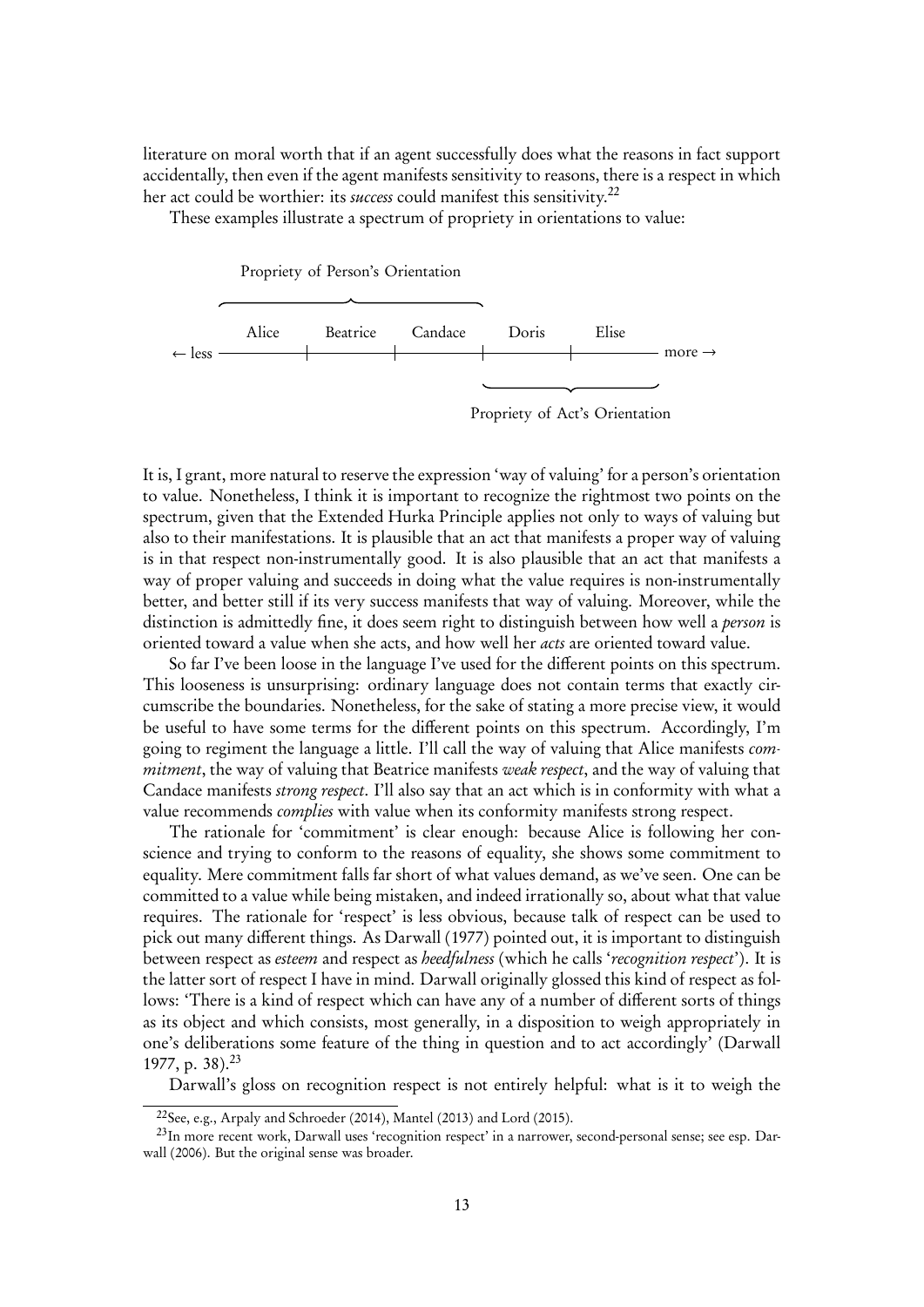feature appropriately? Here I think we can distinguish a more subjective notion of appropriateness from a more objective notion, and hence distinguish between *weak* and *strong respect*, as I've suggested. An act manifests weak respect for a value when it manifests a disposition to do what seems likely, relative to the appearances, to correctly respond to that value. It manifests strong respect for a value when it manifests a disposition to what is objectively likely, relative to the evidence, to correctly respond to that value.<sup>24</sup>

Since I will be defining proper valuing of accuracy in terms of certain positive relations to the norm of accuracy, it must be recognized that the three relations of commitment, weak respect, and strong respect can also hold between a person and a norm. Viewed in this way, they have the following common core: all three ways of properly orienting oneself toward a norm are dispositions to do what the epistemic reasons suggest is likely to be in conformity with the norm. The differences simply turn on how 'epistemic reasons' and 'likely' are understood in this core formula.

To see what I have in mind, consider the familiar distinction between objective and apparent reasons. Objective reasons are facts that count in favor of acts and attitudes by bearing on their correctness. These facts are not all ones to which we have privileged access. Examples in epistemology include the kind of evidence to which we refer when we say things like: 'There was evidence all along that Jones did it. We just discovered it.' Objective reasons are by themselves rarely relevant to justification and rationality. Only apparent reasons and objective reasons that are apparent matter for rationality and justification.

While there is considerable disagreement about the nature of apparent reasons, it is clear that there are such things. Indeed, there are *several* such things, since appearance talk can be used in several ways. Some appearances are belief-relative, others are not. The appearance at issue in the Müller-Lyer illusion is not essentially belief-relative. Call this kind of appearance seemings-relative. These appearances are non-factive, but there are also factive appearances, exemplified by seeing that P, remembering that P, intuiting that P, etc. Reasons that are apparent in this sense are objective reasons. Call them factively apparent reasons. They can include introspective appearances, like the appearance associated with being aware of some experience. So, even in cases of illusion in otherwise dependable worlds, one has some factively apparent reasons to believe worldly propositions. Facts about one's experiences are generally reliable indicators of external reality in those happy worlds.

With these distinctions in mind, I suggest that for any norm N,

commitment to N in  $\phi$ -ing is grounded in a disposition to  $\phi$  only if, conditional on the belief-relative (*de dicto*) apparent reasons,  $\phi$ -ing is subjectively likely to conform to N;

weak respect for N in  $\phi$ -ing is grounded in a disposition to  $\phi$  only if, conditional on the seemings-relative apparent reasons,  $\phi$ -ing is epistemically likely to conform to N;

strong respect for N in  $\phi$ -ing is grounded in a disposition to  $\phi$  only if, conditional on the factively apparent reasons,  $\phi$ -ing is objectively likely to conform to N;

*compliance* with N in  $\phi$ -ing is partly grounded in a disposition to  $\phi$  only if, conditional on the all objective epistemic reasons,  $\phi$ -ing objectively likely to conform to N

and fully grounded in conforming to  $N$  by manifesting that disposition

<sup>&</sup>lt;sup>24</sup>The appeal to objective likelihood of compliance doesn't suggest that we are giving an Instrumentalist account of respect. To agree that X-conducivity is necessary for some valuable property is not to hold that this property's value is wholly or even partly explained by X-conducivity. Indeed, one could reverse the order of explanation: X-conducivity matters because it is constitutive of some more fundamental value (e.g., respect).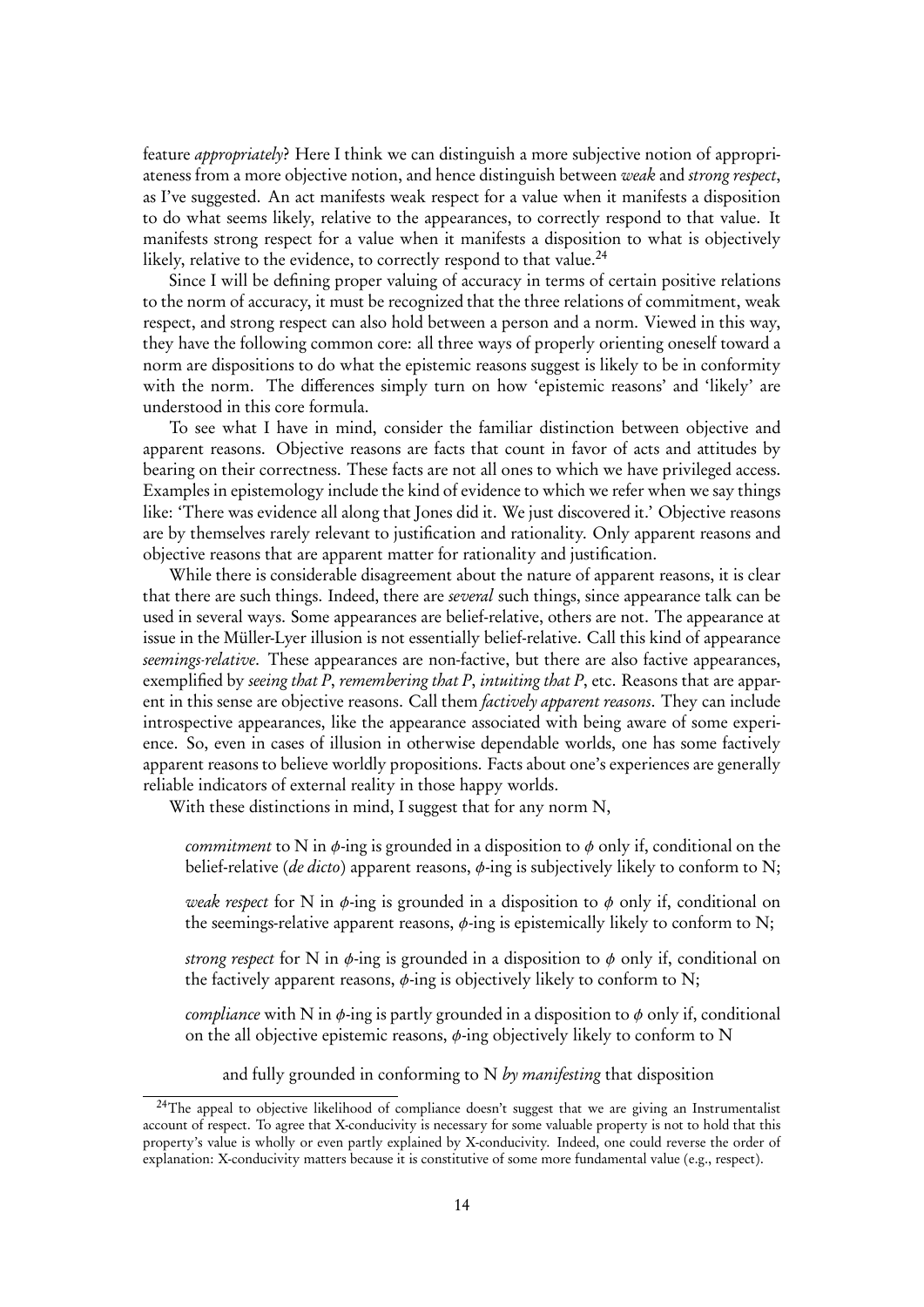To put all of this in another diagram:



These things can come apart in more than just the obvious ways. Consider Huck Finn. He believes he is acting wrongly in helping Jim. But his act is praiseworthy all-things-considered. This is because while it fails to manifest commitment to moral norms, it in fact manifests strong respect, and indeed compliance, with these norms. Similar phenomena appear in the epistemic case. Imagine Buck, who has been presented with numerous skeptical arguments that he takes to be decisive, but whose first-order beliefs are unaffected and continue to be responsive to the first-order evidence. Buck is intuitively just as praiseworthy in continuing to hold his first-order beliefs as Huck is in continuing to help Jim. Of course, this is not to say that manifesting a commitment to a norm has no value. As Arpaly (2003) agreed, Huck's acts would be in one respect admirable if they manifested commitment. All these cases show is that respect is more proper and also more valuable than commitment, not that commitment is not proper or *pro tanto* valuable at all.

#### 3.2.2 Epistemically Proper Valuing in Disposition and Belief: A Special Case

I am now in a position to explain more precisely how I think the Veritist is in a position to make use of the Extended Hurka Principle to explain the value of coherent belief, rational belief, justified belief, and knowledge. Notice first that if we replace 'N' with the accuracy norm AN in the earlier general accounts of commitment, respect, and compliance, we get the following characterizations of some ways of valuing accuracy in thought. One manifests:

*commitment to AN* in believing P iff one manifests a disposition to believe P only if, conditional on the belief-relative (*de dicto*) apparent reasons, P is subjectively likely;

weak respect in believing P iff one manifests a disposition to believe P only if, conditional on the seemings-relative apparent reasons, P is epistemically likely;

strong respect in believing P iff one manifests a disposition to believe P only if, conditional on the factively apparent reasons, P is objectively likely;

*compliance with AN* in believing P only if (i) one strongly respects AN in believing P, and (ii) the accuracy of one's belief that P manifests this respect.

These characterizations align with independently attractive views about rationality, justification, and knowledge.<sup>25</sup> It is plausible that rational belief is belief in accordance with the apparent epistemic reasons, that justified belief is belief in accordance with objective reasons to which one has access, and that knowledge is accurate belief whose accuracy manifests a disposition to heed objectively good epistemic reasons. Phenomenal conservatives have offered such an account of rational belief.<sup>26</sup> Disjunctivists and others have offered such an account of justified belief.<sup>27</sup> While there isn't an existing account of knowledge that aligns perfectly

<sup>&</sup>lt;sup>25</sup>I assume that rationality and justification are distinct properties, as Littlejohn (2012) argues. This assumption is not essential for the success of my project, however. I'm just showing that if the two are distinct, we can explain the difference in epistemic value between the two.

<sup>&</sup>lt;sup>26</sup>See Huemer (2007).

<sup>27</sup>See Pritchard (2012) and Littlejohn (2012).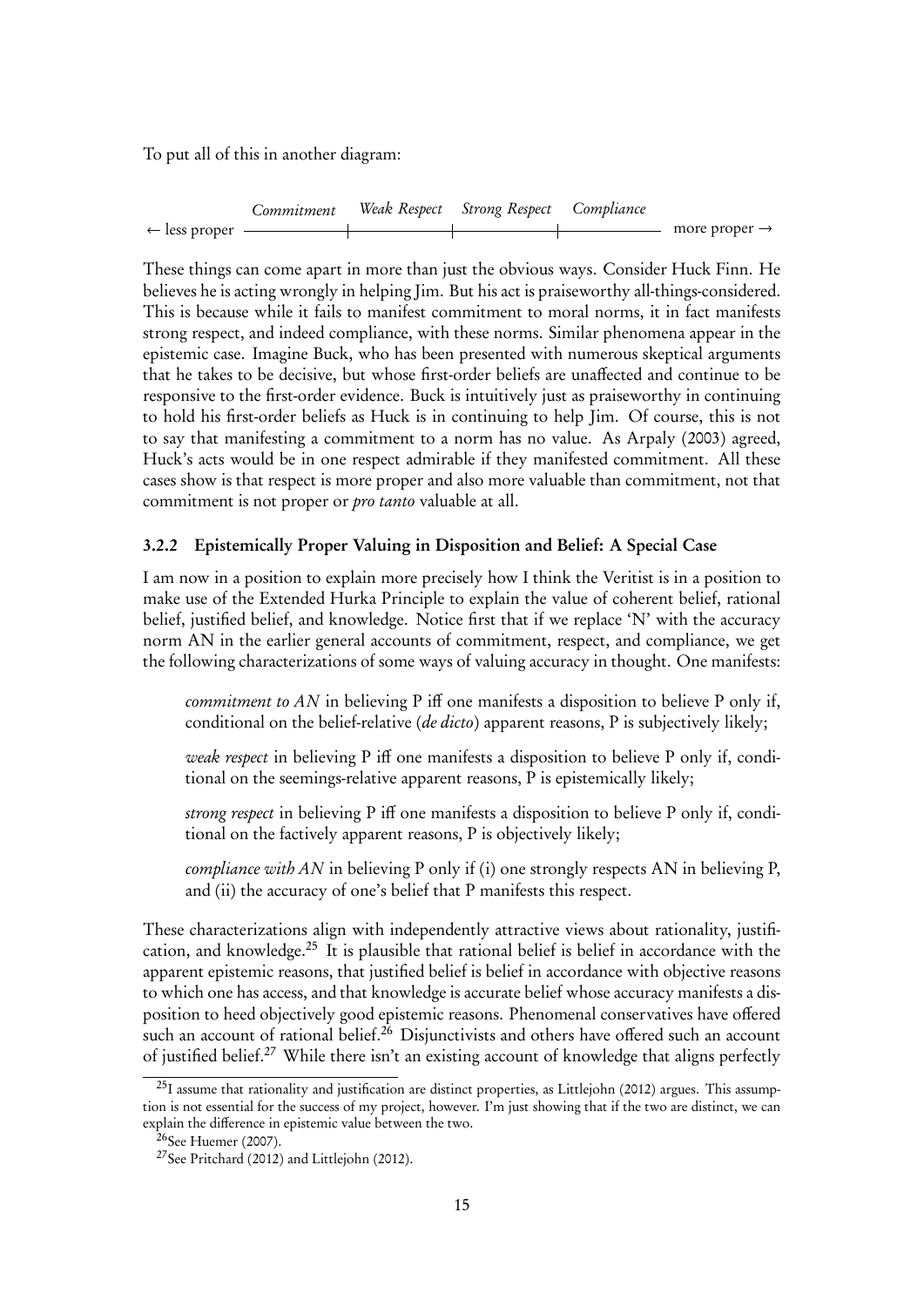with the view just mentioned, it is attractive in merging themes from virtue epistemology and reasons-first epistemology. Schroeder (2015) argues that knowledge consists in belief for sufficient objective and subjective reasons. If one holds that proper basing on objective reasons simply consists in aptly manifesting a disposition to heed objective reasons, it is natural to see the aforementioned characterization of knowledge as a spinoff of Schroeder's view.

Accordingly, it is plausible, I think, to uphold the following connections:

one's belief that P is *structurally rational* iff it manifests commitment to AN;

one's belief that P is substantively rational iff it manifests weak respect for AN;<sup>28</sup>

one's belief that P is justified iff it manifests strong respect for AN;

one's belief that P is knowledge iff one complies with AN in believing that P.

There is truth-oriented unity here: coherent, rational, justified, and knowledgeable belief all manifest different positive relations to the norm of accuracy.

Before deriving the epistemic value of these properties using the Extended Hurka Principle, it is worth briefly addressing a concern that I will take up again in §4.2. One might worry that the explanation I'm seeking confronts a dilemma. In particular, one might worry that either the connections I've proposed between the central epistemic properties and the ways of valuing accuracy are implausibly strong, or the way I'm understanding ways of valuing accuracy are implausibly weak. Fortunately, I believe there is a simple response.

In reply to the first horn, I would remind the reader that when the ways of valuing accuracy are understood as I've understood them, these connections are no less plausible than some familiar accounts of rationality, justification, and knowledge. Of course, it is beyond the scope of this paper to defend these analyses of rationality, justification and knowledge. What matters is that even if these analyses are not uncontroversial, it is plausible that there are important epistemic desiderata carved out by the analysantia. There may be other plausible ways of thinking about, for example, knowledge. Indeed, I think there is a kind of knowledge had by animals that doesn't require reasons. But I think it is much less obvious that this kind of knowledge is necessarily better than true belief. Moreover, the more demanding kind of knowledge is not so demanding as to be rare: unsophisticated knowers, including children, often believe things for good epistemic reasons.

So much for the first horn of the dilemma. And I've already in effect answered the second horn. As I pointed out earlier, the core intuition behind Hurka's Principle extends far and covers valuing in a broad, psychologically undemanding sense. One needn't understand valuing in the thick sense at issue in, say, Watson (1975) for it to be plausible that valuing the good is good. Indeed, one needn't understand valuing as something occurrent, explicitly voiced, emotional, or the like, for it to be plausible that valuing the good is good. Think again of Huck Finn. It is plausible that in acting as he did, Huck manifested proper valuing of Jim's humanity, and that his act was in this respect highly non-instrumentally admirable. This is in spite of the fact that Huck was not only unaware that he was correctly responding to the real reasons, but explicitly looked unfavorably upon what he was doing.

#### 3.3 Deriving Epistemic Value via the Extended Hurka Principle

Once we see that these central epistemic values reflect different ways of valuing accuracy in thought, we can use the Extended Hurka Principle to explain their epistemic value from an

<sup>28</sup>Ethicists distinguish structural and substantive rationality; cf. Broome (1999) and Kolodny (2005). Structural rationality consists in coherence. Substantive rationality requires heeding good reasons.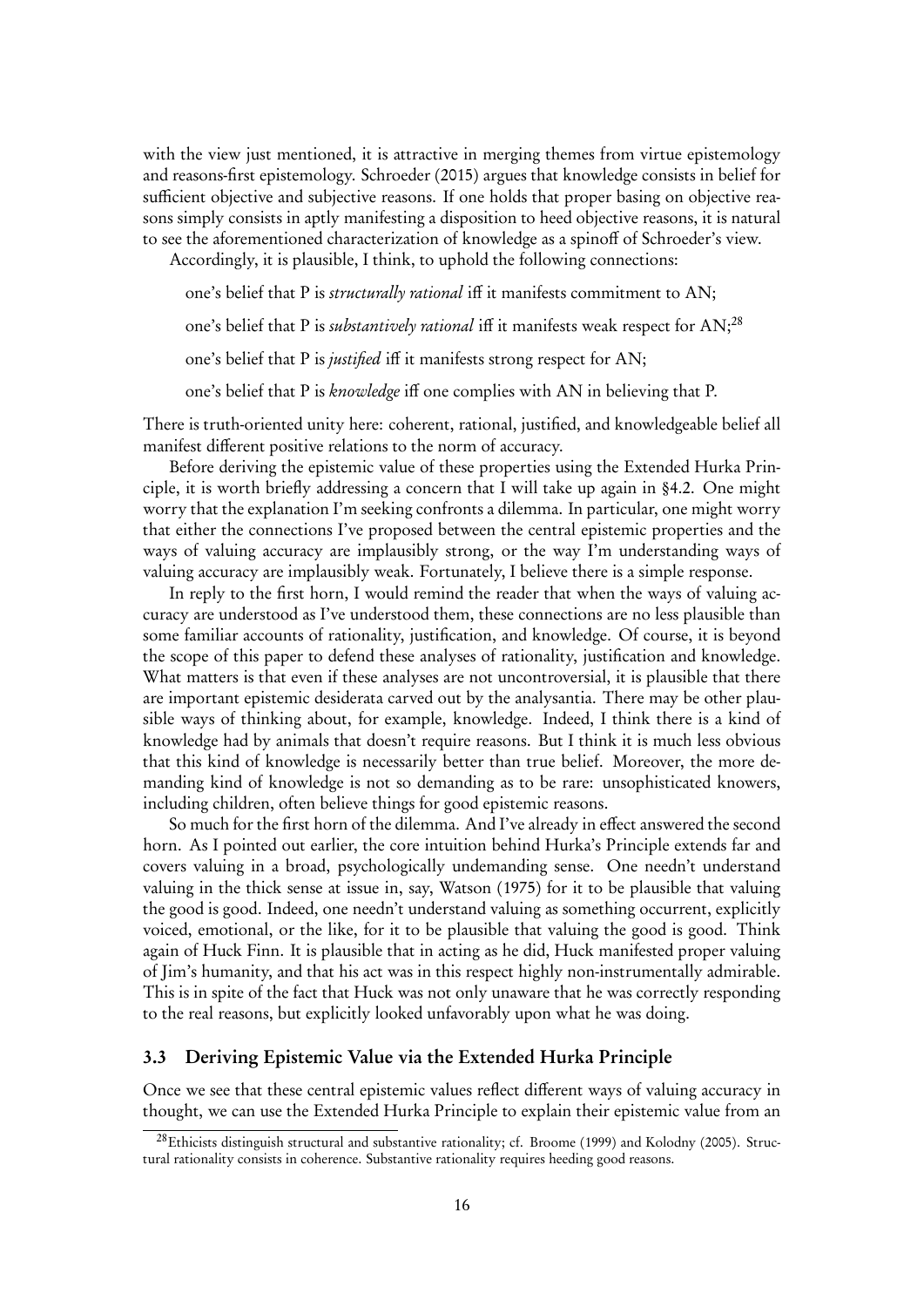accuracy-oriented point of view. Consider rationality. It requires sensitivity (in a dispositional sense) to the apparent evidence bearing on the truth of one's belief. That is a way to value accuracy in thought. If so, we can use the Extended Hurka Principle to explain the epistemic value of rational belief in accuracy-oriented terms. A similar story would explain the value of justified belief. Putting both in a picture:



A similar story explains why coherence and knowledge have derivative epistemic value. In complying with coherence norms, one manifests commitment to AN.<sup>29</sup> In knowing, one complies with AN. These are epistemically proper ways to value accuracy in thought. So we can explain the epistemic value of coherence and knowledge from the perspective of accuracy just like we explained the epistemic value of substantive rationality and justification.

There are epistemic values other than coherence, rationality, justification, and knowledge. But I hypothesize that in a familiar sense of 'properly epistemic', every properly epistemic value that is not just instrumentally valuable relative to the others that I discussed will be explicable in something like this framework. In §4, I will address objections to this hypothesis. For now, I am happy to have derived the epistemic value of four central items.

#### 3.4 Comparative Propriety and Rankings of Value

Commitment, weak and strong respect, and compliance are all proper positive relations to AN. If so, coherent belief, rational belief, justified belief, and knowledge are all derivatively good from the perspective of accuracy. Yet one would like to rank these epistemic values. Coherent belief, rational belief, justified belief, and knowledge are not equally epistemically

<sup>&</sup>lt;sup>29</sup>One can be accidentally coherent, and so coherent agents can fail to manifest commitment to AN. The claim here is only that *compliance* with requirements of epistemic coherence manifests commitment to AN. Some might doubt the claims about coherence on the grounds that being incoherent can be a way of valuing accuracy: perhaps, for example, one believes claims that one knows cannot all be true, since it is the best one can do by AN's lights. But first of all, the best examples of what the objector has in mind are the kinds of cases that generate the preface paradox, and in the literature on coherence, it is not uncontroversial that these examples actually involve violations of coherence requirements. Easwaran and Fitelson (2015), for example, argue that deductive consistency is not a requirement of coherence, partly on the basis of considerations about the preface paradox.

A second point is that even if preface cases are understood as the objector suggests, they aren't counterexamples to the claim on offer. The claim is that in being (non-accidentally) coherent, one manifests proper valuing of accuracy, and that coherence is pro tanto derivatively epistemically good for this reason. This claim doesn't not imply that being incoherent is inconsistent with valuing accuracy. All that follows is that for any agent, if that agent is (non-accidentally) coherent, she manifests one way of valuing accuracy. This second claim doesn't imply that for any agent, if that agent is incoherent, she does not properly value accuracy in any way.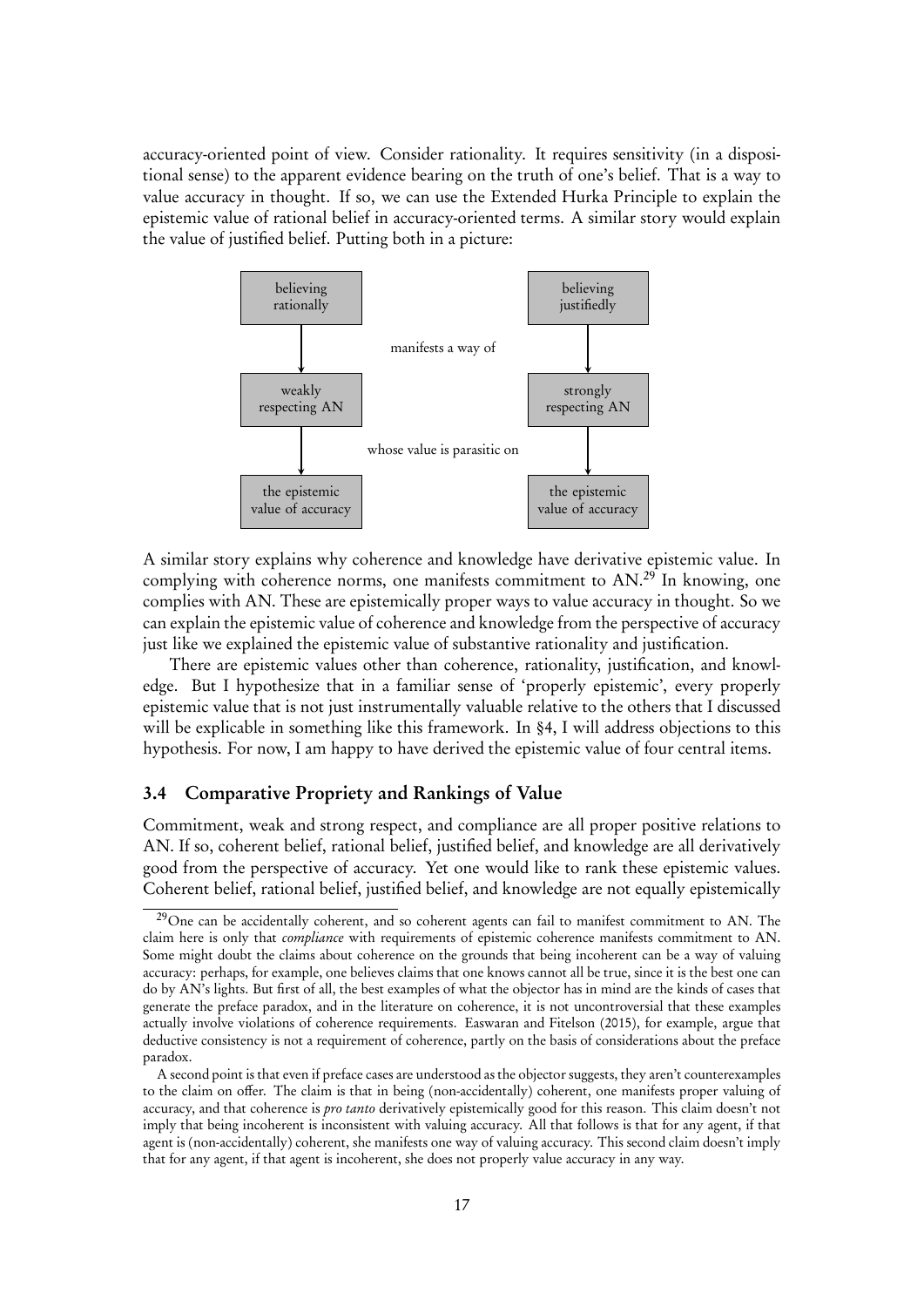good. One wants to say that knowledge is better than justified belief, justified belief is better than substantively rational belief (if one draws this distinction), and substantively rational belief is better than structurally rational belief. How should we explain these comparisons?

Although commitment, weak respect, strong respect, and compliance are all proper positive relations to norms, they are not equally proper. For any norm in any domain, it is most proper to comply with the norm. If one must fail to comply, it is more proper to do so with strong respect than without. If one must fail to strongly respect a norm, it is more proper to do so with weak respect than without. If one must fail to weakly respect the norm, it is more proper to do so while at least continuing to manifest commitment to the norm. These general differences explain why

knowledge > justification > substantive rationality > structural rationality

After all, for any norm N, compliance is a more proper relation to N than respect of either kind, and respect of either kind is a more proper relation to N than mere commitment. Since what is best from the perspective of N co-travels with what is most proper to N, we can say that knowledge is best from the perspective of AN. So, compatibly with accuracy's being the *fundamental* epistemic value, we can agree that knowledge is epistemically *best*.

This is not paradoxical. Compliance is the most proper response for any system of norms. This does not mean that there is a further norm of compliance. In addition to a given norm X, one does not need another norm that says, 'Comply with X!' There are just norms, and it is a conceptual truth about norms that compliance is more proper than either kind of respect and either kind of respect is more proper than mere commitment. In the epistemic domain, the fundamental thing is AN. Just as compliance is not a further fundamental norm, knowledge is not a further fundamental value.

Is this illuminating? Yes. We can see the ranking of epistemic value as a special case of a general propriety ordering for positive relations to norms. So, the account is far more illuminating than some view on which it is a bedrock truth that knowledge is better than substantive rationality and substantive rationality is better than coherence.

Have I presupposed what I was trying to explain? No. I appealed to general truths about the comparative propriety of certain positive relations to norms, not particular truths about the comparative goodness of the states that manifest these positive relations to the norm of accuracy. And the appeal to truths about comparative propriety wasn't circular: propriety is a deontic concept, not an evaluative one, and it is non-trivial to draw conclusions about comparative goodness from comparative propriety judgments.

#### 3.5 Advantages

The version of Veritism I've sketched has many attractions. Let's consider them.

My Veritism is the first to honor the fact that value derivation need not proceed via instrumental relations. This yields advantages. The Swamping Premise does not generalize to other forms of derivative value. Just as acts that manifest ethjcally proper ways of valuing ethical values are ethically better, so doxastic attitudes that manifest epistemically proper ways of valuing accuracy are epistemically better.

My view inherits the broader virtues of Veritism. Veritism is a simple axiology. Parsimony is as much a virtue in axiology as it is elsewhere. Supplemented with more sophisticated views about derivative value, Veritism also has great explanatory power. And its explanatory power is intuitive. It is intuitive that we care about things like rationality and justification because we care about accuracy.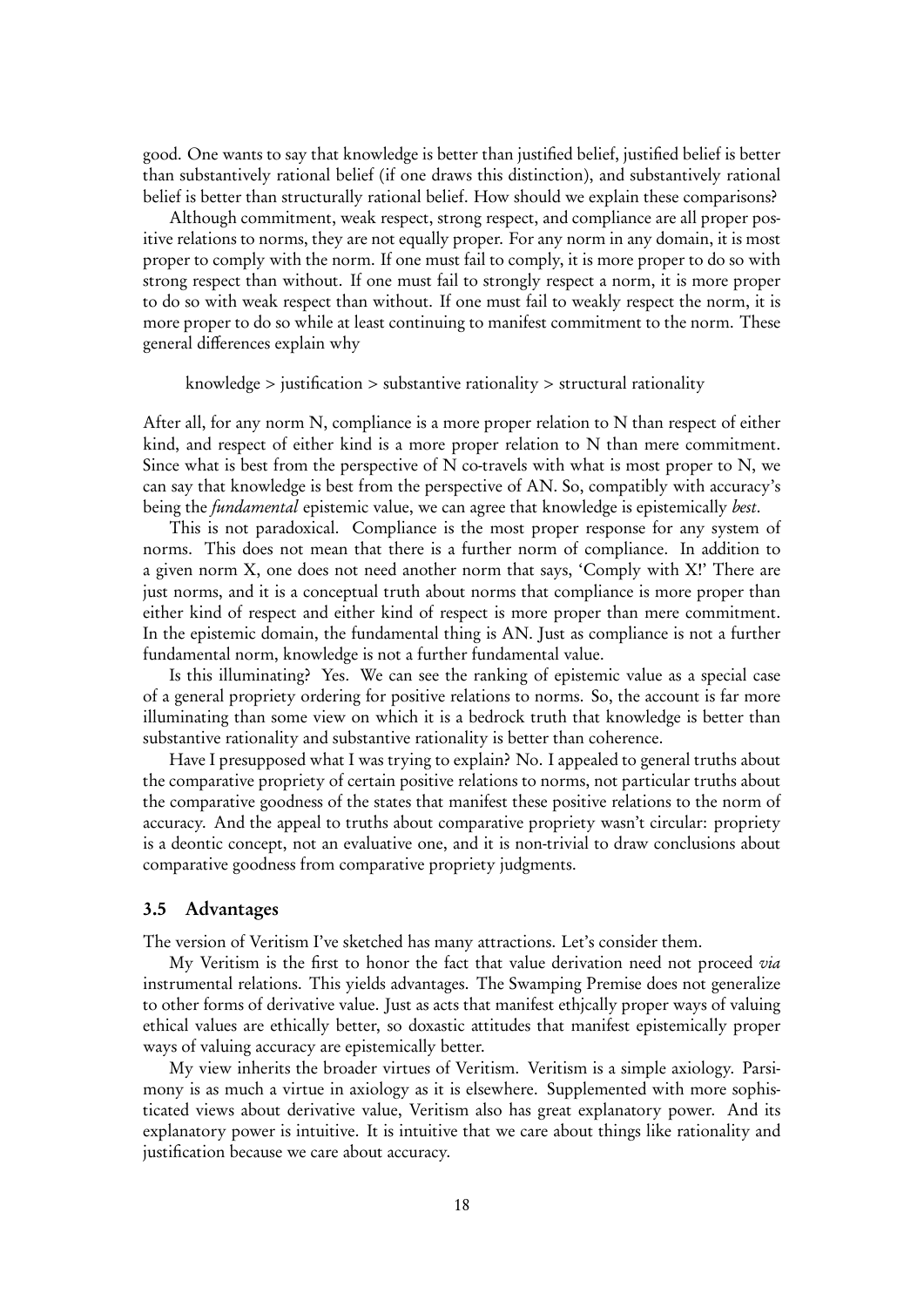Since I deny that the 'because' must be understood instrumentally, I can vindicate this intuitive claim more directly than Instrumentalists. Forming beliefs in a way that appears likely to achieve accuracy does not entail reliable achievement of accuracy. Just consider demon worlds, where our experiences are the same but the demon ensures that they radically fail to match external reality. These worlds do suggest that some epistemic values cannot be explained in terms of truth-conducivity. But this does not show that not all epistemic values are truth-oriented. It just shows that truth orientation isn't a merely instrumental matter.

Isn't rationality a way of 'subjectively promoting' accuracy? Sure. But Instrumentalism makes it unclear why this is more than apparently good. Apparent goodness may be linked to obligation. But it is not a kind of goodness, just as apparent wealth is not a kind of wealth. Yet rationality doesn't just have apparent epistemic value. It has real epistemic value, even in demon worlds. The only way to explain this short of an error theory is to see 'subjective promotion' of accuracy as constituting something further: a way to value accuracy.

# 4 Six Objections Answered

A theory can have many virtues while facing conclusive objections. Having sketched my theory and explained its virtues, I will now answer six major objections. Of course, I cannot pretend to answer all possible objections to Veritism in this paper. My focus will be on objections that bear on the success of my defense of Veritism against the swamping problem, and of the particular Non-Instrumentalist version of Veritism I've sketched.

#### 4.1 What about the Costs of Rejecting Instrumentalism?

One might agree that Instrumentalism has the costs I've suggested while worrying that rejecting it will be at least as costly. More specifically, one might think that Instrumentalism does important work for the Veritist that cannot be done in its absence. The Instrumentalist can, after all, tell a helpful story about why we properly care about justification, rationality, and other central epistemic statuses: beliefs with these properties are more likely to be true, and so they help in one's pursuit of the fundamental epistemic goal. One might think that is not, by contrast, clear that Non-Instrumentalist Veritists can tell a similarly helpful story about why we should care about such statuses. Indeed, why think that caring about accuracy gives one any reason to care about 'valuing accuracy in thought' independently of whether doing so helps to enhance the accuracy of one's doxastic inventory?<sup>30</sup>

Reply. To this objection I'll offer three overlapping responses. Firstly, the objection overlooks the fact that rejecting Instrumentalism is compatible with accepting all the derivative value and all the axiological explanations that the Instrumentalist accepts. Instrumentalism's opponent simply insists that there is more derivative value around—and more axiological explanations to be given—than Instrumentalists suggest. So rejecting Instrumentalism needn't carry an explanatory cost. Secondly, in virtue of explaining the value of central epistemic statuses like justification and rationality, my view does explain why it is proper to care about them. Moreover, it doesn't follow from my view—as the objection suggests—that one ought to care about accuracy independently of caring about the promotion of accuracy, at least not in any objectionable sense. Finally, Instrumentalism simply doesn't give a satisfactory answer to the question of why we properly care about all derivative epistemic statuses, if

<sup>&</sup>lt;sup>30</sup>Thanks to an anonymous reviewer for pressing this objection.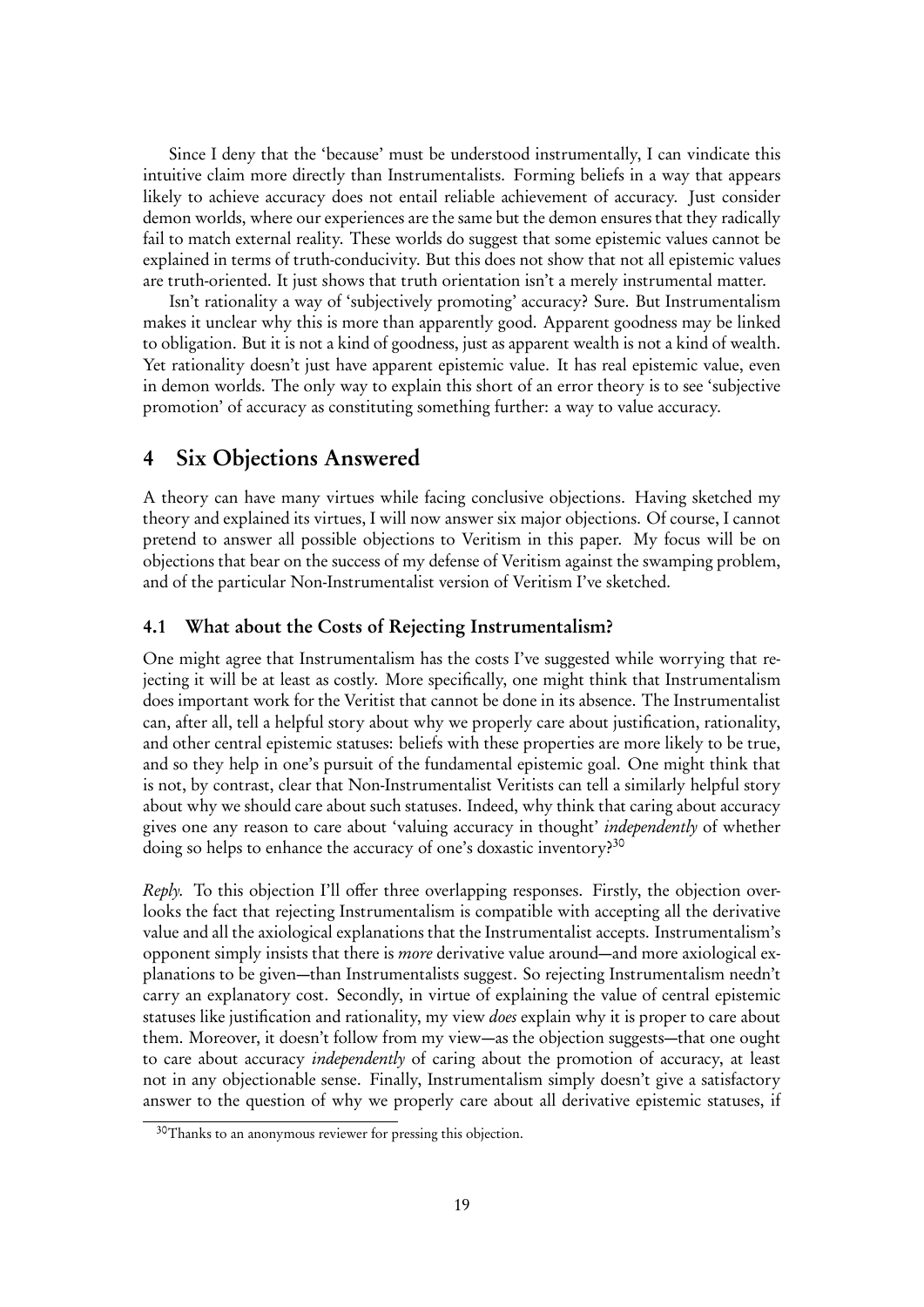'properly' is understood epistemically.<sup>31</sup>

To elaborate on the first point, let's consider what rejecting Instrumentalism involves. Instrumentalism claims that all derivative epistemic value is instrumental. Its negation is equivalent to the claim that some derivative epistemic value is not instrumental. This is not the claim that no derivative epistemic value is instrumental. Instrumentalism's opponents can agree that everything Instrumentalists deem derivatively valuable is valuable in part for instrumental reasons. They simply add either that some things are derivatively valuable for multiple reasons (some non-instrumental) or that there are more derivatively epistemically valuable things than Instrumentalists believe. I add both claims. Evidence-sensitive dispositions are epistemically good partly because they are dispositions to hit the mark of truth in actuality, but also partly because they constitute respect for accuracy.<sup>32</sup> There are also epistemically good things that Instrumentalism doesn't dub good. False beliefs that manifest respect for accuracy are epistemically good, as are evidence-sensitive dispositions in the demon world. Given the Dud Principle, Non-Instrumentalist Veritism doesn't explain the former claim. Since it seems analytic that something cannot have instrumental value in a world w if it isn't instrumental to value in w, it also doesn't explain the latter claim.<sup>33</sup>

So as I understand it, Non-Instrumentalist Veritism has all the explanatory power of Instrumentalist Veritism and more. Of course, explanatory power isn't the sole theoretical virtue. And although it is monistic about fundamental value, my view is pluralistic about value derivation relations, and hence less simple than Instrumentalist Veritism. But this loss in simplicity is justified on explanatory grounds: whereas the Instrumentalist Veritist must invoke an error theory,<sup>34</sup> the Non-Instrumentalist Veritist can take our intuitions about the value of knowledge, justified belief, rational belief, etc., at face value. It is anyway not clear that reasonable parsimony requires minimizing kinds of derivative value or value derivation. We already acknowledge all the ingredients necessary for constructing these things. It is obvious that there are more relations to fundamental value than promotion (e.g., I value persons, though not primarily by trying to create them), and also clear that there are more axiologically relevant such relations. It is a further question whether there are several *fundamentally* axiologically relevant relations. But I've already defended my answer to that question. And again, many people outside epistemology already think there are several types of derivative value. The proposal is simply to take advantage of tools already being used outside epistemology, not to invent new ones.

To be sure, one might wonder whether we must bother with these tools, and whether they really help to explain why we properly care about rationality, justification, and other derivative epistemic values. But the answers to both questions are affirmative. I'll articulate these answers in turn, showing first why it is wrong to think that Instrumentalism explains why we properly care about the various derivative epistemic values.

Instrumentalism doesn't plausibly explain our intuitions about the epistemic value of rationality. The inhabitant of the demon world is intuitively better off from an epistemic

<sup>&</sup>lt;sup>31</sup>Perhaps the only thing of non-epistemic value about these statuses is that they are means to accurate belief. But the focus here is on their epistemic value. There is a difference between being an epistemic item that is valuable and being epistemically valuable. Theories of the two may drift far apart.

 $32$ Unless derivative value cannot be overdetermined, we are not barred from making this claim. And surely such overdetermination is possible: the healthiness and pleasantness of some food might each ground sufficient reasons for valuing it, and hence each provide sufficient explanations of why it is valuable (i.e., worth valuing).

 $33$ For a longer defense of this claim, see Sylvan (Ms).

<sup>&</sup>lt;sup>34</sup>There are sophisticated error theories in the literature. For example, in addition to the type instrumentalist story critiqued earlier, Goldman and Olson (2009) offer a 'value autonomization' explanation of why we treat knowledge as more valuable than true belief (consistently with it not really being better). I don't deny that this error theory has some plausibility, but I prefer to avoid error theories when possible.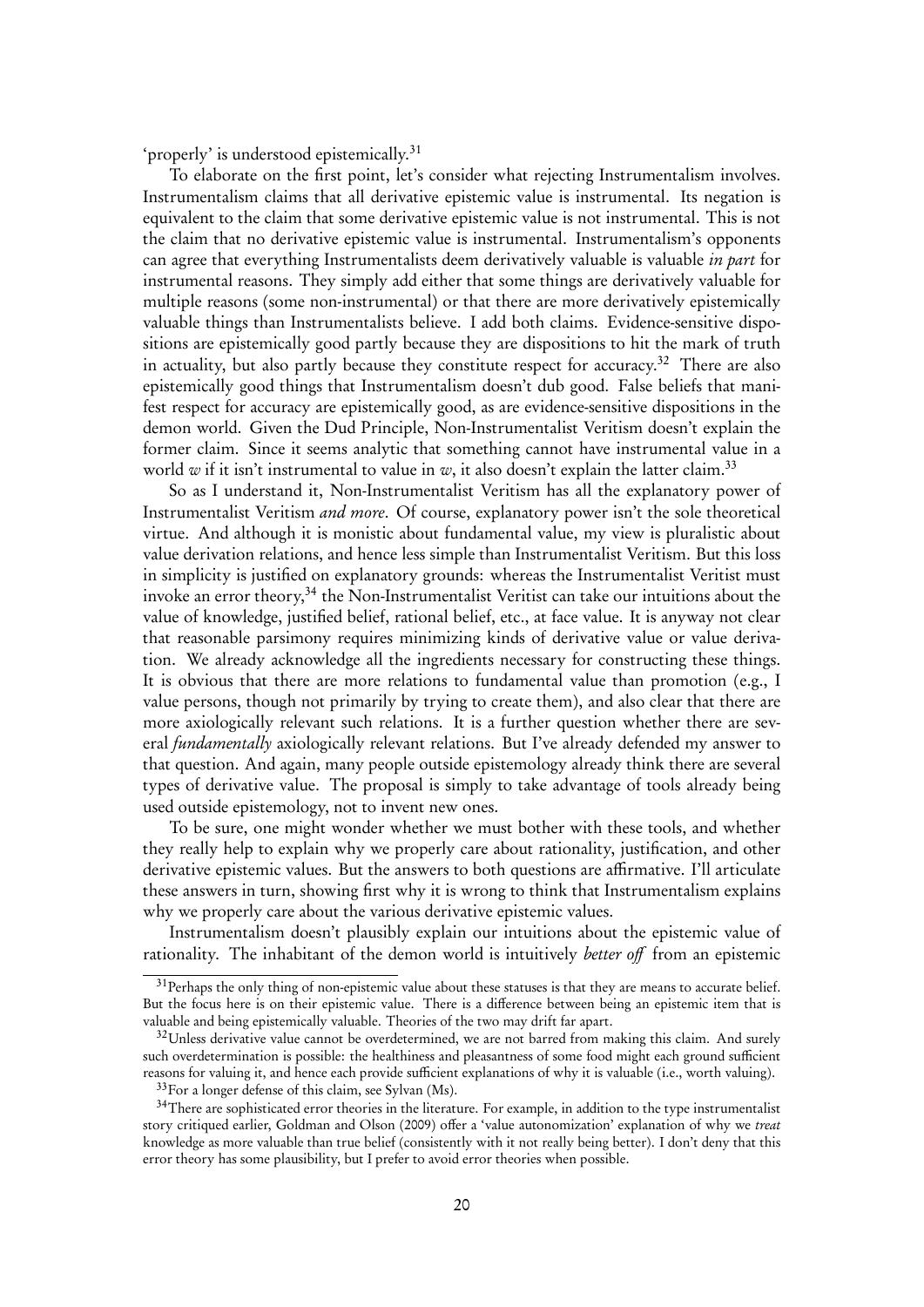point of view in that world in virtue of believing rationally. Instrumentalism hence doesn't explain—given that value coincides with that which it is fitting to value—why it is fitting to care about rationality. Perhaps the Instrumentalist will simply deny that it is fitting to value rational belief in the demon world. But this is a significant cost. By contrast, my view offers a simple and appealing story: rationality is valuable even in the demon world because it is constitutive of respect for accuracy, which is a fitting response to the value of accuracy, and hence derivatively valuable via Hurka's Principle. Since it is derivatively valuable, it is fitting to value it. Perhaps the objector doesn't see why we should think that respect is a fitting response to the value of accuracy. But I've already given the argument for that claim: the lesson of the swamping problem and of the demon world *just is* that there are more ways to properly value accuracy than to produce it, and these include respect and commitment.

Now, the question 'Why care about rational belief?' could be heard in a more demanding way, asking why we ought to care about rationality, not just why it is good and hence fittingly valued. But I don't find it obvious that we ought to care about rationality, just that doing so is fitting. It is an empirical question whether caring about rationality will itself enable one to respect the norm of accuracy. One might do better to just think hard about interesting questions and respond to one's evidence without intellectual navel-gazing. This is consistent with my view, which only enjoins one to manifest respect for accuracy. Thinking hard about questions and responding to one's evidence can suffice for satisfying that injunction, as I'll stress again in addressing the next objection.

A final challenge still needs to be addressed. It is tempting to agree with the objector that we shouldn't care about accuracy independently of whether doing so helps to enhance the accuracy of one's doxastic inventory. But there are two claims that one could be making here. One could saying that it is improper to care about accuracy without caring whether one's doxastic inventory is more rather than less accurate. That claim is true, but its truth doesn't support Instrumentalism. Such a combination of care and apathy is *incoherent*, and the opponent of Instrumentalism has an explanation of the badness of this incoherence: one cannot really respect accuracy while not trying to do what by one's own lights would help one to abide by the norm of accuracy.<sup>35</sup>

There is something else one could be saying in claiming that we shouldn't care about accuracy 'independently' of whether doing so helps to enhance the accuracy of one's doxastic corpus. One could be claiming that it is not fitting to have the preference that one manifest respect for accuracy even when—unbeknownst to one—this respect makes no difference to one's accuracy. Given the link between fitting attitudes and value, this claim is equivalent to the claim that it is not epistemically better for the demon-worlder to heed her subjective evidence (which constitutes her manifesting respect for accuracy). Perhaps the Instrumentalist is happy to make this claim. I am not. There is a respect in which the demon-worlder is better off in her own world in virtue of believing epistemically rationally, where 'better off' means really better off, not just better off from her perspective. Instrumentalism suggests otherwise, and this is a significant cost.

Let's take stock. As we saw, rejecting Instrumentalism has no explanatory cost, and its

 $35$ Note that there is no extensional difference between what a (proposition-wise) subjective instrumentalist enjoins us to do and what my view enjoins us to do in the demon world: manifesting respect for accuracy is necessarily equivalent to doing what seems most likely to get one the correct answer to the question one is asking. But the fact that the two coincide doesn't suggest that the instrumentalist is right. The important question is why it is genuinely a good thing, and not merely apparently a good thing, to do what is subjectively right. It is easier to answer this question if one takes the value of respect for accuracy to be prior to the value of doing what seems likely to abide by the norm of accuracy. There is nothing strange about taking one of two necessarily equivalent properties to be more fundamental (axiologically or otherwise).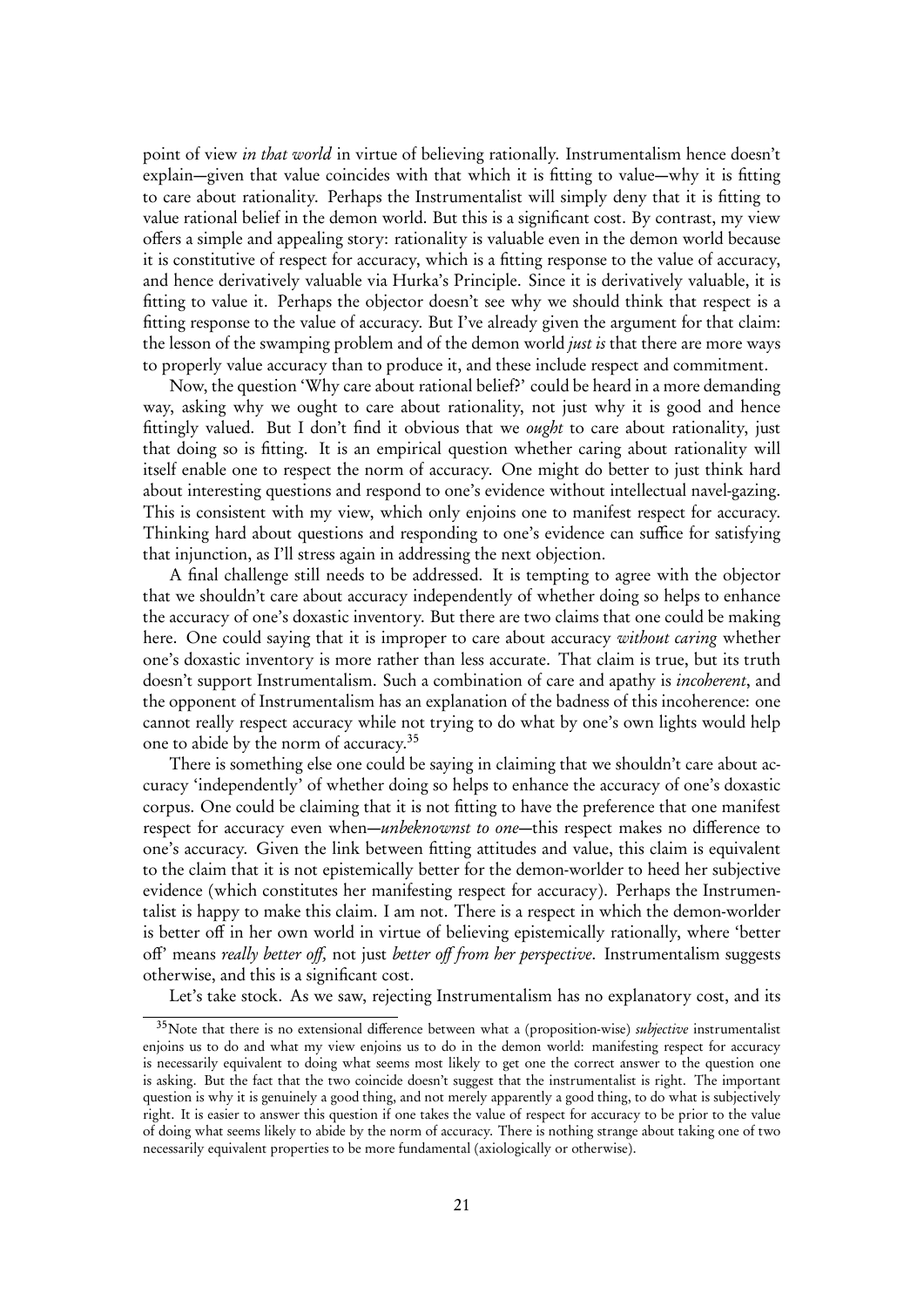loss in simplicity is justified on the basis of its gains in explanatory power. Instrumentalism struggles to explain why we properly care about epistemic statuses that seem to matter, and has no advantage vis-à-vis others. By contrast, my view does explain why we properly care about the various epistemic statuses that seem to matter. It does so without claiming that we ought to care about accuracy *independently* of whether doing enhances the accuracy of one's doxastic inventory, at least when this claim is understood objectionably.

#### 4.2 Too Demanding?

I said coherence, rationality, justification, and knowledge are epistemically valuable in virtue of manifesting ways of valuing accuracy in thought. But must we value accuracy in thought to believe coherently, rationally, justifiedly, or knowingly? Isn't this too demanding?

Reply. This objection is itself nourished by overly demanding assumptions. In particular, it assumes that valuing accuracy in thought is more demanding than it is.

It is plausible that when we think carefully and heed the apparent evidence bearing on the accuracy of our beliefs, we manifest some respect for accuracy in our thinking. This fits under a more general pattern. When we reason carefully and heed the apparent evidence bearing on whether we would conform to a norm N by  $\phi$ -ing, it is plausible that our  $\phi$ -ing exhibits respect for N. Hence, respecting accuracy needn't be psychologically demanding.

This idea is not strained. If Sal thinks carelessly and forms beliefs iff they are comforting, it is natural to fault him for placing insufficient value on accuracy in his thinking. When we do so, we are calling for something more modest than love or passion for accuracy. Love and passion aren't the only forms of valuing. They didn't figure in my account. We needn't view respect, commitment or compliance as constituted by emotions or states with any fancy feel.

They are just ways to be attuned to factors that bear on the accuracy of one's beliefs. Indeed, ways of valuing accuracy could simply be grounded in competences to correctly respond to reasons.<sup>36</sup> This is true, at any rate, if competence is understood as epistemically good because its exercises constitute ways to value accuracy. This is not to say that exercising any kind of epistemic competence is sufficient for manifesting a fully proper valuing of accuracy in thought. Norman the reliable clairvoyant perhaps manifests some epistemic competence, but I wouldn't want to say that he values accuracy in his thinking in a fully proper way.<sup>37</sup> The competences that constitute measurably proper ways of valuing accuracy are competences to correctly respond to accuracy-relevant reasons, where the reasons are either belief-relative, evidence-relative, or objective.

One might suspect the objection could be revived on the grounds that not all justified beliefs or pieces of knowledge are based on reasons. But here it is worth noting that a belief can manifest a reasons-sensitive competence without being based (at least not consciously) on a reason. Sosa put it well:

[N]o human blessed with reason has merely animal knowledge of the sort attainable by beasts. For even when perceptual belief derives as directly as it ever does from sensory stimuli, it is still relevant that one has not perceived the signs of contrary testimony. . . . [R]eason is always at least a silent partner on the watch for other relevant

<sup>36</sup>Cf. Greco (1999: 289).

 $37$ I am happy to grant that he may exhibit some positive relation to accuracy with some non-instrumental epistemic value. I am perhaps committed to this claim in virtue of my broad use of 'valuing', but do not see this as a problem. The intuition to honor here is comparative, and my view explains it.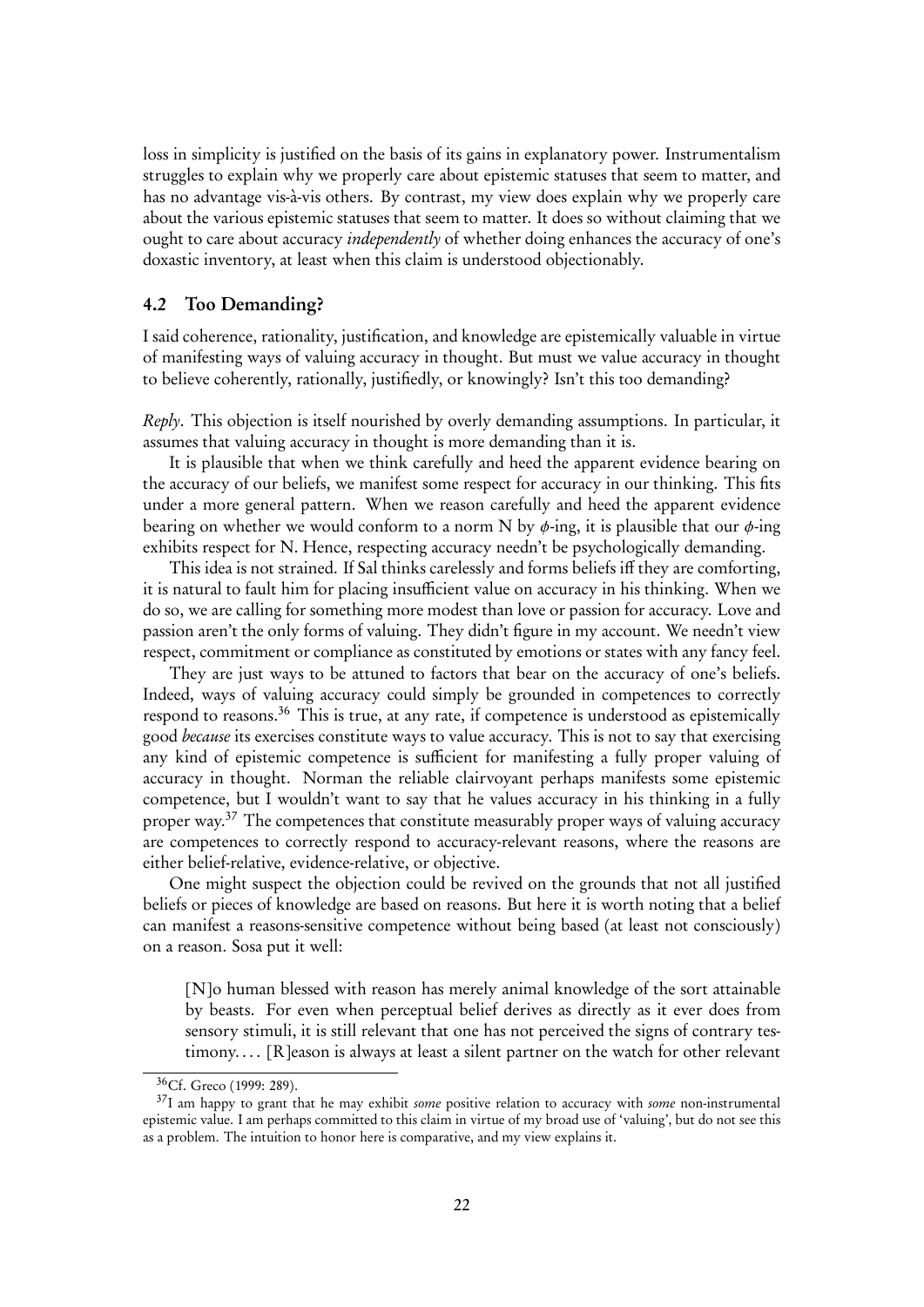data, a silent partner whose very silence is a contributing cause of the belief outcome. (Sosa 1991, p. 240)

What Sosa is noting is that human knowledge requires reasons-sensitive belief. Yet in believing in a reasons-sensitive way, it is plausible that a believer manifests some kind of respect for accuracy. So even with respect to the beliefs that constitute non-inferential knowledge, we can uphold the picture. While it is implausible to make this claim about animal knowledge, it is not a datum that animal knowledge is better than mere true belief.

Of course, it is only in a broad sense of 'valuing' that a person who is sensitive to accuracy-relevant reasons automatically counts as manifesting a valuing of accuracy. But as I pointed out earlier, Hurka's Principle applies no less plausibly to valuing in this psychologically undemanding sense. If anything, it applies more plausibly to it. Recall Huck Finn. In a thick sense of 'valuing', it may be false that Huck manifests a valuing of moral reasons when he helps Jim and in doing so acts against what he takes the moral reasons to be. Nonetheless, Huck is sensitive to the real moral reasons, and in manifesting this sensitivity, he does recognitionally respect these reasons and his act is morally worthy for that reason. Such cases suggest that one is more praiseworthy for manifesting this psychologically less demanding kind of respect than one would be for manifesting the psychologically more demanding kind that implies conscious *de dicto* regard. That fact suggests in turn that this less psychologically demanding kind of respect is more proper, and so non-instrumentally better.

It is worth stressing one final respect in which my view is less psychologically demanding than it might seem. Notice that my view does not require that for a person to be rational in believing P, this person must have a general disposition to respect the norm of accuracy for any Q she considers and manifest this more general disposition in believing that P. While the characterizations of commitment and respect I offered in §3.2.2 were dispositional, the dispositions were *local* and *proposition-relative*. I said, for example, that one manifests

weak respect for AN in believing P iff one manifests a disposition to believe P only if, conditional on the seemings-relative apparent reasons, P is epistemically likely.

One can manifest this local kind of respect for AN in believing P without manifesting any more global respect for AN. While a person will be less admirable if her respect is merely local, her belief need not be less admirable so long as it manifests local respect. The point is familiar from some of Hurka's other work.<sup>38</sup> As Hurka notes, virtue evaluations of acts are local and don't require backing by global traits. If I help a person in need for that person's own sake, my act is virtuous even if it fails to manifest some more general habit.

Relatedly, it is irrelevant to the negative local evaluation of a person's acts or attitudes whether that person has some generally admirable disposition that prevents her from performing similarly negatively evaluable acts on a regular basis. As Hurka also notes,  $39$  even if someone isn't generally disposed to kick dogs for the heck of it—and indeed generally cherishes dogs—we could still condemn that person for kicking one intentionally on a blue moon. Similarly, even if a person cares greatly in general about forming beliefs only if they are accurate, and is disposed in most cases to recognitionally respect the norm of accuracy in belief, it remains possible for that person to fail to recognitionally respect it in some particular cases. In those cases, it is irrelevant to the evaluation of that particular belief that the person in other cases is generally disposed to respect the norm of accuracy.

<sup>&</sup>lt;sup>38</sup>See Hurka (2006).

<sup>39</sup>Hurka (2006, pp. 70-1).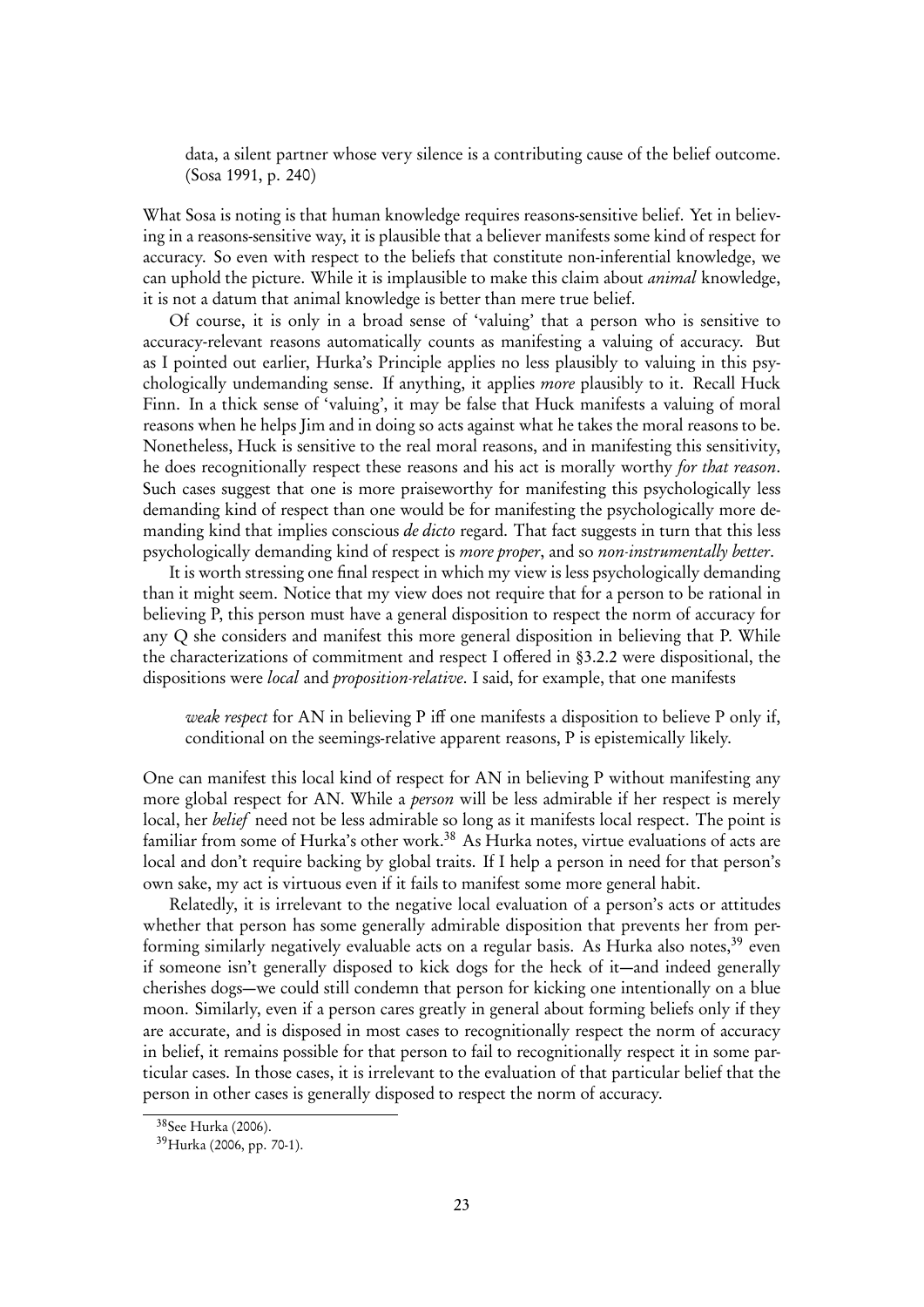Indeed, my view goes farther, since it claims only that *epistemically (im)proper* ways of valuing accuracy bear on the epistemic evaluation of beliefs. So even if a person sings high praises of accuracy and desires to desire to have accurate beliefs, this fact is irrelevant from an epistemic point of view if such praisings and desires cannot themselves be evaluated as epistemically proper or improper. Yet there is a familiar sense of 'epistemic evaluation' having to do with the constitutive standards for doxastic attitudes on which such things aren't genuine objects of epistemic evaluation. Of course, for Hurka's Principle to be extended to the epistemic domain, it is necessary that some things worth calling 'valuings' can be epistemically evaluated. But the line is not difficult to draw: the valuings that played a role in my account were *belief-forming dispositions*, and such dispositions can be epistemically evaluated in the narrower sense no less than beliefs.

#### 4.3 Doesn't the View Then Collapse into Familiar Views?

My reply dovetails with another objection. Doesn't this reply show that my view collapses into familiar views? Aren't the properties that subvene my ways of valuing accuracy just familiar ones from other theories of rationality and knowledge?

Reply. This objection misses the point of my view. I can agree that my ways of valuing accuracy are grounded in familiar properties from other accounts of the nature of rationality and knowledge. My view is not about the nature of rationality or knowledge, but about why these properties are epistemically good. What matters for this purpose is that these properties manifest something further—viz., ways to value accuracy.

Here we see what is new. My view captures unappreciated truth-oriented unity in epistemic value by its appeal to the Extended Hurka Principle and ways of valuing on accuracy in thought. These ideas are not familiar in epistemology. Most epistemologists assume without argument that all derivative value must be grounded instrumentally.

One might try to restate the objection: 'But if ways to value accuracy are grounded in familiar properties, then ways to value accuracy will only be epistemically valuable if these familiar properties are epistemically valuable. But it is your job to explain why these familiar properties are epistemically valuable!' I would reply that they are epistemically valuable because they constitute ways of valuing accuracy, which in turn derive epistemic value via the Extended Hurka Principle. This sounds question-begging only if we are hoodwinked by a fallacy. Consider a beautiful painting. It is grounded in a bunch of atoms. These atoms are not beautiful. If they have value, it is because they ground something else. We should not insist that the atoms must have antecedent value and worry that the painting is trash because we cannot find this antecedent value. Their value can be explained in a trickle-down fashion: they ground the painting and it is valuable, so they are valuable.

#### 4.4 Did We Really Avoid Swamping?

I said Veritists could avoid swamping by appealing to two facts: (i) that manifestations of ways of valuing valuable properties are themselves non-instrumentally valuable, and (ii) that this value remains even when the manifestations have the properties that are valued. Thanks to (i) and (ii), it seems true that if an accurate belief manifests (and in this sense has its source in) the believer's valuing of accuracy, the belief is epistemically better.

But is there really a general truth backing this claim? Suppose a painter values beauty, and for this reason produces a beautiful painting. Does this painting have any extra value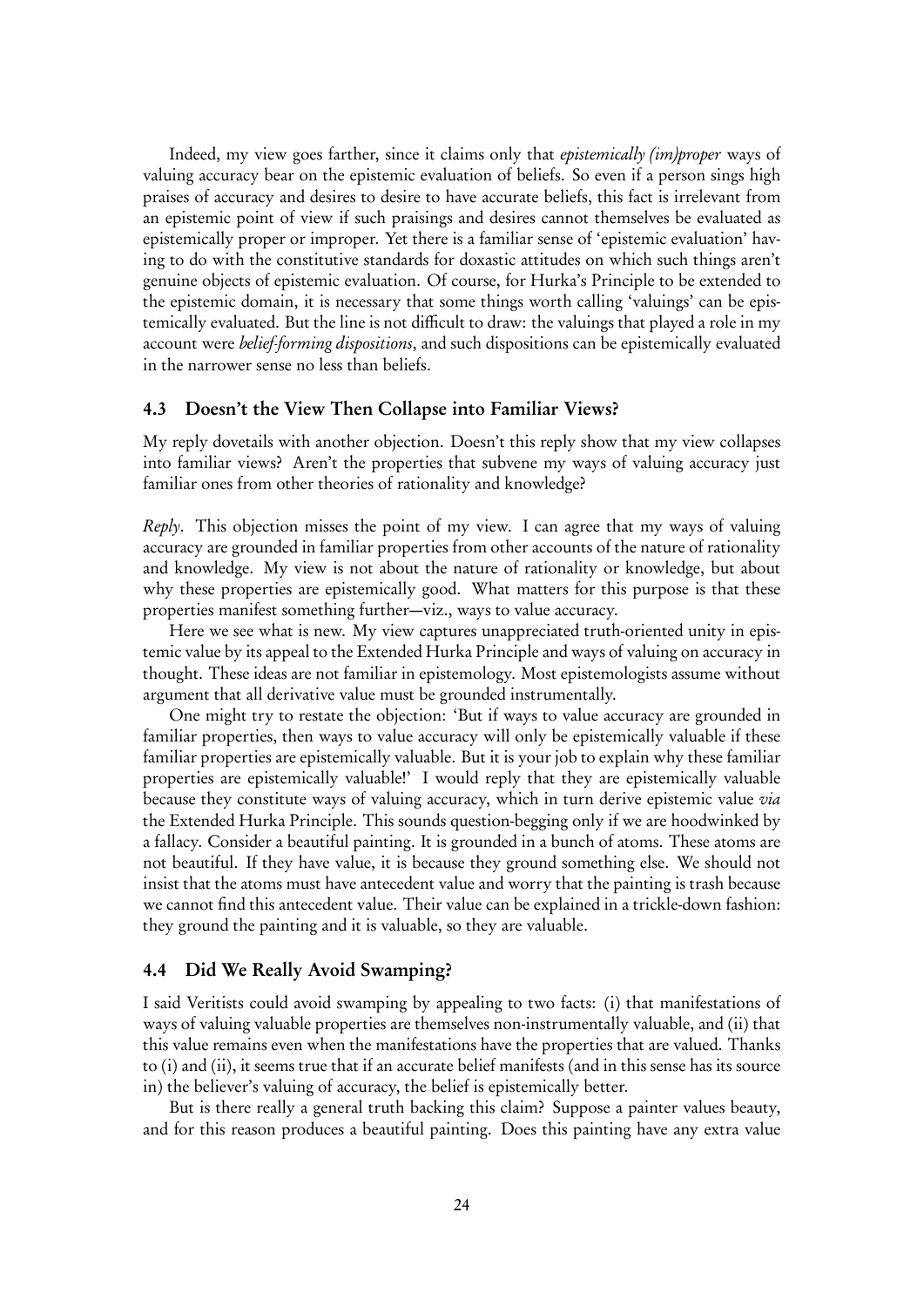from the aesthetic point of view, simply in virtue of the fact that it was produced by someone who values beauty? This is implausible, one might insist.

Reply. In thinking about this objection, we must be careful to distinguish between *mani*festations of ways of valuing and mere products of ways of valuing.<sup>40</sup> The extended Hurka principle does not say that just any products of fitting ways of valuing have derivative noninstrumental value, only that manifestations of fitting ways of valuing have such value. Of course, it is not implausible that some features of an artwork could manifest an artist's ideals just like her acts and attitudes do. But the examples that make this thought plausible *support* my view. Imagine two novels that appear to have the same stylistic properties. One has them by accident; it is the work of a hack writer, entirely unaware of the significance of these properties, and who could easily have written garbage. The other novel was written by an artist who appreciates the significance of these properties and includes them for this reason. It is not crazy to claim that the second is a better literary work.

More carefully: it is not crazy to make this claim if we assume that the aesthetic value of a work isn't independent of the artistic intention behind it. One might reject that assumption. But if one does reject that assumption, one is adopting the view that the aesthetic properties of a work cannot be manifestations of the artist's ideals: they are mere products of the artist. Accordingly, to the extent that we share the objector's intuition about the case above, we can see that as evidence that it is a case of mere production, not of manifestation. If we embrace it as a genuine case of manifestation, we should reconsider the objector's intuition about her (notably underdescribed) case, given that clear-cut cases of manifestation in the aesthetic domain elicit an inconsistent intuition. Hence the objection can be answered with a dilemma: either the case is not a case of manifestation, in which case it doesn't falsify the extended Hurka principle, or it is, and we should reject the objector's intuition on grounds of consistency with other, clearer examples of manifestation.

It is fair for the opponent of Instrumentalism to emphasize the difference between manifestations and mere products. Avoiding Instrumentalism requires an appeal to relations that are not instrumental. The *product of relation* is an instrumental relation. It is not surprising that mere products of valuable sources don't derive any value. And if we consider clear manifestations of the artist's ideals—painterly choices—it is not implausible that they can derive value. Consider a painter who knows what is beautiful and produces something beautiful deliberately, and another who produces something beautiful only accidentally. The first painter's acts are more admirable.

#### 4.5 Does Hurka's Principle Really Generalize?

While Hurka's Principle is intuitive for value simpliciter, one might worry that it doesn't generalize to insulated domains like epistemology and grammar. Sometimes I hear the following version of this worry: 'Suppose I love the rules of grammar. My love has no grammatical value. Yet doesn't your generalized version of Hurka's Principle predict otherwise?'

Reply. This is not a counterexample to the generalized version of Hurka's Principle. To see this, let me underline a crucial part of the principle:

When V is a non-instrumental value in some domain, proper ways of valuing V in that domain have some derivative non-instrumental value.

<sup>&</sup>lt;sup>40</sup>This distinction is increasingly popular in the literature on virtue epistemology; see Turri (2011) and Sosa (2015), who argue that the distinction is crucial for a virtue epistemological solution to the Gettier problem.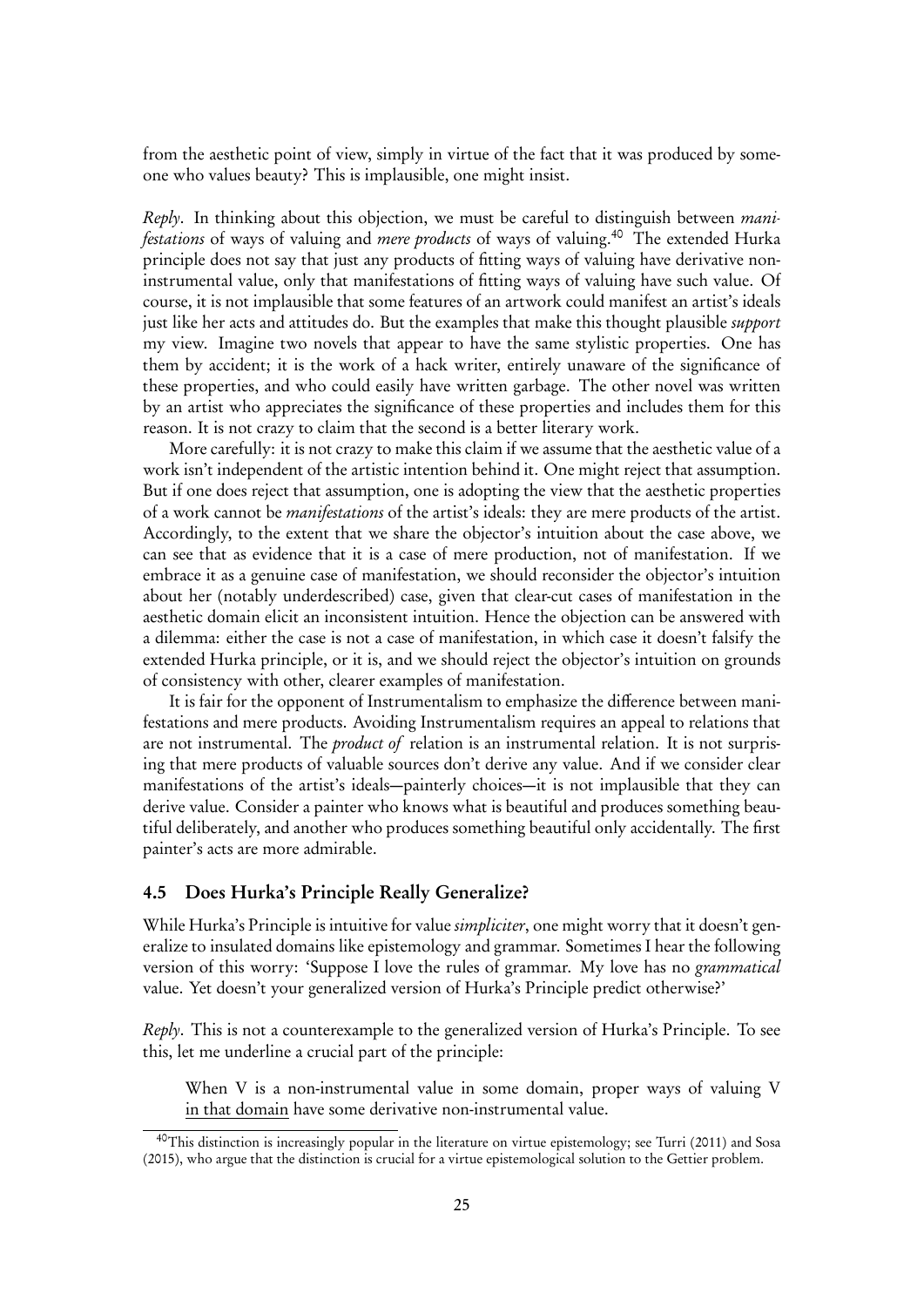Is it grammatically proper to love the rules of grammar? Not clearly. But if not, the Extended Hurka Principle does not predict that love for the rules of grammar is grammatically good. For the principle cannot predict that love for X is valuable in any domain unless it is also true that love is a proper response to X in that domain. So the antecedent of the Extended Hurka Principle is not satisfied, and the objectionable conclusion cannot be derived.

One might object that this response is inconsistent with my earlier claim that admiring the beautiful is good from the aesthetic point of view. But there is, I believe, no inconsistency here. It is plausible as a substantive claim about the aesthetic domain that there are domainrelative reasons to have certain pro-attitudes towards the beautiful and the sublime, and certain con-attitudes towards the ugly. For that reason, I think it is plausible that there is a domain-relative kind of value that these attitudes have. Just as the fitting attitudes analysis of value *simpliciter* says that what is valuable *simpliciter* is what it is proper to value *simpliciter*, so a fitting attitudes analysis of domain-relative value would say that what is valuable from the point of view of some domain D is what it is proper from the point of view of D to value. It is left open as a substantive question for particular domains whether there is some rule in the domain enjoining one to value the values of those domains. Here I believe there are substantive, though not structural, disanalogies between domains. Some domains that have rules do not plausibly have values;<sup>41</sup> correspondingly, it is less plausible to claim that these domains contain a rule enjoining one to value anything in the domain. Grammar falls in this category. In this respect, there is a substantive disanalogy between grammar and aesthetics. But the Extended Hurka Principle is consistent with these substantive disanalogies: the antecedent of the principle will just be satisfied for some domains, and not others.

If one dislikes substantive disanalogies, one could repeat the response I gave to the worry about the initial strangeness of saying that admiring the beautiful is good from the aesthetic point of view. One could perhaps just accept the claim that loving the rules of grammar is a good thing from a grammatical point of view. For the purposes of my project, it does not matter which response we pursue. I am merely describing my preferred response. While it is more complicated, I believe the complications are appropriate: while I think all normative domains will exhibit structural analogies, it is not implausible to insist that they might be substantively different, by containing different domain-specific norms of propriety.

What about the epistemic domain? Respect, commitment, and compliance in my sense are epistemically proper positive relations to AN. This is a plausible substantive claim about the epistemic domain, one made plausible by the fact that there are recognizable epistemic criticisms that we can issue for people who, for example, disrepect the norm of accuracy in the sense carved out earlier. If so, I can use Hurka's Principle compatibly with denying that loving the rules of grammar is grammatically good.

The fact that our principle appeals to domain-relative propriety does not trivialize it. Instrumentalism is inconsistent with our principle. So, our principle is clearly non-trivial. Might one insist that "proper" means "valuable" and insist that the principle is circular for this reason? No. Propriety is a kind of rightness. Rightness and value represent different species of normativity. There are long-standing debates about how rightness and value are related. So, Hurka's Principle is not circular in linking propriety and goodness.

#### 4.6 What About Other Epistemic Values?

One might accept my account of the epistemic value of rationality, justification, and knowledge but worry that the approach cannot stretch farther. How, one might ask, can it explain

 $^{41}$ Cf. Foot (1985, p. 34) on etiquette.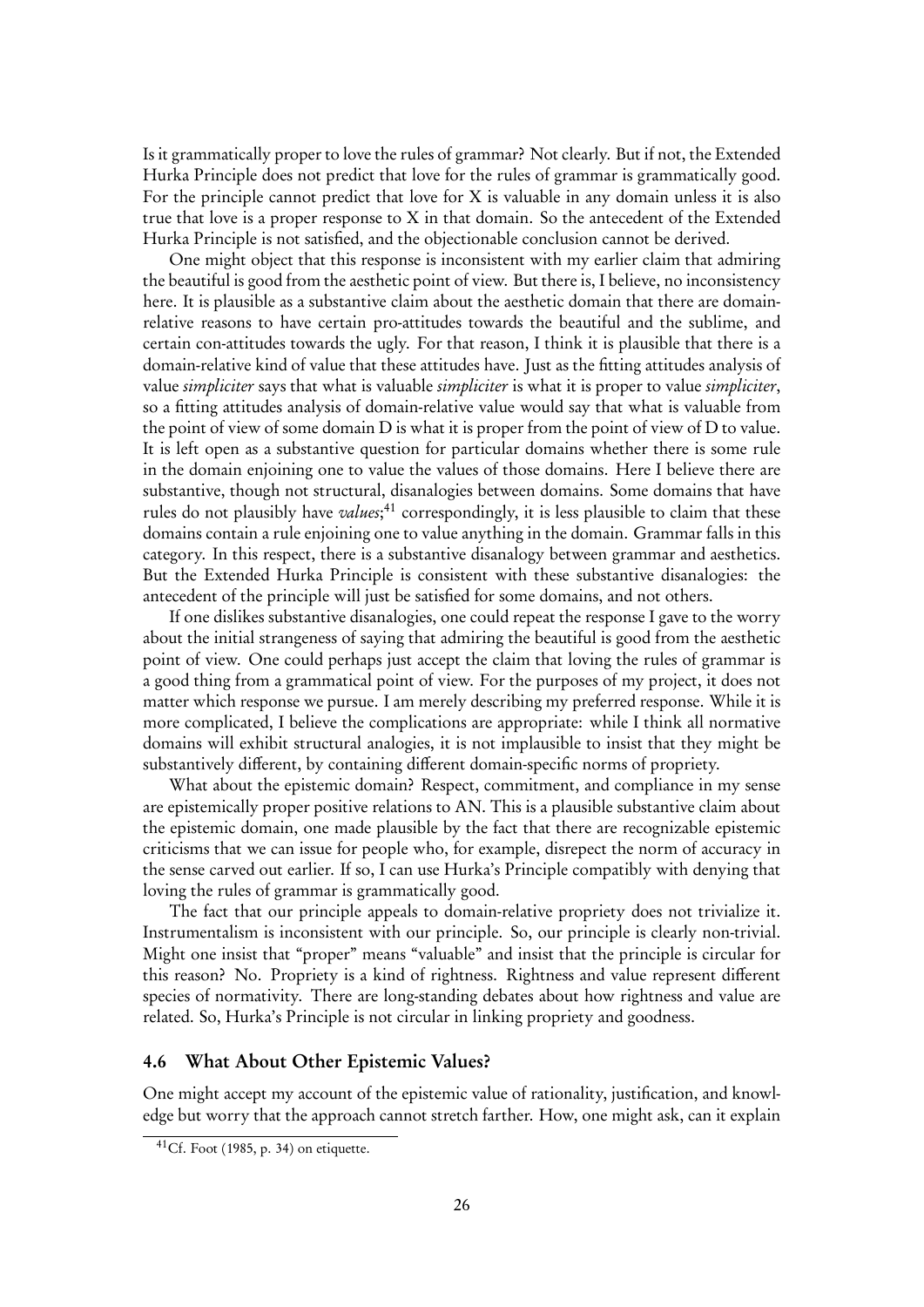richer epistemic values like understanding, open-mindedness, and intellectual courage?

Reply. While I think my account can accord these properties all the epistemic value they can reasonably be claimed to have, I should stress first that my burden is lighter than the objection assumes. My goal has not been to offer a full-dress defense of Veritism, but rather to show how Veritists can avoid the swamping problem by dropping Instrumentalism. I've argued that Instrumentalism, not Veritism, is the root of the problem. If this is true, there is not clearly a stronger reason to think the Veritist cannot explain the epistemic value of understanding or open-mindedness than to think other monist axiologists (e.g., knowledgefirsters) or moderate pluralist axiologists cannot. It cannot be taken as a datum that understanding, open-mindedness, and intellectual courage are *fundamentally* epistemically valuable. Since the Veritist can solve the swamping problem, there is no obvious burden she faces that many other monists and moderate pluralists don't face.

Still, one might like a more direct response. I'll offer a two-pronged one. First, I think these rich properties have a special glow partly by having extra value that is not properly epistemic. Beliefs that exhibit these properties may still be epistemically better than mere true beliefs. But—second prong—my framework *can* explain their properly epistemic value.

As a warm-up to the first prong, note that epistemic axiologists often try to explain too much by not distinguishing two things we could mean by 'epistemic value'. Just as Geach (1956) distinguished between attributive and predicative goodness, we should separate

(a) being epistemically good

from

(b) being good simpliciter and also being epistemic.

There are parallels. Consider talk of a good chess strategy. This may pick out

(c) something that is good from the point of view of chess strategy

#### or

(d) something that is good *simpliciter* and also a chess strategy.

If your chess strategy will humiliate your opponent, it exemplifies (c) but not (d). Similarly, something might be epistemically superb but of little worth absolutely.

Must the chess expert explain the goodness of chess strategies from the Point of View of the Universe? No. It is similarly hard to see why the epistemologist must explain which epistemic items matter from that point of view. Intuitions voiced in the literature on epistemic value often conflate (a) and (b).<sup>42</sup> But intuitions about (b) are best left for non-epistemic axiologists to explain. A theory of what is valuable from the epistemic point of view need not explain them, just as the chess strategist need not vindicate chess fanaticism.

With this point in mind, I approach the richer properties the objector mentions with some suspicion. Let's take understanding first. While understanding might contribute especially to our flourishing and we do seem to value it as an end simpliciter, it is less obvious

<sup>&</sup>lt;sup>42</sup>The original *Meno* problem seemed to concern the value *simpliciter* of knowledge, and some contemporary writers, like Kvanvig (2003), take this to be the central problem. Ridge (2013) compellingly argues that there is a widespread and detrimental conflation of attributive and predicative value in the literature.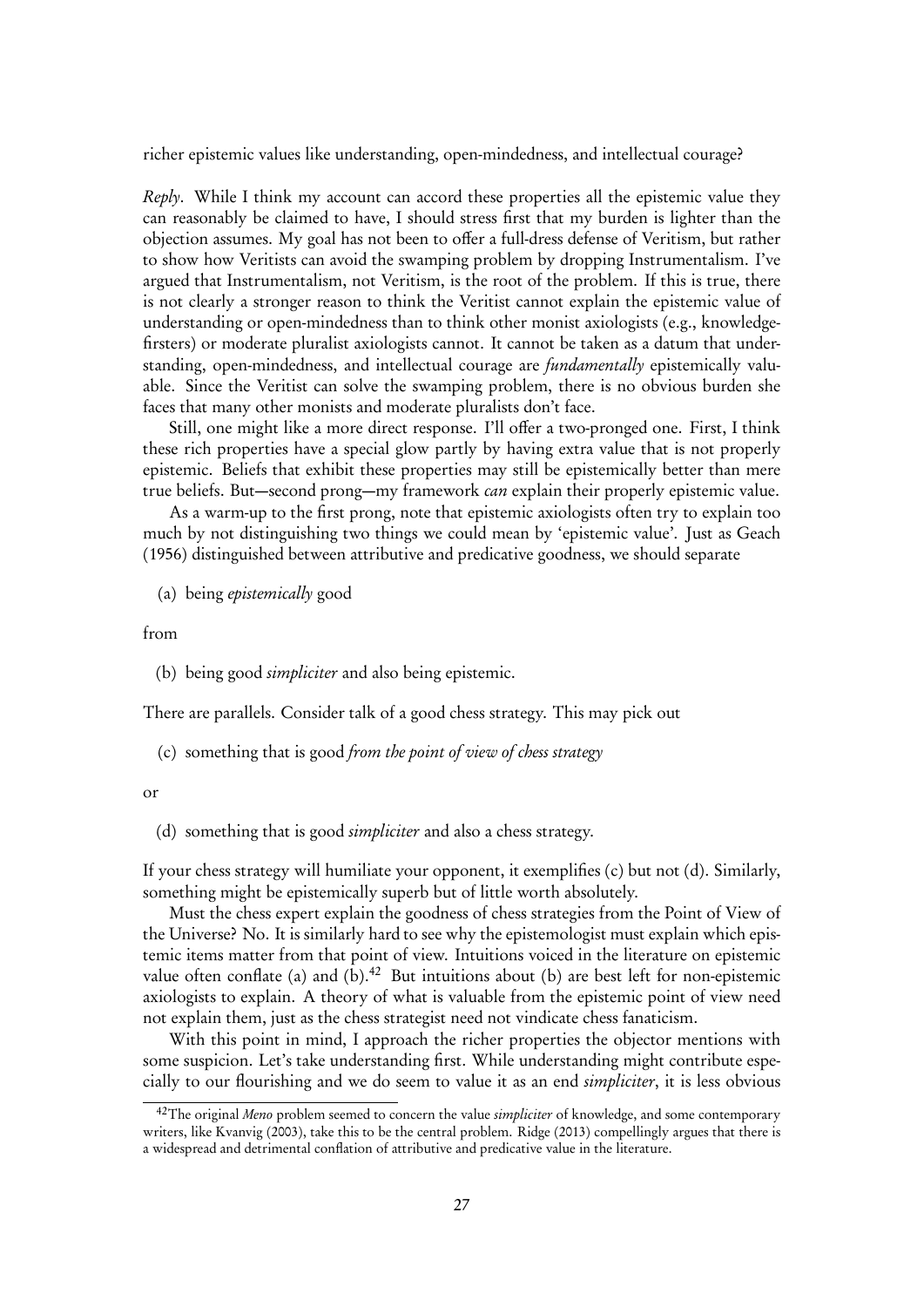why it should have premium significance from the epistemic point of view. Understanding does have considerable epistemic value. But Veritism can explain this intuition. Like Pritchard (2010, pp. 75–6), I think one cannot understand a topic without having many rational true beliefs about it, where these beliefs have a special subject matter (i.e., they concern explanatory connections). So understanding will have all the epistemic value that accompanies those many rational true beliefs. Moreover, this value is distinctive in the sense that its subject matter is distinctive. So it is compatible with my view that understanding can have great, even distinctive, epistemic value. I doubt there are any stronger clear-cut intuitions about the properly epistemic value of understanding. To defend this doubt, let's reflect on some relevant facts about attributive value.

A member M of a kind K has more attributive value than another member M\* of K when M is a better K, or is better qua K, than  $M^*$ . And it is trivial that if M is a better K (or is better qua K) than  $M^*$ ,  $M^*$  is a worse K (or is worse qua K) than M. So, we should ask:

(Q) If S's beliefs  $B_i$  constitute less understanding than S\*'s beliefs  $B^*_{j}$ , is it necessarily the case that  $B_i$  are worse *qua beliefs* than  $B^*$ ;?

I don't see that our answer to (Q) must be 'yes'. We may hope to understand the world. But it may be unintelligible. A cognizer's world could turn out to be a bag of loose facts, as in a Humean disaster scenario. If Alf's world does turn out to be a bag of loose facts, Alf's beliefs cannot reasonably be regarded as flawed in comparison with those of someone—say, Ralf—in a more orderly world, simply on the grounds that while Ralf grasps connections there to be grasped, Alf grasps no such connections. The problem in Alf's case lies not in his beliefs, but in the world. This contrasts with our attitude towards beliefs that are radically inaccurate, irrational, unjustified, incompetent, and so on. A belief is always in one respect worse as a belief if it is irrational, unjustified, incompetent, or so on.

In saying that the problem in Alf's case is with the world, not his beliefs, I am not saying that that whether a belief is flawed *qua* belief cannot turn on how the world turns out. False beliefs are worse *qua* beliefs. But we can do something about beliefs that fail to match the world, just like we can with beliefs that are irrational, unjustified, or so on: we can revise them. Inhabitants of Alf's world cannot do anything about their lack of worldly understanding. So if their beliefs are in all other respects epistemically flawless, it is implausible to claim that they are still worse in the attributive sense than the beliefs of epistemically perfect denizens of Ralf's world.

So I see no straightforward challenge from the value of understanding, provided we focus on the relative attributive value of cognitive states that exhibit and fail to exhibit this property. Again, this is not to deny that there is often more epistemic value in a set of beliefs that exhibits understanding when the believer is confronting a world that can be understood. But Veritism can explain this surplus epistemic value, I suggested. Perhaps there is a further intuition that it is better to know connections than simply to know facts, and that a piece of knowledge about a connection between two facts is better than a piece of knowledge about three loose and separate facts. But this intuition is only vivid when 'better' is left unqualified. I don't see that it is necessary to explain this intuition by appealing to a difference in properly epistemic value. More plausibly, human beings just assign greater final value *simpliciter* to truths about connections than to mere truths.<sup>43</sup>

<sup>&</sup>lt;sup>43</sup>But whatever might be said about the properly epistemic value of beliefs about connections, mightn't it be claimed that a theory is better qua theory if it has systematic unity? And that is a clear intuition about the attributive value of some broadly epistemic item, isn't it?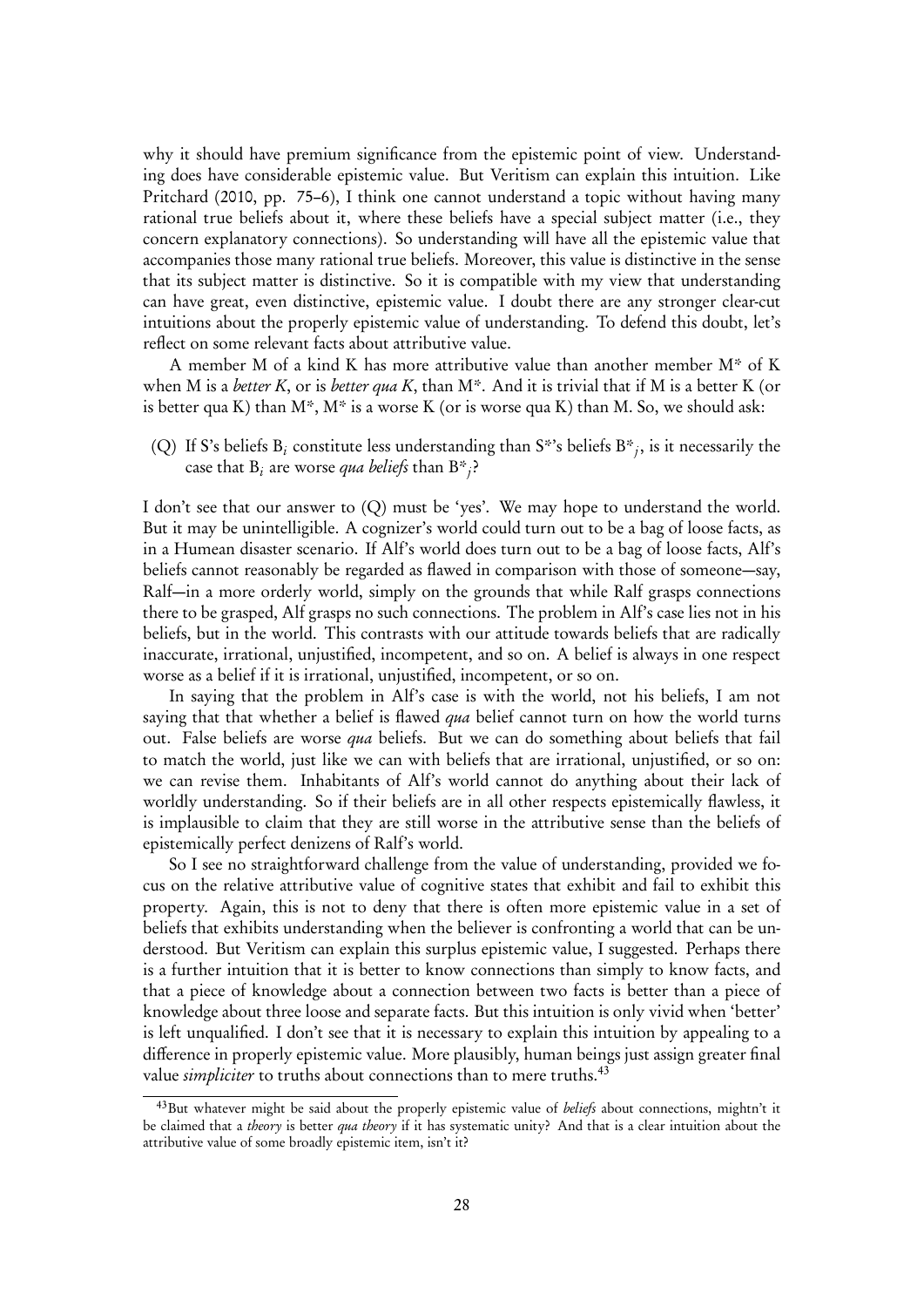Let's turn now to open-mindedness, to which similar reasoning applies. Baehr (2012) walks through several characterizations of open-mindedness. The initial accounts he considers have a social dimension, and include evaluative terms with an ethical flavor, like 'fair', 'impartial', and 'honest'. One account views the open-minded thinker as someone who gives 'a fair and impartial hearing to an opposing belief, argument, or body of evidence', while another views the open-minded subject as someone who assesses 'one or more sides of an intellectual dispute in a fair and impartial way' (Baehr 2012, pp. 143–145). While Baehr observes that there are limits to the sociality of openmindedness,<sup>44</sup> his final account retains the ethical flavor of earlier accounts. He characterizes all open-minded thinkers as willing to give distinct cognitive standpoints 'a 'serious' (i.e., fair, honest, objective) hearing or assessment' (Baehr 2012, pp. 151–152).

It seems clear that part of what is praiseworthy about open-minded agents is that they manifest an ethical virtue, though it is an ethical virtue of thought and an intellectual virtue in the predicative sense. While a Veritist cannot explain this value, she shouldn't be expected to do so. Open-mindedness has some properly epistemic merit. But Veritists face no difficulty explaining this merit. Baehr's own partial account of when it is epistemically appropriate to manifest open-mindedness is close to my account of what it is to manifest respect for accuracy. Baehr tells us that it is appropriate from the epistemic point of view for S to manifest open-mindedness 'only if it is reasonable for S to believe that engaging in this activity in C may be helpful for reaching the truth' (Baehr 2012, p. 160). While I would rephrase this condition to say 'only if S's seeming evidence suggests that engaging in this activity would likely be in conformity with AN', the difference is slight. Both are consistent with Veritism.

I am more skeptical about intellectual courage. Baehr defines intellectual courage as a disposition to persist in aiming at some epistemic good 'despite the fact that doing so involves an apparent threat to one's own well-being' (Baehr 2012, p. 177). I don't see the relevance to properly epistemic praise of the fact that one's persistence in aiming at some epistemic good is done in spite of a threat to one's well-being. Once again, we must distinguish between epistemic virtues in a predicative sense and epistemic virtues in an attributive sense. Epistemic axiology concerns the latter. Intellectual courage isn't a clear example of the latter.

Accordingly, I think my view attributes to understanding, open-mindedness, and intellectual courage all the properly epistemic value that can reasonably be attributed to them. While these are not the only epistemic values other than coherence, rationality, justification, and knowledge, they are commonly mentioned as challenging Veritism.<sup>45</sup> I see no obvious threat to my strategy for solving the swamping problem if we go beyond a conservative list

I don't find it plausible that systematic unity is a virtue of a theory qua theory when it doesn't reflect corresponding unity in the world. It might be a virtue of the theory qua literary object, but this is irrelevant. While it is fair to worry that the emphasis on cognitive states is too narrow, some narrowness is needed. There are many more precise representational activities with constitutive standards that don't extend to representation as such. One map is better than another qua map in virtue of being more helpful for understanding how to get from A to B, for any A and B on the map, but it does not follow that representations in general are better qua representations if they satisfy this desideratum. In constructing a scientific theory, we are trying to grasp the causal structure of reality, but scientific theorizing is for that reason not just representation. Just as satisfying the specific cognitive desires that maps isn't necessarily a value of a representation *qua* representation, so systematic unity isn't necessarily a value of representation *qua* representation.

<sup>44</sup>Summarizing, Baehr writes: '[D]espite the initial plausibility of such a view, open-mindedness cannot be identified with a disposition to set aside one's beliefs about a particular issue in order to consider some opposing viewpoint or piece of evidence ( the conflict model). This is because open-mindedness can be exhibited by individuals that are neutral or undecided about the views or arguments they are considering. Second, we have seen that neither is open-mindedness essentially a matter of making a fair or impartial assessment of one or more sides of a dispute...[, since] it can bear on situations in which there is no disagreement...' (Baehr 2012, p.148).

<sup>45</sup>See, e.g., Axtell and Carter (2008), Carter and Gordon (2014), Kvanvig (2003), and Pritchard (2010).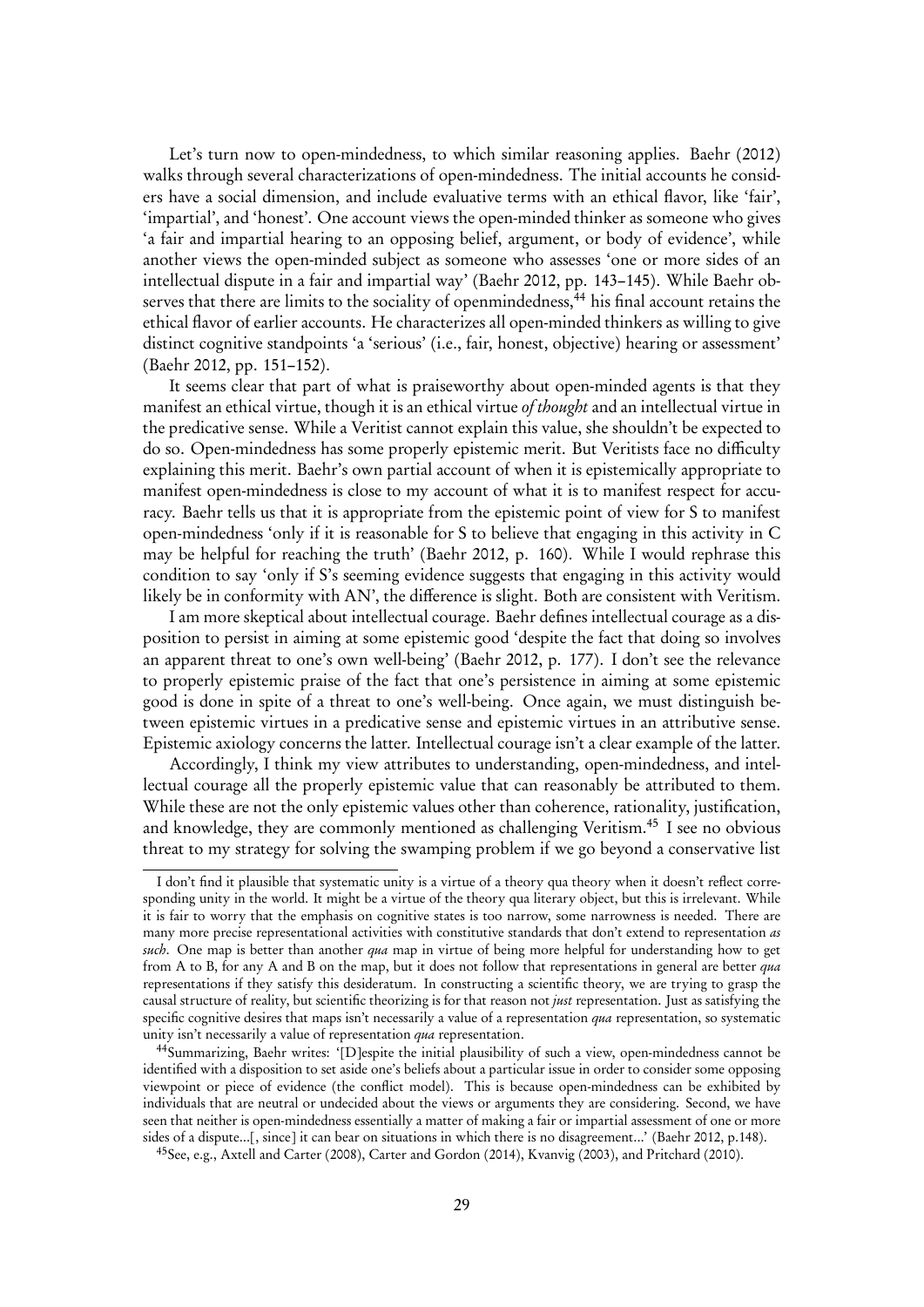of epistemic values, provided we focus on the attributive value of that larger list's contents.

# 5 But Isn't There a Less Radical Solution?

I've displayed the advantages of my solution and answered a host of objections. But even if a solution has many advantages and overcomes direct objections, it is only worthy of pursuit if there aren't less radical solutions. Some might insist that we needn't go to such lengths to solve the swamping problem, and that perhaps we can solve it while retaining Instrumentalism. Virtue epistemology (VE) is salient at this point. Some virtue epistemologists might argue that they have already solved the swamping problem in a way that is consistent with Instrumentalist Veritism. If so, we needn't bother with the measures I've recommended.

This response, I will now argue, is mistaken. VE either fails to solve the swamping problem or succeeds only because it collapses into my approach. In defending this claim, I'll show that any version of reliabilist VE that holds onto Instrumentalism cannot solve the swamping problem. Reliabilist VE can only plausibly solve the swamping problem if reliabilist virtues can be seen as constituting something more than mere instruments of truth-promotion: namely, ways of valuing accuracy. While responsibilist VE fares better in solving the swamping problem, it isn't a genuine alternative to my view: as I suggest below and argue at length elsewhere,<sup>46</sup> my view can be regarded as a form of responsibilism.

#### 5.1 A Dilemma for Reliabilist VE

Reliabilist VE is the version of VE that is most plausibly consistent with Instrumentalist Veritism.<sup>47</sup> On this view, beliefs gain epistemic value by manifesting an epistemic agent's competence. While competence here is reliabilist, it is also agent-level in a way reliable processes need not be. Owing to this difference, Sosa's model makes a narrower prediction than the process reliabilist's: only beliefs that manifest the agent's epistemic competence gain extra epistemic worth. This can seem to give Sosa a more principled response to the swamping problem. Apt belief is an achievement, while products of reliable processes needn't be.

Compare this with my view. On my view, beliefs gain epistemic worth by manifesting certain ways of valuing accuracy in thought. Structurally, the views are similar: in both cases, the belief derives epistemic worth by manifesting a truth-connected person-level feature. Substantively, they apparently differ: the feature is a reliabilist competence in one case, and a way of valuing accuracy in thought in the other. But one might think Sosa has the advantage, since his feature sounds less lofty. So why prefer my solution?

I have two responses. First, this question rests partly on a false dilemma. I would view some kinds of competent belief as constituting ways to value accuracy in thought. Since I do not understand ways of valuing accuracy in thought in a demanding way, there is no divide between Sosa and me here. The difference rests not in the demands we make, but in our views of derivative epistemic value. On my view, it is only because some competences constitute ways to value accuracy in thought that their manifestations have derivative epistemic

<sup>46</sup>See Sylvan (forthcoming).

<sup>47</sup>Sosa (2007, Ch. 4) is naturally read as trying to reconcile Instrumentalist Veritism with the claim that knowledge is epistemically better than true belief. Sosa doesn't use the terms 'Instrumentalism' or 'Veritism', but he does identify himself as a 'truth-centered' epistemologist, and describes truth-centered epistemology in much the way I've described Instrumentalist Veritism. While he distances himself from the claim that all derivative value is instrumental value, this is because he is using 'instrumental' more narrowly to refer to production value, not product value.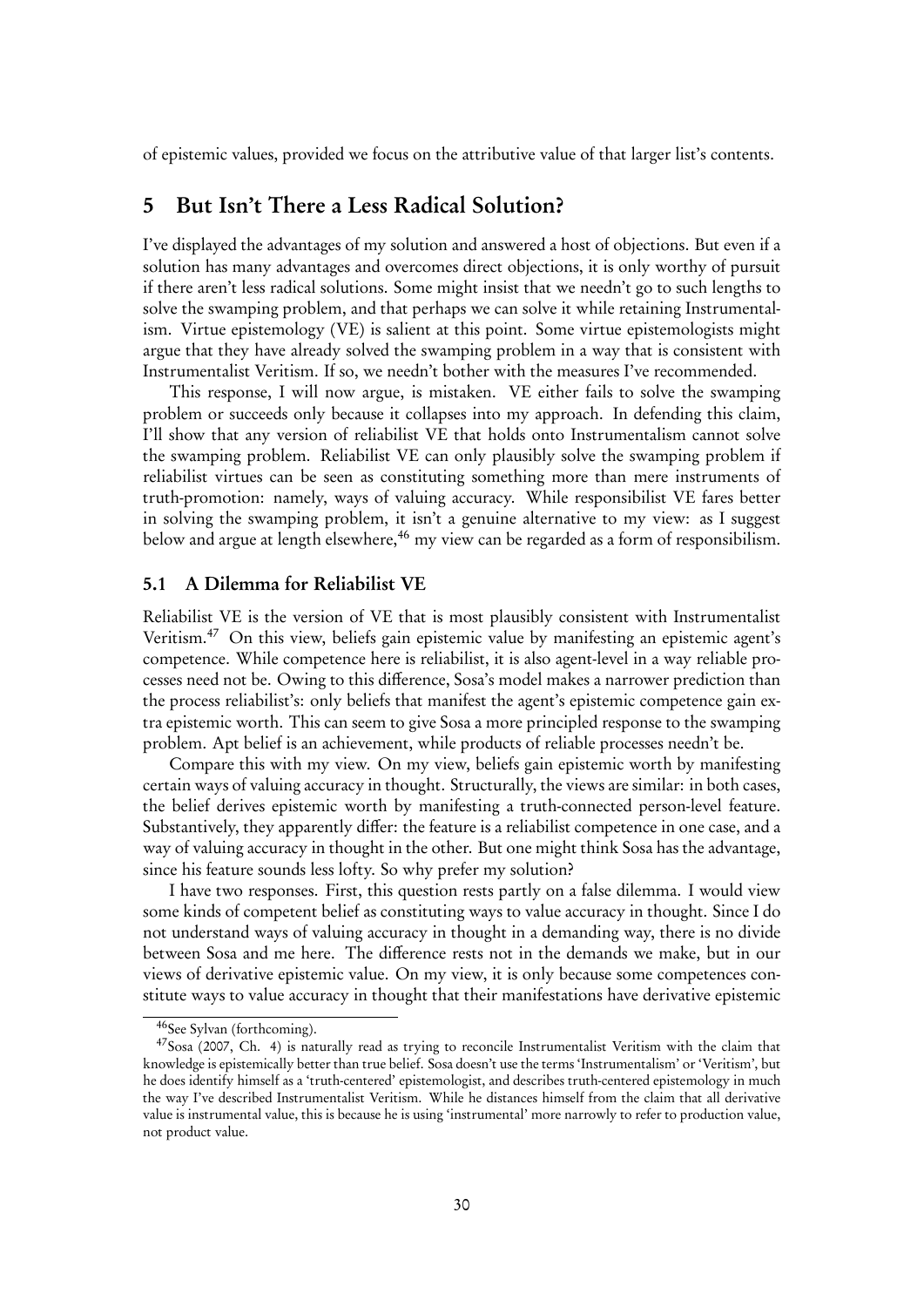value. Sosa explains why manifestations of competence have epistemic value without regard to whether they constitute ways to value accuracy in thought.

This brings me to the second response. It is crucial for the success of VE that competences be able to ground ways of valuing accuracy in thought. We can see this by seeing why Sosa's picture leaves us with no convincing way to understand the difference in *epis*temic worth between the first-order beliefs of reliable clairvoyants and those of (e.g.) sighted children. While Sosa's view has some advantages over other reliabilist views, the advantages are axiologically insufficient. Perhaps reliable clairvoyants have animal knowledge. The question is whether Sosa can explain the difference in epistemic worth between a reliable clairvoyant's first-order beliefs and those of sighted children. We will see that Sosa's animal/reflective distinction does not help: there is a first-order difference.<sup>48</sup>

Sosa could revise his account of first-order competence in a way that John Greco has recommended. But the revision is attractive because it turns competences into the sorts of things that plausibly ground ways of valuing accuracy. The revision is not motivated unless viewed as conceding that the reliabilist part of the view does not do the axiological work. So, there is a dilemma: this form of VE either (i) is lacking in explanatory power or (ii) collapses into my view.

#### 5.2 First Horn

Competences for Sosa are reliable belief-forming dispositions, relative to favorable conditions in the actual world. This account predicts symmetry between the first-order beliefs of reliable clairvoyants and the first-order beliefs of sighted subjects. Their beliefs can equally manifest Sosan competence. If the facts of epistemic value are explained by such competences, the first-order doxastic attitudes of reliable clairvoyants must be equal in epistemic value to the parallel attitudes of sighted perceivers.

But even if we agree that the doxastic attitudes of reliable clairvoyants have some epistemic worth, it is implausible that the degree is the same. We might agree that the clairvoyant knows. We are doing epistemic axiology now. Our objection is just as well expressed as one about the difference in epistemic worth between two instances of knowledge.

Some reliabilists try to deem the clairvoyant incompetent by adding a 'no defeaters' clause. But the best versions of this strategy count as defeaters factors that should look irrelevant from a purely reliabilist perspective—e.g., mere beliefs and appearances.<sup>49</sup> Like

<sup>&</sup>lt;sup>48</sup>Mark well that I am not denying that the reliable clairvoyant's beliefs have some epistemic worth, but just that saying they have less worth than the first-order beliefs of (e.g.) sighted children. Given that I am using 'valuing' in a very broad sense, it would be hard for me to deny that reliable clairvoyants might manifest some minimal way of valuing accuracy in thought, even if they fail to manifest many other ways (e.g., respect). I see no need to deny that their beliefs might have some Hurkan epistemic value. Nonetheless, my view easily allows me to discriminate between the *relative* epistemic worth of their beliefs and those of sighted children: sighted children manifest more ways of valuing accuracy in thought, and also manifest more fitting ways of valuing accuracy in thought, than reliable clairvoyants. The objection I'm pressing against Sosa is not that his view wrongly predicts that the reliable clairvoyant's beliefs have some epistemic worth when they have none, but rather that granting Instrumentalism, it fails to explain why their beliefs could have less epistemic worth than the beliefs of sighted children.

<sup>&</sup>lt;sup>49</sup>Some reliabilist accounts of defeat are supposed to address reliable clairvoyance. But they encounter troubles in modified cases. Consider the alternative reliable process account of defeat. On this account, having a defeater for one's belief that  $p$  consists in having available to one an alternative reliable process that, if used in addition to or instead of the one actually used, would have led to one's not believing  $p$ . Goldman suggests that this addresses Norman the clairvoyant, claiming that Norman could reliably reason as follows: 'If I had a clairvoyant power, I should surely find some evidence for this. Since I lack any such evidence, I apparently have no such power' (Goldman 1986, p. 112). As Lyons observes, this doesn't go far enough: '[I]t is not difficult to modify the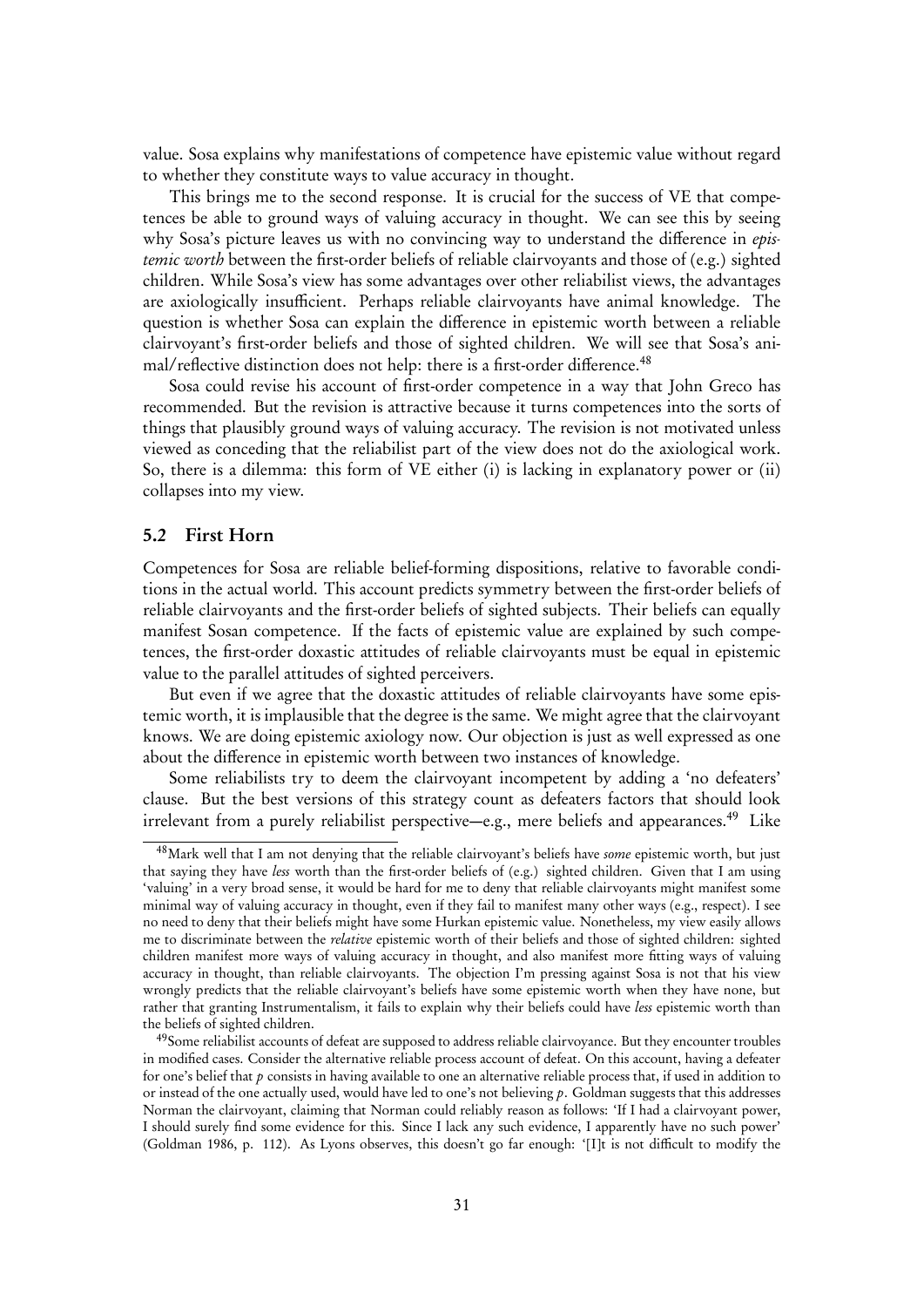Greco, I find this unprincipled: 'Reliabilism insists on a reliabilist account of evidence in favor of belief.... [H]ow can the same theory plausibly understand evidence against belief differently? Such a strategy seems at best *ad hoc*' Greco (2009, pp. 158–9).

Sosa's tack differs.<sup>50</sup> He thinks reliable clairvoyants might have animal knowledge and holds that what they lack is reflective knowledge. Reflective knowledge is understood as apt belief that one aptly believes, where aptness is understood in the same externalist way at both orders. What clairvoyants lack is an externalistically parsed grasp of the status of their first-order beliefs. This gives Sosa's explanation more unity than the defeat strategy.

But the explanation falls short axiologically. Consider a child seeing a red apple on the table in good light and then judging that there is a red apple on the table. This child might lack the conceptual resources to form a belief about the propriety of her first-order belief. Indeed, she might lack the mental state concept BELIEF and the ability to engage in any second-order reflection. Nevertheless, her perceptual beliefs about the apple are epistemically worthier than those of the clairvoyant 400 miles away who equally reliably forms beliefs about the child's surroundings. This difference is not at the reflective level.

Some might bite the bullet, claiming that the child's beliefs are on a par with the clairvoyant's. But the reply is costly, and it underestimates the problem. Many adults lack much of a reflective stance on their perceptual beliefs and so have little reflective perceptual knowledge. The fact that some are in a position to gain reflective knowledge is irrelevant. By analogy: suppose I believe something for bad reasons, though I am in a position to believe for good reasons. That I can do better is irrelevant to the quality of my actual beliefs. The real difference is not second-order. The story should come at the first order.

#### 5.3 Second Horn

John Greco has proposed an enriched account of first-order competence. But his proposal faces his own objections to liberal defeat strategies unless his view is understood as a version of my view. To see this, consider the details. Greco first suggests that we analyze epistemic responsibility in terms of the intellectual dispositions that one manifests when one is motivated to believe the truth:

S's belief that p is epistemically responsible if and only if S's believing that p is properly motivated; if and only if S's believing that  $p$  results from intellectual dispositions that S manifests when S is motivated to believe the truth. (Greco 2010, p. 43)

He then analyzes epistemic virtue in terms of reliability *and* epistemic responsibility:

S's belief that p is epistemically virtuous if and only if both (a) S's belief that p is epistemically responsible; and (b) S is objectively reliable in believing that  $p$ . (Greco 2010, p. 43)

The unjustified but reliable clairvoyant, Greco suggests, fails condition (a).

But Greco's explanation confronts his own objection to the reliabilist's appeal to an unreliabilist kind of defeat. Greco insists that reliabilists cannot treat positive and negative justification-relevant properties differently without a unified explanation of why both matter. He faces a similar question. He says that epistemic responsibility is a virtue. But we must ask him why. What unified story can deem both objective reliability and motivation

counterexample so that it precludes such a reply. We can just stipulate that Norman is so bad at reasoning about such matters that there is no [alternative] process that is both reliable and available to him. This doesn't seem to change the intuitive verdict' (Lyons 2009, p. 124).

<sup>50</sup>I rely on Sosa (1991)'s discussion of clairvoyance. Since then he hasn't explicitly discussed it.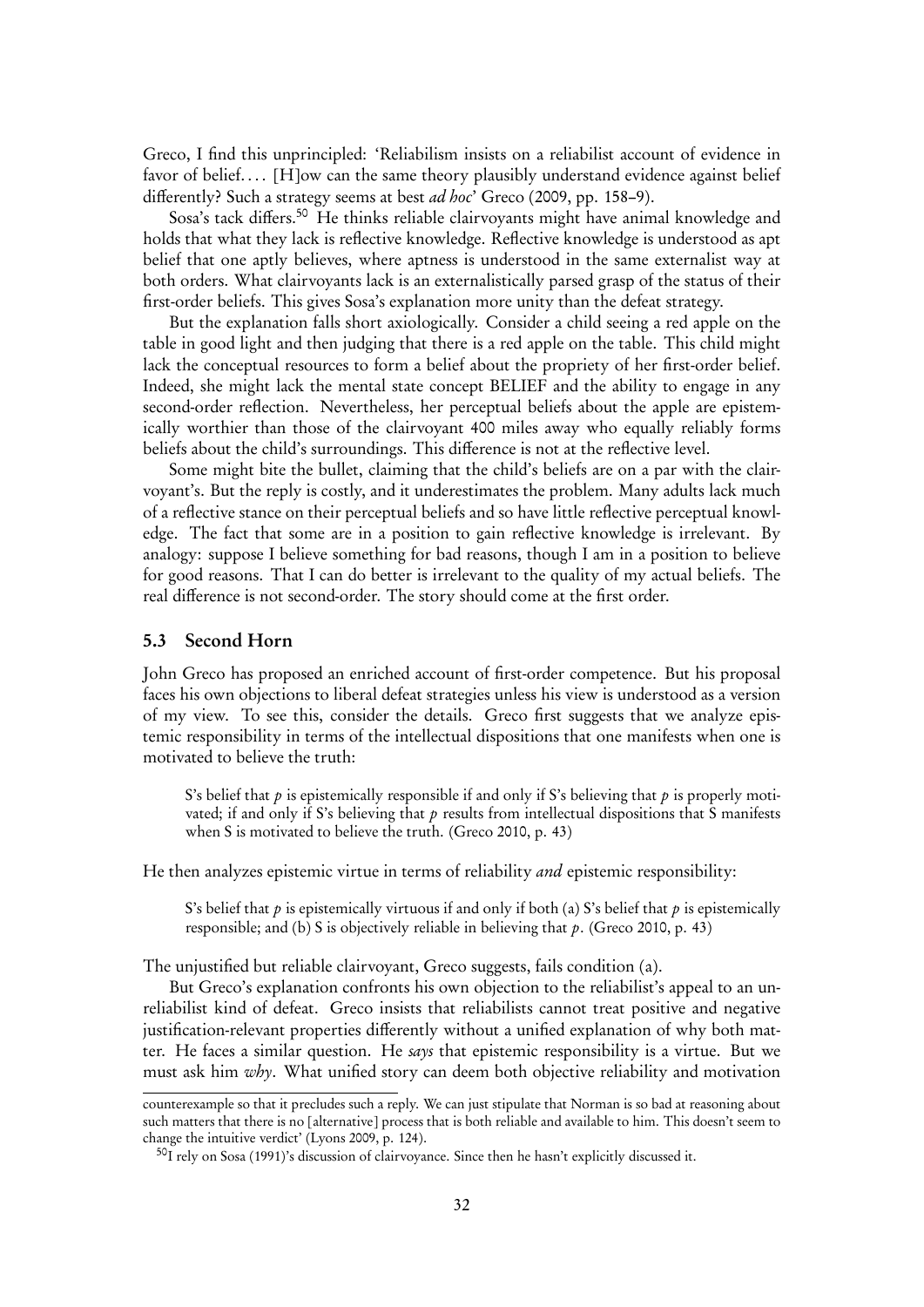to believe the truth as epistemic virtues? Greco offers no answer. By contrast, my view provides a simple explanation of why being motivated to believe the truth is epistemically virtuous. It is a way to value accuracy in thought, and it matters from the epistemic point of view via the Extended Hurka Principle. This confirms my prediction of convergence.

Indeed, there is not just convergence but collapse. For the best explanation of why the dispositions constitutive of being motivated to believe the truth are epistemically virtuous is that they ground ways of valuing accuracy. There is no general reliabilist explanation. If there were, there would have been no need to revise the account! Thus the second horn: revising the account of first-order epistemic virtue is principled only if underpinned by a view of epistemic virtue like mine. So, reliabilist VE either can't explain all facts about epistemic value or collapses into my view.

#### 5.4 About Responsibilism

Of course, reliabilist VE is not the only kind of VE. There is also the responsibilist tradition. While I think others have revealed serious problems for standard forms of responsibilist VE,<sup>51</sup> I've also argued elsewhere that these objections can be overcome if responsibilists drop their emphasis on character traits.<sup>52</sup> But even if responsibilism is defensible, this fact would not undermine the main point I've been making in this section. For one thing, the traditional version of responsibilist VE is perfectly consistent with my approach, and indeed fares better than reliabilist VE precisely because, on this version, virtues plausibly constitute epistemically proper ways of valuing epistemic value. For another thing, what I've elsewhere recommended as an alternative to the traditional version is an approach whose picture of the virtues directly aligns with the Hurka-inspired approach taken here. Developed in this way, responsibilist VE coincides with the view offered above, and couldn't be seen as an alternative. While the label doesn't matter much to me, I would be happy to see my view as coinciding with the best version of responsibilism, not an alternative to it.

# 6 Conclusion

Let's take stock. I argued that Veritists can and should reject Instrumentalism. This is the moral of the swamping problem. We can see that it is by seeing that if Instrumentalism were true, the points that led to the swamping problem would create related problems for other economical epistemic axiologies. This shouldn't convince us that a radical pluralism about fundamental epistemic value is true. It should convince us that Instrumentalism is false.

I showed that Veritism is defensible against the swamping problem and related problems if we reject Instrumentalism. As we saw in §2, the derivative value generated by Hurka's Principle is swamping-proof. A beneficent act that manifests the agent's valuing of beneficence is as such better than a similar act performed as a PR stunt. This is plausible despite the fact that the goodness of valuing beneficence is parasitic on the goodness of beneficence.

<sup>51</sup>The traditional version—'strong conservative' responsibilism, as Baehr (2012) calls it—has encountered many objections in recent years. Critics like Alfano (2012), Baehr (2012), and Dougherty (2011) have argued that knowledge, justified belief, and rational belief do not require the manifestation of stable character traits, as existing versions of strong conservative responsibilism demand. Yet if responsibilism is made less ambitious—taking a 'weak conservative' or 'autonomous' form—it cannot provide a satisfactory account of the epistemic value of rationality, justification, and knowledge. For if virtues are character traits and rationality, justification and knowledge don't require manifestation of such traits, it is unclear why these properties necessarily have any value as such from the epistemic point of view.

<sup>&</sup>lt;sup>52</sup>See Sylvan (forthcoming).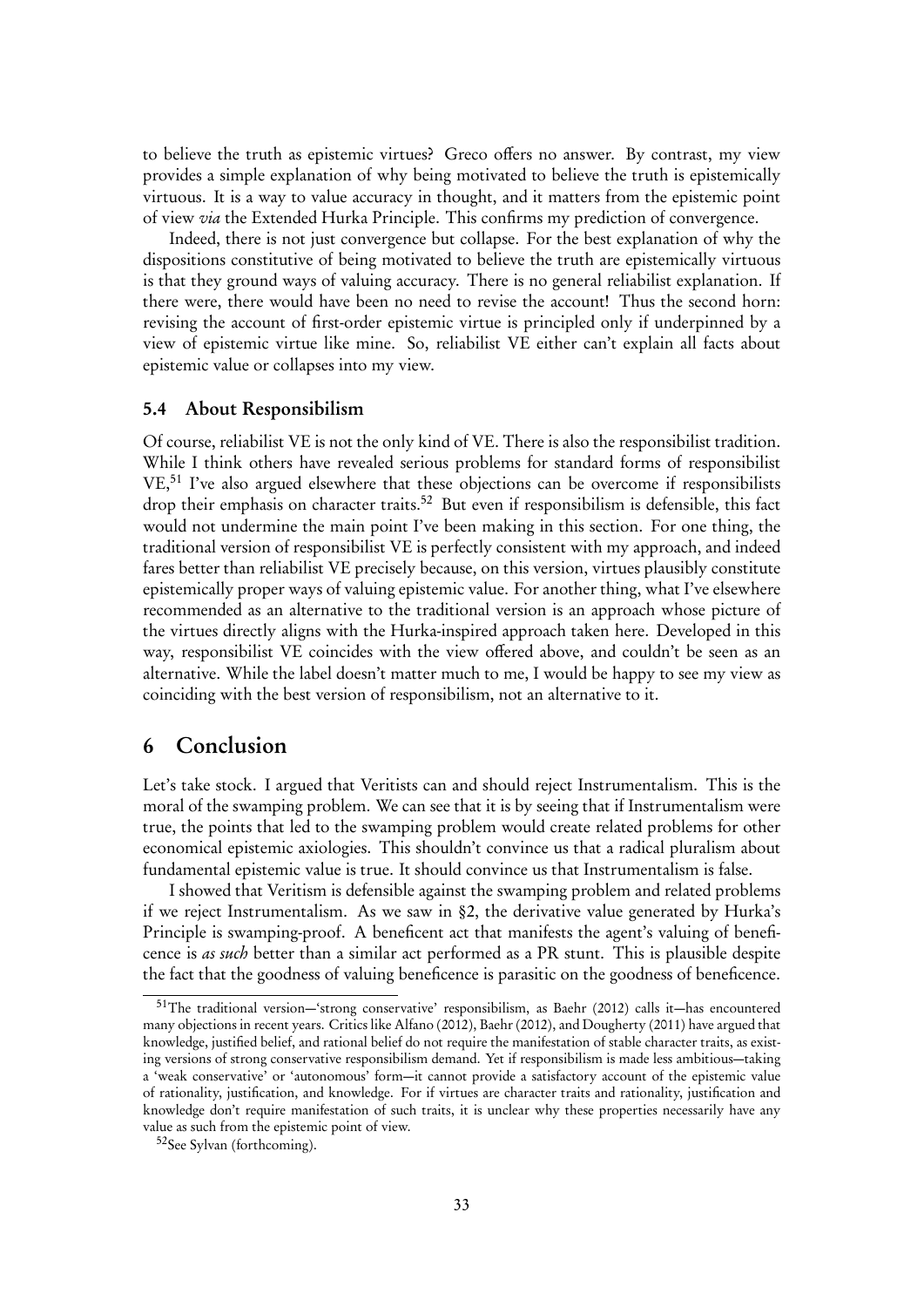This fact would be useless if we couldn't relevantly employ Hurka's Principle in the epistemic domain. But we can. Central epistemic values like coherence, rationality, justification, and knowledge essentially manifest certain ways to value accuracy in thought. None of this is an overintellectualization. To think otherwise is to implicitly overintellectualize the modest business of valuing accuracy in thought. It is natural to fault subjects for failing to place sufficient value on accuracy in thought, and plausible that people who disregard the evidence are open to criticism because they fail to place sufficient value on accuracy in thought.

So, there is a way for Veritists to avoid the swamping problem and provide explanations of the epistemic value of central epistemic properties like rationality and knowledge. Since it is antecedently attractive to think that epistemic evaluation is truth-oriented, I think we should continue to be attracted to Veritism.

Of course, as I've stressed throughout, my aim has not been to give a conclusive defense of Veritism, but rather a defense from the swamping problem and attendant problems. An exhaustive argument for Veritism would require showing that it is preferable to all other ecnonomical epistemic axiologies, and that it can explain the epistemic value of anything that might be thrown at it. But while it was beyond the scope of this paper to offer such a comprehensive defense, I do think the central ideas in this paper further aid this more ambitious project. I will conclude by briefly explaining why, beginning with a comparison with other economical epistemic axiologies.

As we saw earlier, no modest pluralism about fundamental epistemic value that clings to Instrumentalism can avoid every relative of the swamping problem. With Instrumentalism dropped, there is no swamping-related reason to prefer these forms of pluralism. Since parsimony is a virtue, we have reason to prefer my view to these views. As we've also seen, other forms of monism that preserve Instrumentalism will face relatives of the swamping problem. If the desire to avoid swamping attracts one to a knowledge-first epistemic axiology, one is short-sighted: this view faces related problems, as I argued earlier. Of course, one could embrace a non-Veritist monism while also rejecting Instrumentalism. Because I am optimistic about the analyzability of knowledge, I doubt that the main alternative—i.e., the knowledge-first view—is well-motivated. With such motivations set aside, I see no clear reason to think that non-traditional monisms will outperform my more traditional monism. But this is not the place to argue against the knowledge-first program. Here I claim only that it offers no clear axiological advantage that isn't matched by an advantage of my view.

More radical pluralists might claim that there is such a rich variety of epistemic values that it is a priori implausible to expect any economical axiology to succeed. Or they might insist that it is clear that we do value, say, knowledge, understanding, rationality, etc., for their own sake. But my Non-Instrumentalist Veritism offers the intuitive satisfaction that more radical pluralist views offer without losses in unity and simplicity. For it is consistent with my view that there are indefinitely many *non-instrumental* or *final* epistemic values.<sup>53</sup> Accordingly, it is consistent with my view that in one sense of 'for their own sake', we properly value many epistemic properties 'for their own sake' (i.e., not as mere means). But as I've shown, it is consistent with embracing a richly pluralist inventory of *final* epistemic values to think that there is just one *fundamental* epistemic value. For if derivativeness doesn't imply instrumentality, then non-instrumentality also doesn't imply fundamentality.

Finally, it is worth re-emphasizing that it is consistent with my view that any number of epistemic properties might be finally valuable simpliciter. As I've emphasized, we should distinguish being valuable and epistemic from being epistemically valuable, and as epistemic

 $53$ In accordance with the etymology ('finis' in Latin means *end*), I assume that 'final' means *as an end, not* merely a means, and hence that final value and non-instrumental value are the same thing.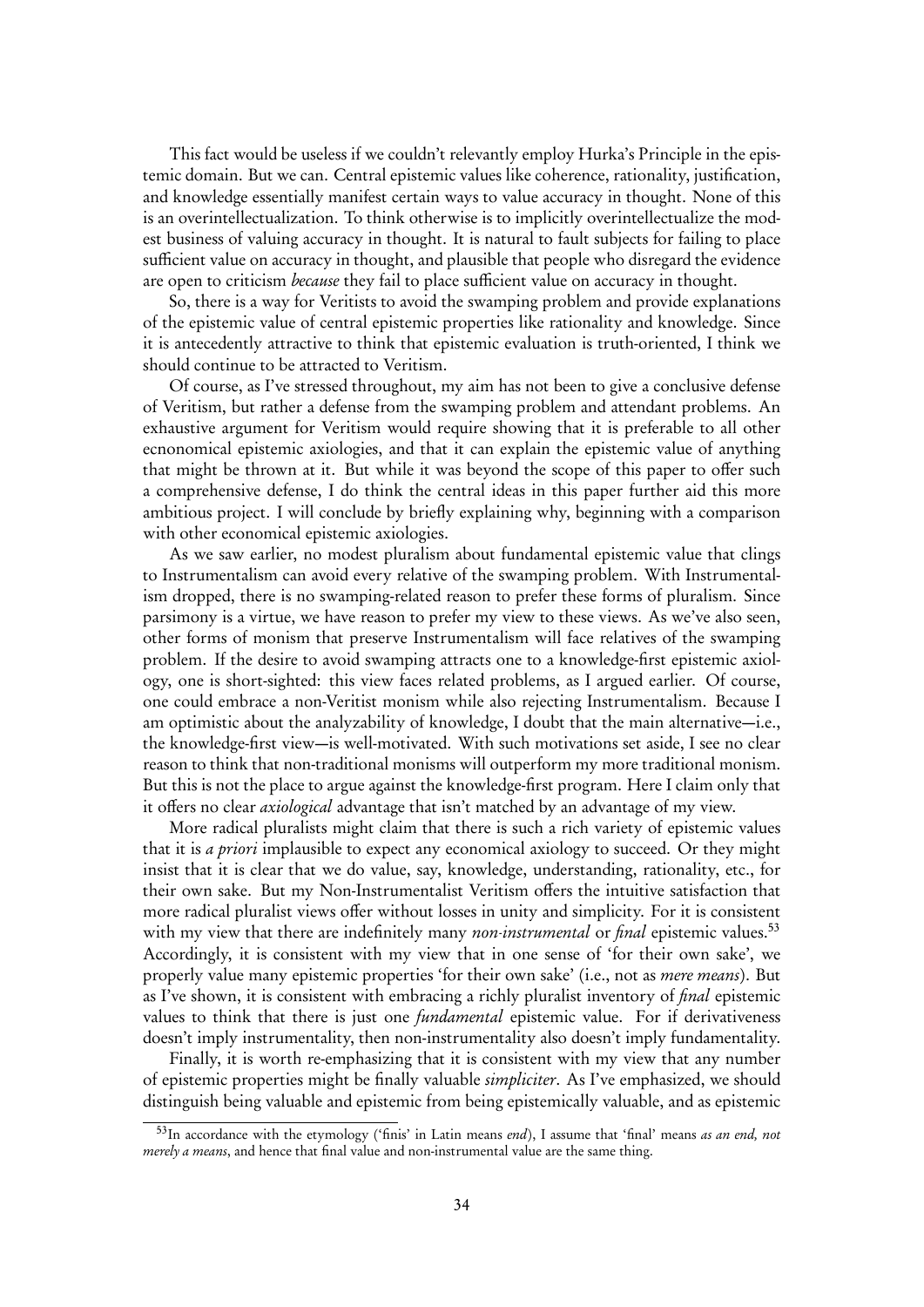axiologists confine our attention to the latter. And I believe the response I gave to some other example-based challenges to Veritism in §4.6 will extend to more exotic epistemic properties that might be mentioned, such as intellectual honesty, intellectual perseverance, epistemic justice, contemplativeness, and so on. Admittedly, given that the early literature on epistemic value was concerned with the *Meno* problem and it is far from clear that this is simply a problem about attributive epistemic value, this focus might be narrower than that of some earlier literature. But I don't see that epistemologists will be particularly wellequipped to adjudicate monism/pluralism debates in this wider arena. So I think my line is the most ambitious that could reasonably be expected in an epistemology paper such as this.

# References

- Adams, Robert 2006, A Theory of Virtue (Oxford: Oxford University Press)
- Alfano, Mark 2012, 'Expanding the Situationist Challenge to Responsibilist Virtue Epistemology', in Philosophical Quarterly 62: 223–249
- Anderson, Elizabeth 1995, *Value in Ethics and Economics* (Cambridge MA: Harvard University Press)
- Arpaly, Nomy 2003, Unprincipled Virtue (Oxford: Oxford University Press)
- Arpaly, Nomy and Schroeder, Timothy 2014, In Praise of Desire (Oxford: Oxford University Press)
- Axtell, Guy and Carter, J. Adam 2008, 'Just the Right Thickness: A Defense of Second-Wave Virtue Epistemology', in Philosophical Papers 37(3): 413–434
- Baehr, Jason 2012, The Inquiring Mind (Oxford: Oxford University Press)
- Berker, Selim 2013, 'Epistemic Teleology and the Separateness of Propositions', in Philosophical Review 122.3: 337–393
- Broome, John 1999, 'Normative Requirements', in Ratio 12: 398–419
- Carter, J. Adam and Gordon, Emma C. 2014, 'Open-Mindedness and Truth', in Canadian Journal of Philosophy 44(2): 207–224
- Carter, J. Adam and Jarvis, Benjamin 2012, 'Against Swamping', in Analysis 72(4): 690–699
- Darwall, Stephen 1977, 'Two Kinds of Respect', in Ethics 88: 36–49
- Darwall, Stephen 2006, The Second-Person Standpoint (Cambridge MA: Harvard University Press)
- Dougherty, Trent 2011, 'Reducing Responsibility', in *European Journal of Philosophy* 18: 1–14
- Easwaran, Kenny and Fitelson, Branden 2015, 'Accuracy, Coherence, and Evidence' in Oxford Studies in Epistemology 5 (Oxford: Oxford University Press)
- Feldman, Fred 2000, 'Basic Intrinsic Value', in Philosophical Studies 99: 319-46
- Geach, Peter 1956, 'Good and Evil' in Analysis 17(2): 33–42
- Goldman, Alvin 1986, *Epistemology and Cognition* (Cambridge MA: Harvard University Press)
- Goldman, Alvin and Olsson, Erik 2009, 'Reliabilism and the Value of Knowledge' in Haddock, A., Millar, A., and Pritchard, D. (eds.) Epistemic Value (Oxford: Oxford University Press)
- Goldman, Alvin 2012, Reliabilism and Contemporary Epistemology (Oxford: Oxford University Press)
- Greco, John 1999, 'Agent Reliabilism', in Philosophical Perspectives 13: 276–96
- Greco, John 2004, 'How to Preserve Your Virtue While Losing Your Perspective' in Greco, J. (ed.) Ernest Sosa and His Critics (Oxford: Blackwell)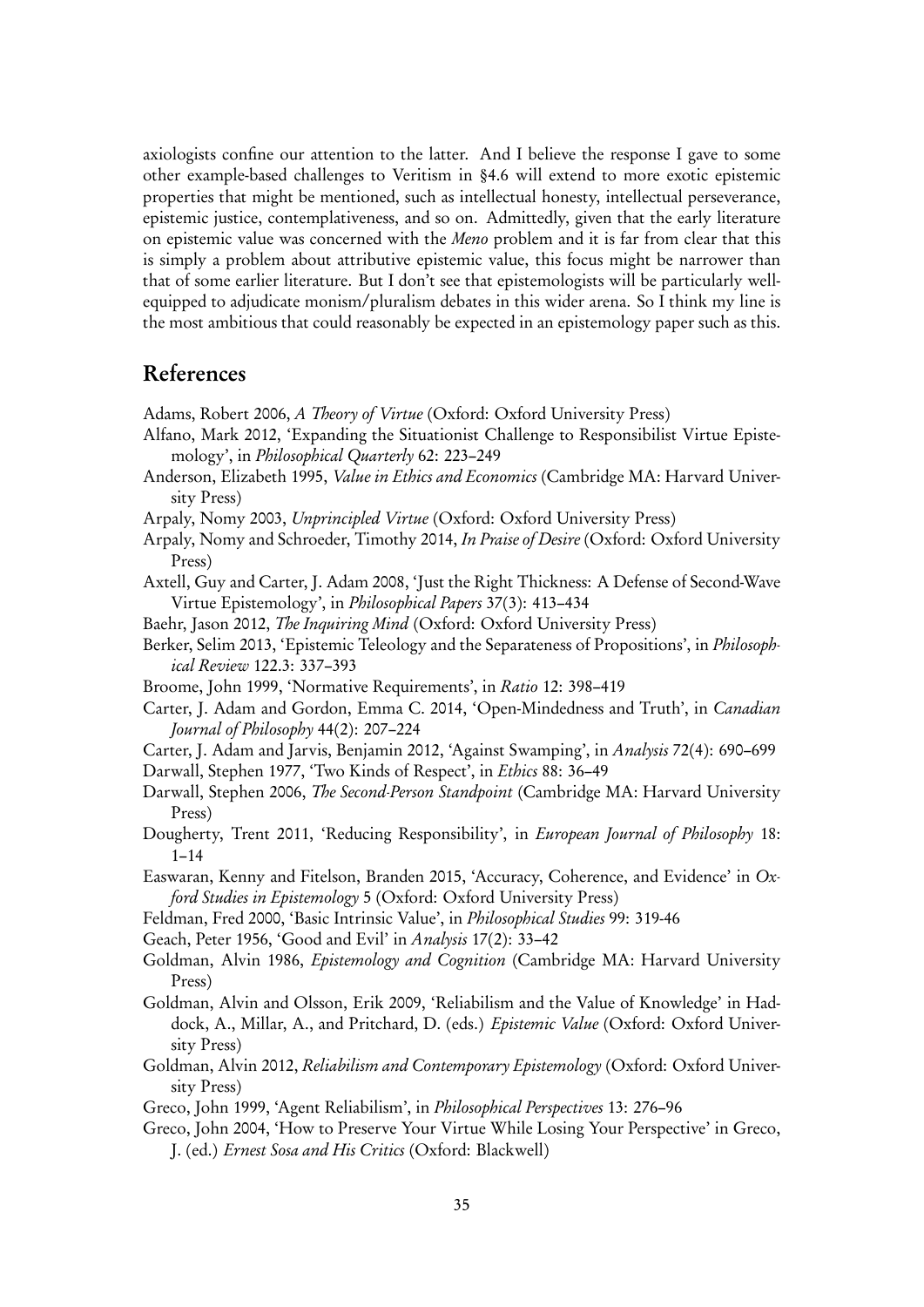Greco, John 2010, Achieving Knowledge (Cambridge: Cambridge University Press)

- Harman, Elizabeth 2011, 'Does Moral Ignorance Exculpate?' in Ratio 24(4): 443–468
- Harman, Gilbert 1993, 'Desired Desires' in Frey, R. and Morris, C. (eds.) Value, Welfare, and Morality (Cambridge: Cambridge University Press)
- Herman, Barbara 1993, *The Practice of Moral Judgment* (Cambridge MA: Harvard University Press)
- Huemer, Michael 2007, 'Compassionate Phenomenal Conservatism' in Philosophy and Phenomenological Research 74(1): 30–55

Hurka, Thomas 2001, Virtue, Vice and Value (Oxford: Oxford University Press)

- Hurka, Thomas 2006, 'Virtuous Act, Virtuous Dispositions' in Analysis 66: 69–76
- Jones, Ward 1997, 'Why Do We Value Knowledge?' in American Philosophical Quarterly 34: 423–439
- Kagan, Shelly 1998, 'Rethinking Intrinsic Value' in Journal of Ethics 2: 277–297
- Kolodny, Niko 2005, 'Why Be Rational?' in Mind 114: 509–563.
- Kolodny, Niko 2007, 'How Does Coherence Matter?' in Proceedings of the Aristotelian Society 107: 229–263.
- Korsgaard, Christine 1983, 'Two Distinctions in Goodness' in Philosophical Review 92: 169–195
- Kvanvig, John 2003, The Value of Knowledge and the Pursuit of Understanding (Cambridge: Cambridge University Press)
- Littlejohn, Clayton 2012, *Justification and the Truth Connection* (Cambridge: Cambridge University Press)
- Lord, Errol 2010, 'Having Reasons and the Factoring Account' Philosophical Studies 149: 283–296
- Lord, Errol 2015, 'Acting for the Right Reasons, Abilities, and Obligation' in Oxford Studies in Metaethics 10 (Oxford: Oxford University Press).
- Mantel, Susanne 2013, 'Acting for Reasons, Apt Action, and Knowledge' Synthese 190: 3865–3888
- Moody-Adams, Michelle 1994, 'Culture, Responsibility, and Affected Ignorance' Ethics 104(2): 291–309
- Moore, G. E. 1903, Principia Ethica (Cambridge: Cambridge University Press)
- Nozick, Robert 1984, Philosophical Explanations (Cambridge MA: Harvard University Press)
- Parfit, Derek 2011, On What Matters (Oxford: Oxford University Press)
- Pritchard, Duncan 2011, 'What Is the Swamping Problem?' in Reisner, A. and Steglich-Petersen, A. (eds.) Reasons for Belief (Cambridge: Cambridge University Press)
- Pritchard, Duncan 2012, Epistemological Disjunctivism (Oxford: Oxford University Press)
- Rabinowicz, Wlodek and Ronnow-Rasmussen, Toni 2000, 'A Distinction in Value: Intrinsic and For Its Own Sake' in Proceedings of the Aristotelian Society 100: 33–51
- Rashdall, Hastings 1907, The Theory of Good and Evil (Oxford: Clarendon Press)
- Ridge, Michael 2013, 'Getting Lost on the Road to Larissa' in Nous 47(1): 181–201
- Scanlon, T. M. 1998, What We Owe to Each Other (Cambridge MA: Harvard University Press)
- Schroeder, Mark 2007, Slaves of the Passions. (Oxford: Oxford University Press)
- Schroeder, Mark 2008, 'Having Reasons' in Philosophical Studies 139: 57–71
- Schroeder, Mark 2009, 'Means-End Coherence, Stringency, and Subjective Reasons' in Philosophical Studies 143: 223–248
- Smith, Michael 1994, The Moral Problem (Oxford: Blackwell)
- Sosa, Ernest 1991, Knowledge in Perspective (Cambridge: Cambridge University Press)
- Sosa, Ernest 2007, A Virtue Epistemology (v.1) (Oxford: Oxford University Press)